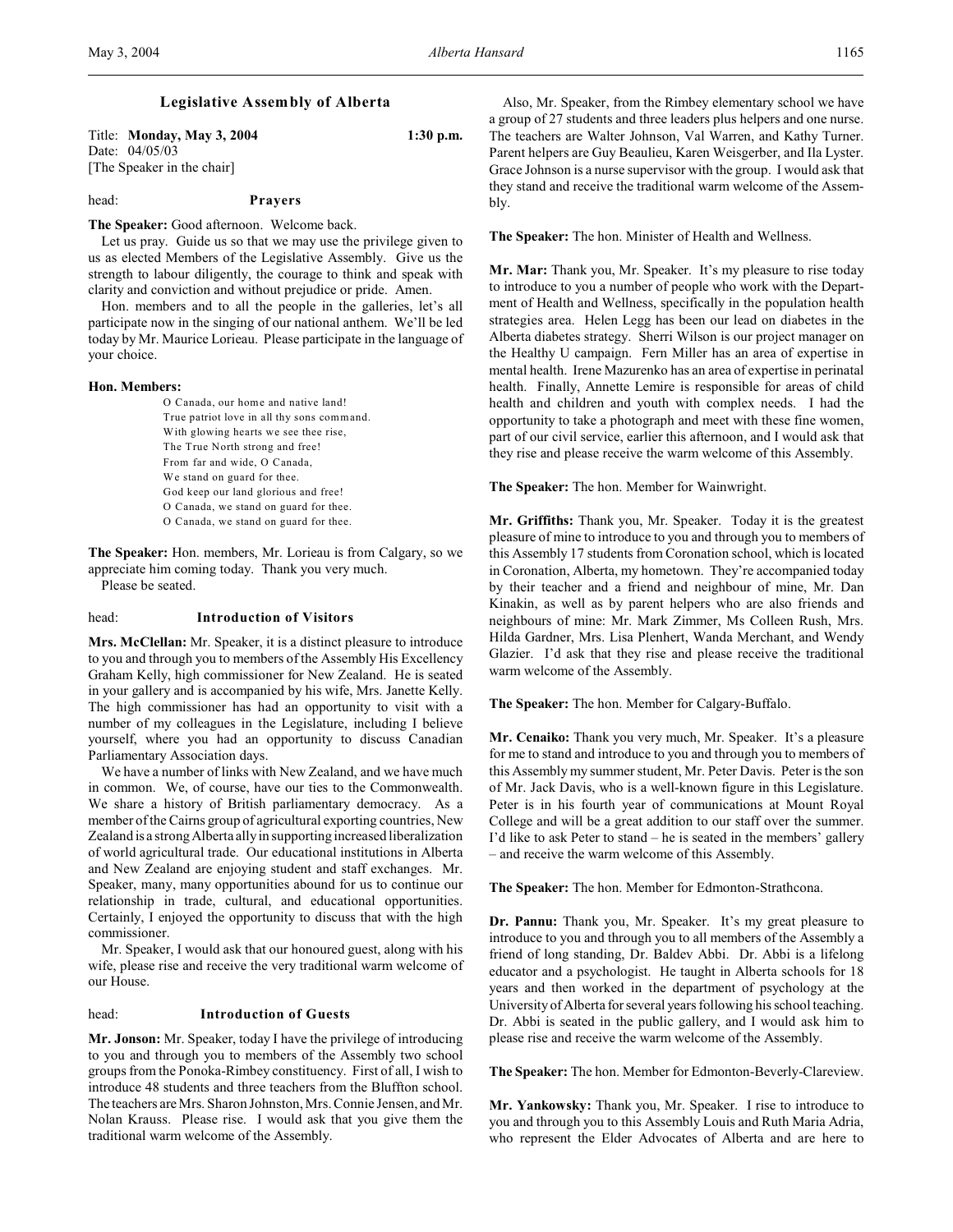observe the proceedings of this House. They are seated in the members' gallery, and I want to ask Louis and Ruth Maria to please rise and receive the very warm welcome of this Assembly.

## head: **Oral Question Period**

**The Speaker:** First Official Opposition main question. The hon. Leader of the Official Opposition.

## **Emergency Hospital Services**

**Dr. Taft:** Thank you, Mr. Speaker. New information from the Capital health region shows that emergency rooms in the Edmonton area are under siege. The Liberal opposition has learned that on some nights as many as 90 to 100 people in Edmonton area emergency rooms are assessed and waiting to be admitted to hospital beds, more people than in this entire Assembly. An Alberta Liberal government would never have allowed this to happen. My questions are to the Minister of Health and Wellness. Given that Capital health has indicated that 350 beds are needed immediately – immediately – to alleviate its bed crisis, why has the government only committed to adding 170?

*1:40*

**Mr. Mar:** Mr. Speaker, the Capital health region treats approximately 370,000 people in emergency rooms throughout the year. Patients are all assessed in emergency, and any patient with a lifethreatening illness or injury receives treatment immediately. So this is a very important point to note: that people are not waiting hours to be treated. They may wait to have a bed assigned to them if it is determined that they require one.

We know, of course, that the population of the province is growing. We know that there are a higher number of visits to emergency rooms here than, say, in the Calgary health region. We are putting forward \$41 million in our capital plan to repatriate some 170 beds that exist in hospitals throughout the Capital region, space that is now being freed up because of the consolidation of administrative space in a central location, which is a step that the Calgary health authority took some number of years ago. Mr. Speaker, we are working with the Capital health authority to meet the real needs.

The Health Link line has reduced the number of unnecessary emergency visits each year by thousands. It takes 800,000 calls a year. We know that that's helping, but we also know that in moving these 170 beds forward, it's not simply a matter of snapping your fingers and having all those beds and all the staff that is required to fill them. It requires careful planning on an ongoing basis to make sure that you not only open beds but that you actually have people who can staff those beds and look after the needs. It's not simply a capital decision.

#### **The Speaker:** The hon. leader.

**Dr. Taft:** Thank you. How does the minister explain that in Alberta, the wealthiest province in Canada, Edmonton and Calgary have some of the lowest acute care bed ratios for their population in the entire country?

**Mr. Mar:** Mr. Speaker, we have led this country in terms of the kinds of innovations that we have. We put enormous amounts of effort into things like designated assisted living, into long-term care. We make sure that acute care hospitals are reserved for those people who have the most urgent needs. But there are other ways of dealing with people in our health care system than hospitals. I want the hon. member to understand that health care does not equal hospital care. There are many different facets of health care.

Furthermore, Mr. Speaker, it's difficult to compare our province to other provinces when the average age of our population is generally younger than most other parts of the country; our needs are different. This kind of simple analysis does not lend itself to good policy direction.

**Dr. Taft:** Well, will the minister commit here and now to providing the 700 new beds that the Capital health region needs for the Edmonton area?

**Mr. Mar:** Over time, Mr. Speaker, certainly, we'll be looking at the real needs expressed by not only the Capital health region but health regions throughout the province. I think that it is important to know – and the hon. Minister of Infrastructure may wish to supplement – that we are investing billions of dollars into health care over the next five years. We have a significant plan, but again capital decisions are not the only part in the planning for the delivery of health care. We also have to deal with the real and legitimate needs of operating costs associated with such facilities.

## **Government Aircraft**

**Dr. Taft:** Mr. Speaker, before the Liberal opposition started asking questions about the government's air fleet, the Minister of Infrastructure said, "Those manifests are all available to the public, and they can be viewed at any time." But since 10 a.m. Friday the government's infamous code of silence has been imposed. For this government democracy seems an inconvenience. To the Minister of Infrastructure: what is the government hiding?

**Mr. Lund:** Mr. Speaker, we're hiding absolutely nothing. As a matter of fact, what was available before the Liberals started asking questions about the aircraft flight is still available. They're available over at the department. If those aren't good enough, then the Liberals and others can use the FOIP process, and then they can get a hard copy of the logs that they're requesting. There's nothing to hide. As a matter of fact, I would challenge the member: why doesn't he ask for a year, FOIP a year, then compare that with what has been available all the time and see if there are any discrepancies? I trust that there won't be.

**Dr. Taft:** Can the minister explain why on this last Friday flight manifests suddenly became subject to the costly and bureaucratic freedom of information act when the day before they were available to anyone at any time?

**Mr. Lund:** Mr. Speaker, that's very easy to respond to. All of a sudden we became overburdened with requests. The media started asking. The Liberals asked, and the Liberals, to put this in context, wanted to send over five researchers – we only have the capacity to handle two at a time – and they wanted to look at all of the manifests for over 10 years. The fact is there are some 1,200 manifests a year, and they wanted to go over 10 years, so that's about 12,000 manifests that they were wanting to look at.

If you break it down – and I don't know what they're looking for – I suspect that they couldn't do more than 60 an hour. That's one a minute. With the amount of information that's on those, I suspect that that's all they could handle. If you worked that out, Mr. Speaker, that's over 200 hours – 200 hours – that we would have to provide staff so that they could look at these manifests, and that's just for one request.

There were a number of other requests, Mr. Speaker, so we just simply couldn't handle those kinds of requests, and 200 hours at,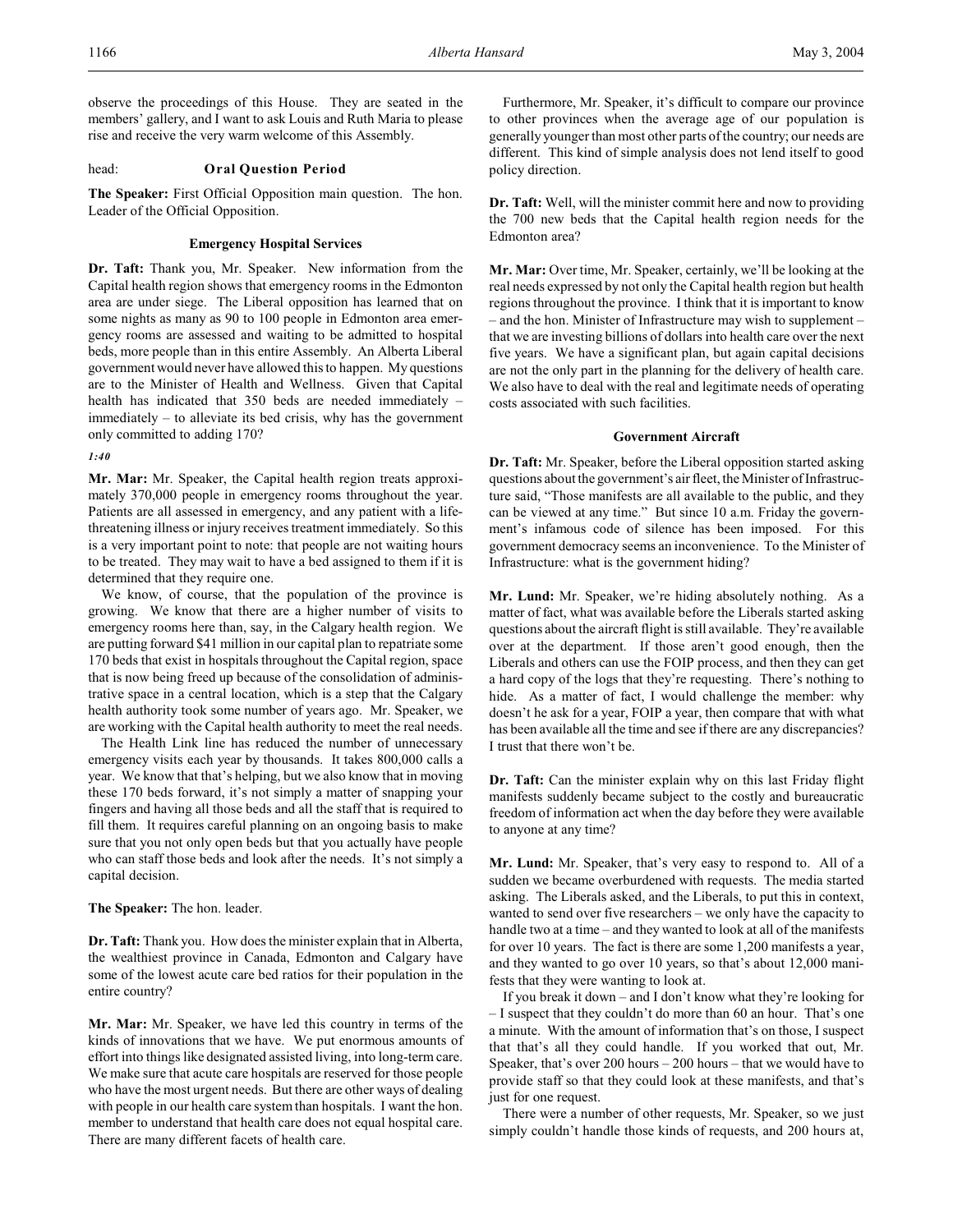say, four hours a day – we've got to remember that we've got staff that are assigned other duties. They're not just assigned to babysit the Liberals. So if you take four hours a day, that's some 50 days. They can get it even faster through FOIP.

**The Speaker:** The hon. leader.

**Dr. Taft:** Thanks, Mr. Speaker. Was it the minister who gave the order to classify this information, or, if it wasn't, could he tell us who it was?

**Mr. Lund:** Mr. Speaker, once again, we are not classifying the information. They can get that information through FOIP, and I would urge them to do it.

Mr. Speaker, he commented about the cost, but I find that very interesting. They get a large sum of money for research. If they want to spend it that way, they're welcome to it. But why should we in the department spend a large amount of taxpayers' dollars in order to satisfy their witch hunt?

**Dr. Taft:** To the Minister of Finance: given that Executive Council and Infrastructure alone spent \$6 million on air travel last year, how much do all the other ministries spend?

**Mrs. Nelson:** Well, Mr. Speaker, the hon. Leader of the Opposition has had almost a daily occasion to be able to access that information through Committee of Supply to the ministries as they come forward, and I suggest that you direct it to each minister.

**Dr. Taft:** To the Minister of Government Services: did the government consult the Privacy Commissioner before arbitrarily blocking access to flight information behind the freedom of information act?

**Mr. Coutts:** Mr. Speaker, there is a provision in the FOIP Act. When the process is properly followed, if applicants have felt that they have not been served properly by the departments that they're requesting information from, they have an opportunity to go to the Information and Privacy Commissioner and ask for a decision on the activities they have requested. That is part of the FOIP Act, and it is there for the use of any applicant who doesn't feel that they have been properly served by the process.

*1:50*

**Dr. Taft:** To the same minister: when will the government stop stonewalling its democratic duty and simply post information about flights on a web site so that all Albertans can see how their tax dollars are being spent?

**Mr. Coutts:** Mr. Speaker, the Department of Government Services is responsible for the overall Freedom of Information and Protection of Privacy Act. For that act, as it's depicted amongst the various departments in this government, every single solitary department has a FOIP co-ordinator. They are trained by our department folks, and they follow the process that is outlined in the act.

The Minister of Infrastructure has stood in this House and has recommended that anyone wanting to get access to the summaries can do that. That's the decision that has been made, and the process is there. That process is set out in the FOIP Act, and that department is familiar with that process, and we ask that those folks that have been asked to follow that process do so.

**The Speaker:** The hon. Member for Edmonton-Highlands, followed by the hon. Member for Clover Bar-Fort Saskatchewan.

#### **Beef Recovery Strategy**

**Mr. Mason:** Thank you very much, Mr. Speaker. Since the first case of BSE was found in Alberta, this government has adopted a strategy of simply hoping for the border to be reopened rather than working to offset the disastrous consequences BSE has inflicted upon ranchers. After the second BSE case was traced back to Alberta, the government promised it would not be caught off guard again and would develop a plan for the beef industry in the event that the border did not open soon. Eleven months later that so-called plan B, released Friday, contained few specifics and no hope for ranchers that the government might protect them against packer monopolies if the U.S. market remains closed. My question is to the Minister of Agriculture, Food and Rural Development. Why has the minister reneged on her promise to produce a real contingency plan and instead has just produced a vague document that promises yet another plan sometime down the road?

**Mrs. McClellan:** Mr. Speaker, I find it interesting that the maybe deputy leader of the third party knows more about the beef industry than the some 65 people from the industry that sat around the table and drafted this document.

I would like to put on the record just a few names of the drafting team of this document that he holds in such low regard: Arno Doerksen, chairman, Alberta Beef Producers; Jeff Warrack, past chair of the Alberta Cattle Feeders' Association; Willie Van Solkema, Canadian business manager, Cargill Foods; Bob Kalef, president and CEO, Centennial Foods; Gary Sargent, general manager, Alberta Beef Producers; Brad McLeod, meat committee, Alberta Food Processors Association; Glenn Brand, director of marketing, Beef Information Centre; Colin Campbell, senior marketing and trade officer, Agriculture and Agri-Food Canada. Then, Mr. Speaker, we do have Dale Engstrom, Rick Frederickson, Darcy Willis, Jackson Gardner, and Alan Ford from AAFRD.

The majority of the people that made up this report, which I think is a fine document that actually talks about the issue, that actually puts it into context, that actually talks about a vision for the industry and guiding principles and strategic priorities, and goes into themes – Mr. Speaker, I know you want to give him an opportunity to ask the next question, and I'd be happy to go over the rest of the document in the answer.

**The Speaker:** The hon. member.

**Mr. Mason:** Thank you very much, Mr. Speaker. I would ask the minister: just how long will the border have to remain closed – and we all hope that it doesn't remain closed – before this government will take concrete action to regulate the monopolistic practices of the American owned and controlled beef-packing industry in this province?

**Mrs. McClellan:** Well, Mr. Speaker, the one thing that this government and this minister will continue to do is work with the industry and listen to the industry. We'll continue to talk about the issues that are around the unfortunate continued closure. However, we're fairly optimistic that this situation will resolve itself in the near future, especially after the federal minister of agriculture, the Prime Minister, the U.S. Director of Agriculture, and the President of the United States had a conversation about this issue last week, and the American President, Mr. Bush, made it very clear that it is his desire and his government's desire and the industry's desire to see this solved as quickly as possible.

**Mr. Mason:** Mr. Speaker, given that the government's Republican cousins in the United States may in fact be in serious trouble in this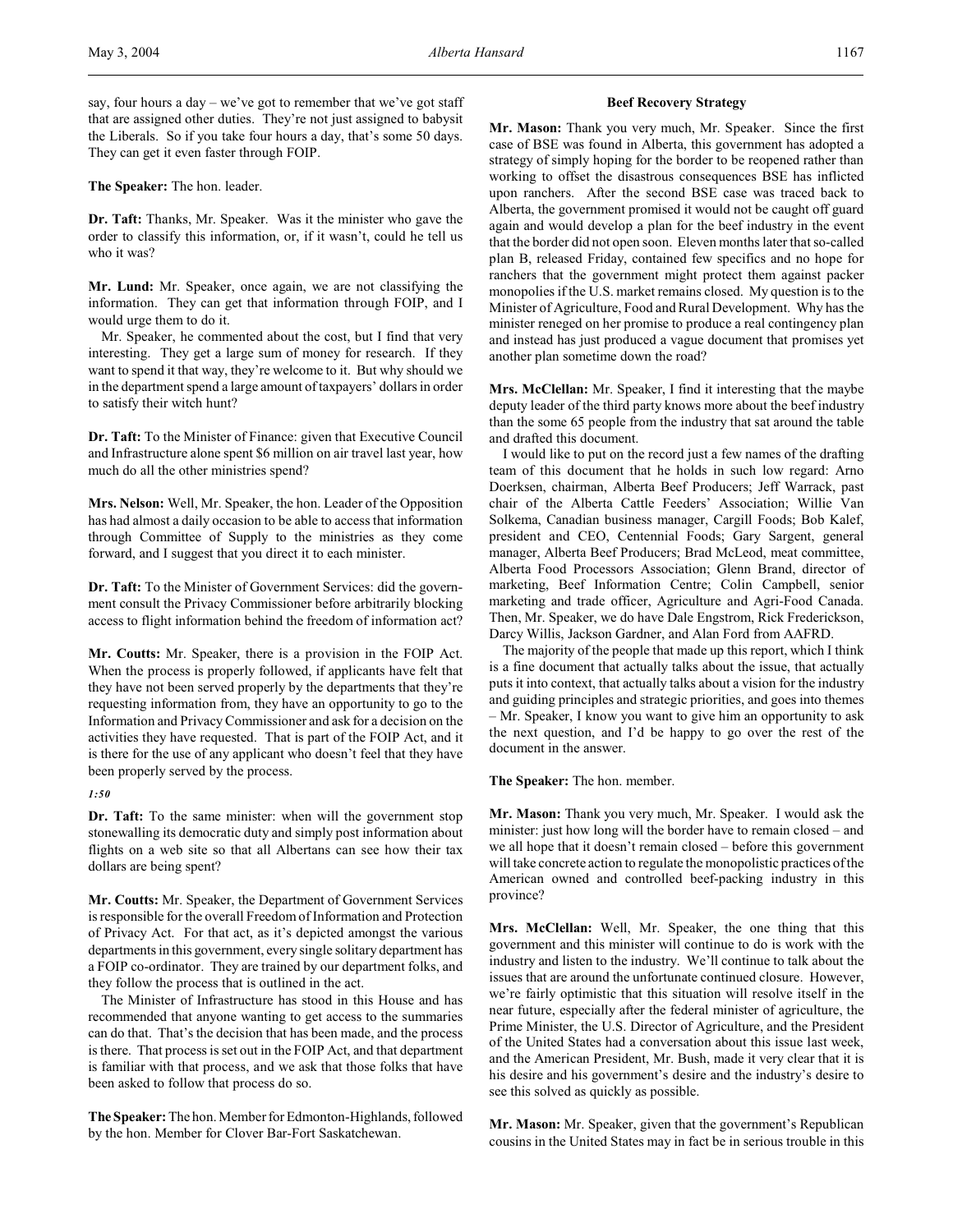election and may not in fact be back after November, what will the government do if the border does not reopen?

**Mrs. McClellan:** Well, Mr. Speaker, that's a part of the family of cousins that I hadn't really thought of, you know, being related to.

Mr. Speaker, I want to go back to the document. While it may not be what the learned member across the way wants, it is what the industry players – and I go back and repeat that there were 65 persons from the industry, from all aspects of the value chain that prepared this document and talked about market access and how to achieve it. There is a strategy in that. It includes harmonization of the end users. It talks about the theme of consumer confidence and the safety and quality of beef and a strategy to deal with that.

Building capacity is about packing plants' capability and advantage within the value chain. That is about recognizing that we do need additional capacity even if the border does open, Mr. Speaker. What we really need the border open for is to create some arbitrage and some price determination in the marketplace.

Then if you continue on in the document, which is extensive – and I know that we don't have a lot of time – it does talk about shortterm considerations. I would point the hon. member to page 10, and it is: "Border remains closed to live animals." Slowly I will read it: (a) situation, (b) consequence, (c) responses and possible actions. Just read those sections.

**The Speaker:** Perhaps the hon. Deputy Premier would be able to file the document a little later.

The hon. Member for Clover Bar-Fort Saskatchewan, followed by the hon. Member for Edmonton-Gold Bar.

### **Natural Gas Royalty Rates**

**Mr. Lougheed:** Thank you, Mr. Speaker. For low natural gas prices and low oil prices the royalty rate return to Albertans is low. This is to allow the companies to recover their costs of exploration and development. However, at a price of about \$3 per gigajoule, which is much less than the current \$7 per gigajoule, for the price of natural gas that is, the royalty rate for natural gas flattens out. After about \$3 per gigajoule the rate is a constant 30 per cent no matter how high the price goes up. Since the companies are protected at lower prices, it seems that Albertans as the owners of the resource should receive higher royalty rates as the prices rise. Could the Minister of Energy explain why that's not the case?

**Mr. Smith:** Well, you know, Mr. Speaker, it's a very good question. In fact, I think that when the price-sensitive royalty model was first constructed, the contemplation of \$4, \$5, \$6, \$7, \$8, \$9 gas was something that was extraordinarily infrequent. From that perspective perhaps it is a good message to examine that royalty structure.

From the perspective of royalties being structured so that they attract investment – and we all know that no job is created without adequate investment – this royalty structure in Alberta is such that it reflects the types of gas pools that we have throughout Alberta. Alberta is characterized by a bountiful amount of gas but in difficultto-find areas and with greater geological differences than what is usually encountered. So with that, Mr. Speaker, came the royalty structure that encouraged the private sector to find new and creative ways to find gas in this province. The second thing was, of course, that all that data is kept for a year at the EUB and then made public. So that has allowed us to have a very successful private sector.

#### *2:00*

Now, let me just briefly, Mr. Speaker, talk about: for every dollar the price of oil increases, the royalty change is about \$65 million.

For every 10 cents increase in the price of natural gas, Alberta collects a further \$105 million in royalty. So what we do know is that we have a royalty structure that reflects some low productivity, high finding costs, and it's created the biggest bonanza of drilling in the history of Alberta.

**The Speaker:** The hon. member.

**Mr. Lougheed:** Thank you, Mr. Speaker. We often hear of much higher royalty rates paid to other jurisdictions. How does Alberta's royalty share compare to the royalty share of, say, Norway or Alaska?

**Mr. Smith:** Well, the royalty discussion is always one that continues on an ongoing basis. For example, developing the oil sands created another opportunity to have even a different type of royalty structure, so we put the generic royalty regime in place. That's resulted in a great deal of investment, Mr. Speaker, and we're seeing the resulting payback starting to accrue to Albertans, particularly in this high price environment.

Now, as companies throughout the world look for competitive ways to place their capital, they also look for the people who have the expertise to benchmark the toughness or the competitiveness of the royalty regime. We use a couple of groups. Dr. Pedro van Meurs and Daniel Johnston are internationally recognized petroleum experts. They rate Alberta as one of the toughest fiscal regimes in the world in terms of the high share of nonrenewable resource revenue received by government: continuing to do a good job, Mr. Speaker, continuing to be competitive.

**Mr. Lougheed:** Mr. Speaker, could the minister explain how Alberta's royalty rates compare to those of our adjacent provinces?

**Mr. Mason:** How about Norway?

**Mr. Smith:** Well, you know, Mr. Speaker, not only has this member mentioned adjacent provinces, but a member of the third party chipped in, "How about Norway?" Well, Norway doesn't deliver some 7 billion to 9 billion dollars in transfer payments to another jurisdiction each year. This government does. These Albertans, through the prosperity of oil and gas exploration and oil and gas economic grants, participate in Confederation to the tune of 7 billion to 9 billion Canadian dollars per year.

Is our royalty regime competitive? It's being copied, it's being imitated, and it's being duplicated by British Columbia and by Saskatchewan. As well, we continue to support the efforts of the Northwest Territories and Nova Scotia and Newfoundland to have their own royalty structure independent of the federal government.

**The Speaker:** The hon. Member for Edmonton-Gold Bar, followed by the hon. Member for Calgary-Montrose.

#### **Automobile Insurance Reforms**

**Mr. MacDonald:** Thank you, Mr. Speaker. In 2002, the latest year that statistics were available, bodily injury claims and adjustment expenses incurred totalled \$725 million here in Alberta. My first question is to the Minister of Finance. What percentage of the total bodily injury claim costs will be eliminated in Alberta with the \$4,000 cap on pain and suffering damage?

**Mrs. Nelson:** Mr. Speaker, what I can tell the hon. member is that the changes to automobile insurance that have been put in place and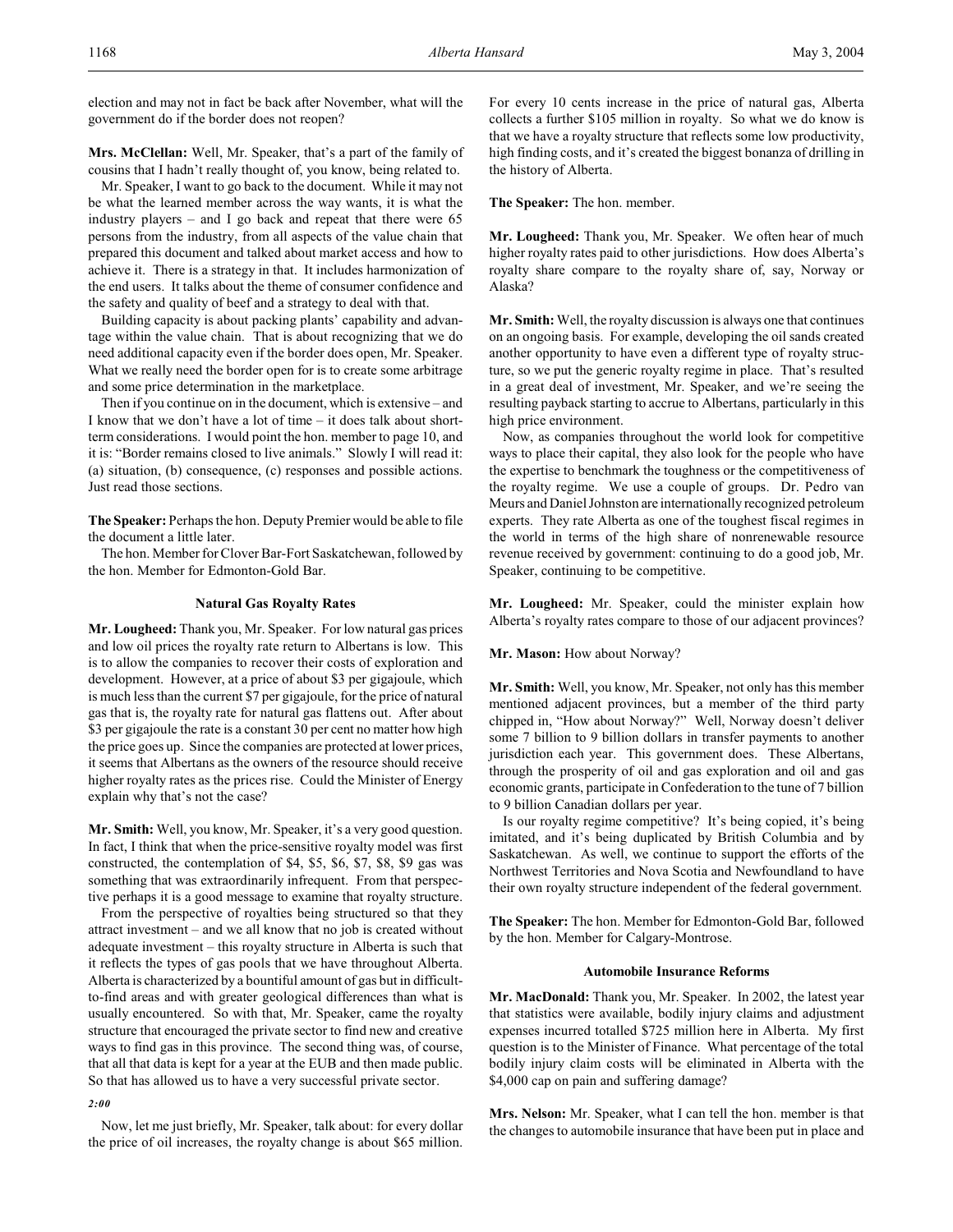are moving forward for implementation this summer in the province of Alberta will see roughly \$200 million come out of the premium side of the equation, and that will be in the form of returns back, savings for Albertans. That's being accomplished in good part by the cap that is going on plus the revamping of the structure. It's there to give Albertans an accessible and affordable automobile insurance package. The exact percentage: I don't have that number with me, but we can get it.

**The Speaker:** The hon. member.

**Mr. MacDonald:** Thank you, Mr. Speaker. Again to the same minister: given that there were 19,190 claims in 2002 for bodily injury in Alberta, private passenger, how many of these claims would now be included in the \$4,000 cap on pain and suffering?

**Mrs. Nelson:** Well, that would be something to anticipate, and I can't give him that number, Mr. Speaker.

**Mr. MacDonald:** Again, Mr. Speaker, to the same minister: if we're going to see roughly \$200 million in savings, if that is part of the percentage of the total loss costs, how will this be affected for total loss costs for all auto insurance coverages combined when we change in Alberta and go to the \$4,000 cap on pain and suffering? Where will the \$200 million come in?

**Mrs. Nelson:** Well, Mr. Speaker, the structure that we're bringing forward deals with the compulsory automobile insurance that we require through law in this province, so when the hon. member talks about all automobile insurance being covered under this change, we're looking at the compulsory automobile insurance in the province, which is the PL/PD that has to be in place for every person that operates a motorized vehicle in the province.

Now, as we move into the new structure, we anticipate that \$200 million will come out of the system on the premium side, and of course then that is offset by a balancing on the benefit. Clearly, the cap should deal with the claims and actually be beneficial for people, because part of the process will be to get people into treatment as quickly as possible and try and get them back to a healthy position as quickly as possible without going through a long process of debate between insurance companies and lawyers, et cetera.

We expect that this will be beneficial all the way around for the consumer of automobile insurance and that it will come into effect this summer. To give you an idea of what will be and what is as we go through this, I think you'll see the benefits to Albertans quite clearly.

It has been a very long process, Mr. Speaker, to get to this point of implementation, and we're almost there. I hope that the hon. member will bear with us as we go through these next six weeks of finalizing regulations.

The Speaker: The hon. Member for Calgary-Montrose, followed by the hon. Member for Edmonton-Centre.

#### **Repeat Impaired Driving Offences**

**Mr. Pham:** Thank you, Mr. Speaker. In memory of loved ones lost to drunk drivers, 90 white crosses were carried through the streets of Edmonton yesterday. The 90 crosses represent the number of Albertans killed each year in drunk driving accidents. In some of these incidents the driver had previously had multiple convictions for impaired driving, which proves that more needs to be done to deal with repeat offenders. My question today is to the Minister of Justice. Can the minister tell the House what his ministry is doing to get these killers off our roads?

**The Speaker:** The hon. Minister of Justice and Attorney General.

**Mr. Hancock:** Well, thank you, Mr. Speaker. The issue of impaired driving is one that we take very, very seriously. I've had the opportunity to work with the Minister of Transportation and with the Solicitor General with respect to finding better ways to deal with not just traffic safety, not just impaired driving but also with people who have numerous convictions for impaired driving. It's very, very important. As the hon. member has indicated, 90 people each year are killed by impaired driving. It's criminal. It has to be treated as criminal. It may even be worse than some of the other criminal activity which hurts or kills people in our communities, because people ought to feel safe on our streets, and they don't even see it coming.

Our prosecutors have been instructed to monitor those high-profile cases closely. We've appointed a specific prosecutor to monitor the situation and to work with other prosecutors across the province to identify cases where there have been multiple convictions.

If a person has been identified as a chronic drunk driver, we will now be attempting to secure the maximum protection for society by seeking substantial sentences including dangerous offender and long-term offender status. This is important, Mr. Speaker, because long-term and dangerous offender designations carry some of the most severe consequences in the Criminal Code. These designations will help us to take people out of the community who are not learning their lessons about the safety of the community.

It's important to understand that applications for long-term and dangerous offender status can only be used in the most serious of cases. It would involve a repeat impaired driver who's been convicted of an offence that has caused death or bodily harm and where it's been established that the communities would not otherwise be adequately protected from the offender.

## *2:10*

**The Speaker:** The hon. member.

**Mr. Pham:** Thank you, Mr. Speaker. Given the minister's answer, do we have to wait until somebody is hurt or injured or killed before we can take action against these people?

**Mr. Hancock:** Well, Mr. Speaker, in terms of the long-term offender or dangerous offender status, there does have to be a conviction for a crime which involves a serious injury or death, so impaired driving causing death or impaired driving causing serious injury. However, it doesn't stop there. We will be toughening up on all repeat drunk driving offences, such as seeking more serious penalties for repeat drunken drivers, even those who do not fit the criteria for long-term or dangerous offender status.

We'll be working with police services to identify and effectively prosecute chronic drunk drivers and make sure that those prosecutions are better co-ordinated, emphasizing in court the section of the Criminal Code that requires a sentencing judge to consider severe alcohol impairment as an aggravating factor in sentencing.

We'll be continuing, Mr. Speaker, with the efforts that we have taken – Alberta has taken a leadership position in conjunction with British Columbia, Manitoba, Ontario, Nova Scotia, and more provinces are getting on board all the time – to have the Criminal Code sections with respect to conditional sentences changed so that conditional sentences cannot be used in areas of serious and violent crime, including impaired driving causing death and serious injury.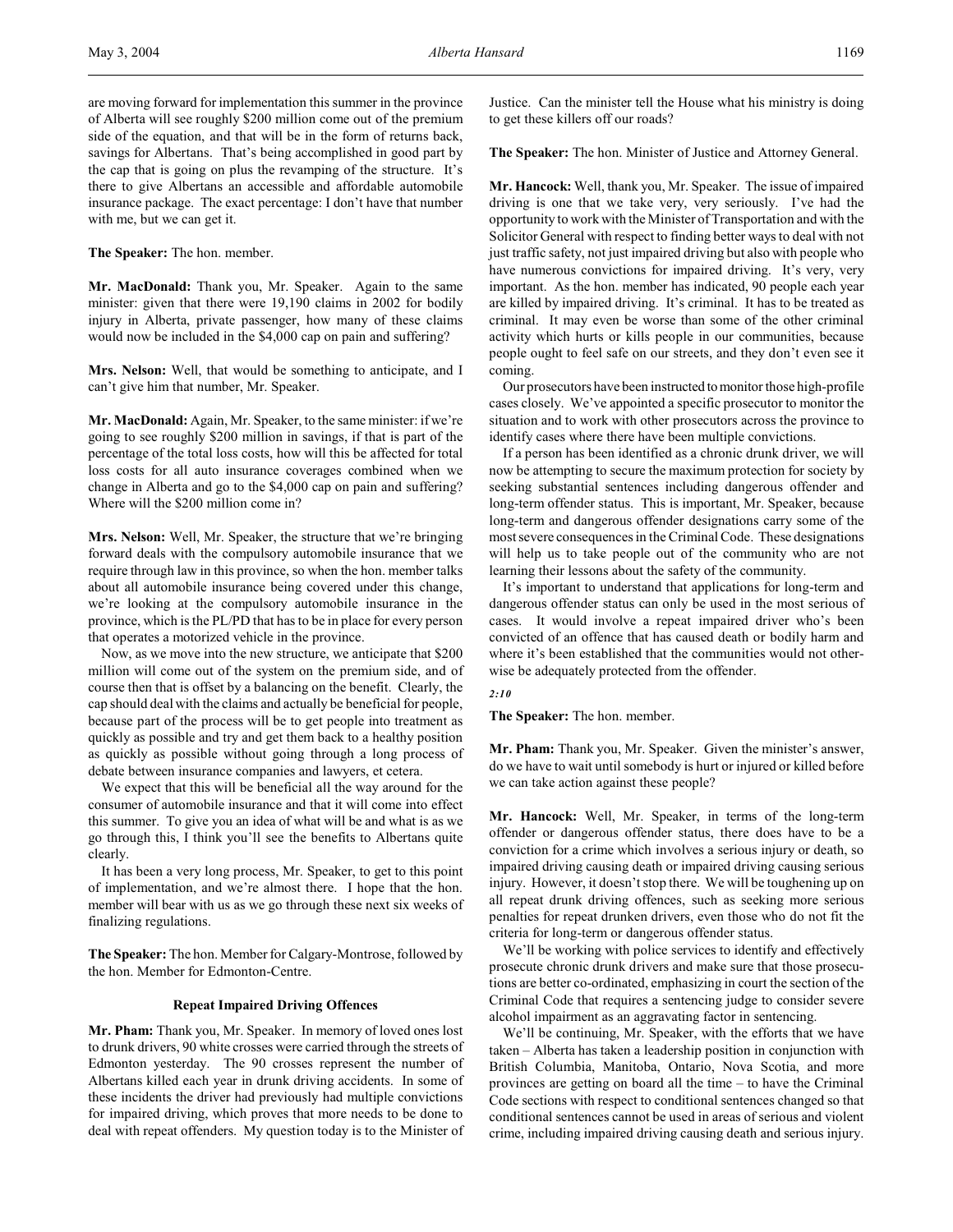**The Speaker:** The hon. member?

The hon. Member for Edmonton-Centre, followed by the hon. Member for Calgary-West.

## **Midwifery Services**

**Ms Blakeman:** Thank you, Mr. Speaker. Midwives could help ease the pressure of physician shortages caused for a number of communities that don't have a practising obstetrician. This government's failure to pay midwives to deliver babies is forcing midwives to return to nursing or leave the province. My questions are to the Minister of Health and Wellness. In recognition of International Midwives Day could the minister explain why this government won't publicly fund midwifery, as some other provinces already do?

**Mr. Mar:** Mr. Speaker, it's true that midwives can provide an important service. Regrettably, there are not that many of them. There are on my last count I believe 17 midwives in the province. There are a number of them that are working within regional health authorities, that are working in collaboration and co-operation with physicians.

We recognize that midwives are competent to deal with low-risk births and that it makes some sense to involve them. We think, Mr. Speaker, that through our local primary care initiatives, where physicians are provided certain amounts of money to hire other health care professionals to work within a local primary care team, there may be an opportunity for midwives and other health professionals to be practising much more within the scope of their practice.

We have not yet seen any of the LPCIs come forward – it would be premature to expect them to – but over time, Mr. Speaker, I think that midwives, like many other health professionals, will be able to demonstrate the value of what they can provide to a multidisciplinary team in providing primary health care, including matters related to the competencies that exist within the profession of being a midwife.

**The Speaker:** The hon. member.

**Ms Blakeman:** Thank you. To the same minister: why must midwives pay the first \$5,000 of their liability insurance before the government steps in while physicians must only pay the first \$1,000?

**Mr. Mar:** Mr. Speaker, I can correct myself at some later juncture if I'm incorrect, but to the best of my recollection we cover approximately \$10,000, in round numbers, per midwife for their professional liability insurance. I think that that is a significant contribution on the part of the provincial government.

#### **The Speaker:** The hon. member.

**Ms Blakeman:** Thank you. Again to the same minister: well, given that 10 years ago we had 150 midwives – now we're down to  $17$ the government has had a working group on funding midwives, which reported a year ago, and there have been numerous pilot projects that have and continue to be run, why does the government continue to delay, deny, and defer? What's the problem?

**Mr. Mar:** Mr. Speaker, I refer the hon. member to review the Blues of my first response to her initial question, and that is that we are providing an opportunity for all health professionals to work to the much fuller scope of their practices and their competencies. We recognize what competencies are within the profession of midwifery, and we think that through our local primary care initiatives there will be opportunities for midwives to practise in that area if that's what they choose.

**The Speaker:** The hon. Member for Calgary-West, followed by the hon. Member for Edmonton-Mill Woods.

# **Crossborder Sale of Prescription Drugs**

**Ms Kryczka:** Thank you, Mr. Speaker. Many of my constituents and friends are increasingly concerned about crossborder Internet sales of Canadian drug supplies to the United States. A research organization, the Pharmacy Alliance for Canadians, estimates that Alberta is leading Canada with the highest growth rate, 216 per cent, of Internet sales of pharmaceutical products to Americans. The Alliance represents local companies such as Canada Safeway, Shoppers Drug Mart, and London Drugs. They say that the increase in crossborder pharmacy sales is already causing prescription drug shortages at the pharmacy level in some provinces such as Manitoba, where crossborder drug sales first began. In fact, 79 per cent of pharmacists there report drug shortages. My question is to the Minister of Health and Wellness. Are crossborder drug sales affecting the supply of prescription drugs in Alberta?

#### **The Speaker:** The hon. minister.

**Mr. Mar:** Thank you, Mr. Speaker. Sir, the sale of prescription drugs by Canadian distance pharmacies to American consumers has been occurring for some time. By last count I've been advised that there are some 100 such distance pharmacies operating within Canada that quite likely are selling pharmaceuticals to American customers. The largest number of such distance pharmacies, I'm advised, are in the province of Manitoba.

While the Pharmacy Alliance for Canadians does report that some drugs are in short supply, we do not have any information to support that claim here in the province of Alberta. We are continuing to monitor it, Mr. Speaker. My department informs me, again, that there's no evidence that crossborder sales of prescription drugs are resulting in a shortage of such drugs being available to Albertans, nor is there any evidence to suggest that prices are increasing as a result of this activity going on.

**Ms Kryczka:** My first supplemental question is to the same minister. Given that the alliance does believe that recent prescription drug prices are directly due to the rising crossborder drug business, does the minister have a plan to protect Albertans from prescription drug shortages and drug price inflation?

**Mr. Mar:** Well, Mr. Speaker, I think that there has been a recognition of this issue not only by the Department of Health and Wellness here in the province of Alberta but really across Canada. I think it would be important to recognize that even if an individual province within this country were to take action against distance pharmacies or Internet drug sales, as they're sometimes referred to, really all that would do would be to move the industry to another province.

Last December, I can advise this House, all provincial and territorial deputy ministers of health identified Internet pharmacy sales as a potential issue. This province is participating in a Canadawide review to assess the scope and impact of distance pharmacy or Internet pharmacy sales on public health drug supplies. We'll continue to work provincially with our own Alberta College of Pharmacists and other stakeholders to monitor this issue.

We will take whatever steps are necessary in the event that there is a legitimate issue as alleged by the Pharmacy Alliance, but again, Mr. Speaker, there is no such evidence available at this time.

**The Speaker:** The hon. member?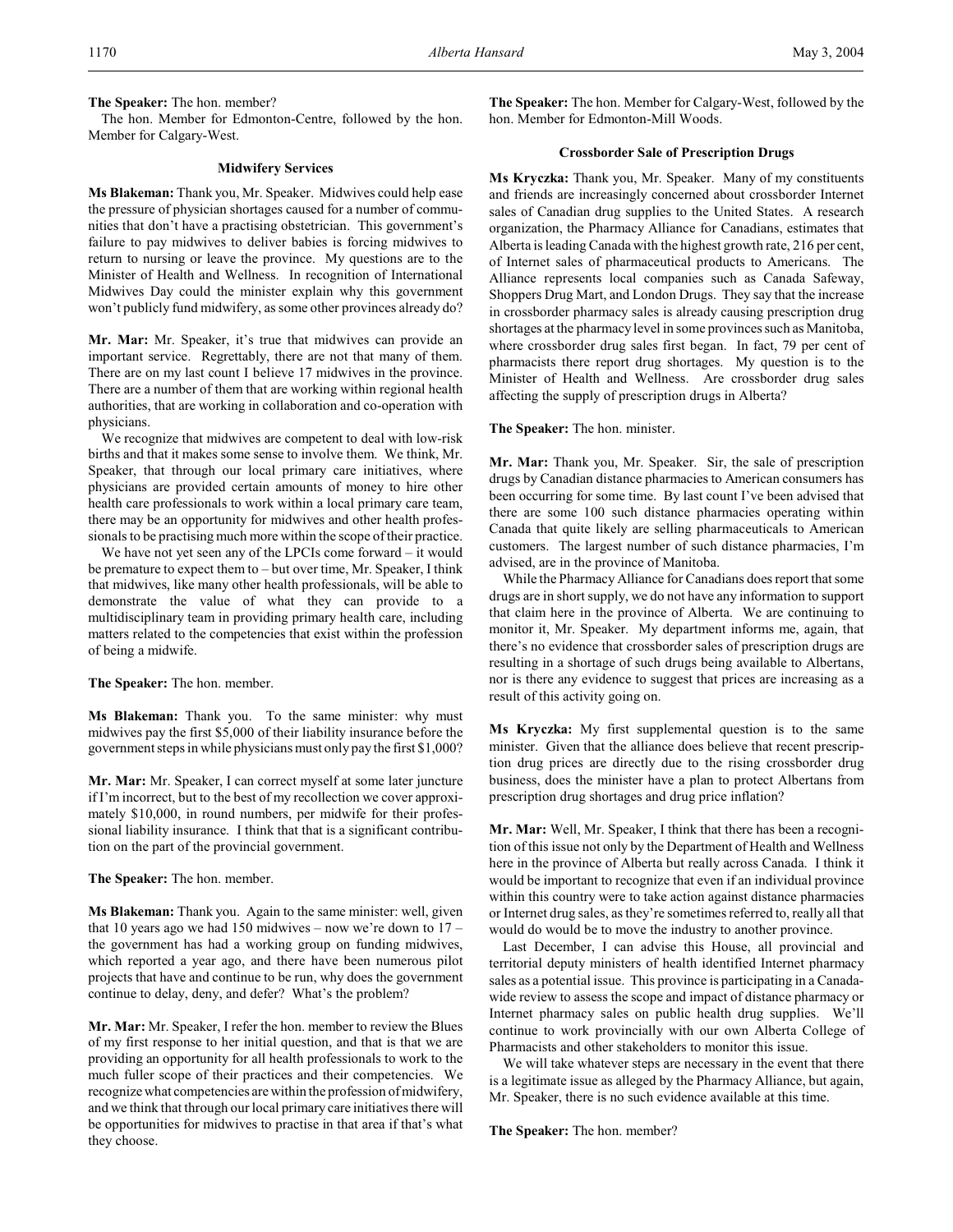The hon. Member for Edmonton-Mill Woods, followed by the hon. Member for Edmonton-Strathcona.

## **Postsecondary Tuition Fees**

**Dr. Massey:** Thank you, Mr. Speaker. The president of the students' union at the University of Alberta has taken issue . . . [A loud thumping sound was heard]

**Dr. Taylor:** I can hear your heart, Don.

**Dr. Massey:** At least I have one.

**The Speaker:** Hon. member, there seems to be something malfunctioning with the system that we have.

The hon. Member for Edmonton-Mill Woods.

**Dr. Massey:** Thank you, Mr. Speaker. The president of the students' union at the University of Alberta has taken issue with the answers given in this House by the Minister of Learning with respect to tuition. My questions are to the Minister of Learning. Why did the minister characterize the CPI plus 2 per cent tuition solution as the students' choice when what they really wanted was a tuition freeze?

**Dr. Oberg:** Mr. Speaker, the CPI plus 2 came in at discussions with the students' unions. It was suggested and recommended by one of the presidents of a students' union in Alberta. It was not the students' union from the U of A.

*2:20*

**Dr. Massey:** To the same minister: why did the minister tell the House that "student debt in Alberta has consistently gone down" when student debt has increased substantially during the 1990s?

**Dr. Oberg:** Mr. Speaker, student debt has been going down. What we've seen is that with the increasing amount of student loans, the increasing loan grants that are given to the students presently in Alberta, with the full student loan they will have approximately \$5,000 to pay back on a loan limit of \$11,600.

**Dr. Massey:** Again to the same minister, Mr. Speaker: why does the minister persist in the myth that there's a 30 per cent cap on tuition when as soon as an institution hits the 30 per cent, that cap disappears?

**Dr. Oberg:** Mr. Speaker, in Alberta right now the main universities are sitting at – approximately 24 to 25 per cent of the expenses is now tuition. They have the ability to go to 30 per cent. They raise their tuition by approximately \$275 to \$280 per year in a prescribed formula that is included in the legislation. Once they reach 30 per cent, the increase to tuition is not as much as it is now.

We currently have approximately three or four institutions around the province who have hit 30 per cent, and the reason they have hit 30 per cent, Mr. Speaker, is because they have decreased expenses. It's very simple. It's a very simple numerator/denominator issue, and the expenses have gone down.

The University of Lethbridge, for example, is sitting at I believe \$4,100 for tuition, which is significantly lower than the \$4,400 or \$4,500 at the University of Calgary and the University of Alberta. Because of the tuition policy they were not allowed to increase their tuition and indeed had to freeze it because of that 30 per cent policy. So what you see, Mr. Speaker, is that despite the fact that they're at 30 per cent, their tuition is still substantially lower than any place else.

The Lethbridge Community College had frozen their tuition for three years, which put their tuition considerably lower than any place else. Why did this occur? This occurred simply because they're being very efficient in what they do. They're lowering their expenses. Their expenses are increasing at a lower rate than any other institution in Alberta. Those are the kinds of practices, Mr. Speaker, that we should encourage, and indeed we do. They still have the ability to increase once they hit 30 per cent. They can go to a cost of living plus 2.

**The Speaker:** The hon. Member for Edmonton-Strathcona, followed by the hon. Member for Wainwright.

## **Direct Energy**

**Dr. Pannu:** Thank you, Mr. Speaker. The more the fine print of the ATCO/Direct Energy deal is examined, themotive becomes obvious that this is a bad deal designed to rip off ATCO's 1 million natural gas and electricity customers. Direct Energy isn't even doing its own billing but is contracting these services back to an ATCO subsidiary called ATCO I-Tek. Yet thanks to this government's wrong-headed deregulation policy, Direct Energy gets to pick the pockets of ATCO's gas and electricity customers to the tune of \$42 million a year. My question is to the Minister of Government Services. Why are the minister and his toothless Utilities Consumer Advocate failing to protect Albertans by allowing this \$42 million a year rip-off of gas and electricity customers?

**Mr. Coutts:** Well, Mr. Speaker, this whole issue of the ATCO and Direct sale came up well before the Utilities Consumer Advocate was put in place. The Utilities Consumer Advocate opened up its doors in November of 2003, and over that time we have been dealing with intervention policies with the EUB, which was part of our mandate in the first place. This whole deal with ATCO and Direct came up well before the advocate's office was put in place.

**The Speaker:** The hon. member.

**Dr. Pannu:** Thank you, Mr. Speaker. Given that ATCO I-Tek has announced that it's creating 180 new positions to carry out the Direct Energy contract, why are ATCO's gas and electricity customers being asked to pay for the additional private-sector bureaucracy that's been created as a result of the Direct Energy deal?

**Mr. Coutts:** Well, Mr. Speaker, I just want to make a comment about the role of the advocate. One of his key duties is to provide representation on consumer issues in front of the EUB. The other thing is that the advocate is also there to help consumers help themselves, and the other thing that the advocate does is make sure that if a consumer has difficulty with a company in terms of paying a bill, whether the information that is on the bill is accurate, or correct, or there needs to be an understanding of the information that is on the bill, he will act on behalf of that consumer to make the company's customer service more responsive to the needs of the consumer.

In this particular case, ATCO and Direct have struck an arrangement by which they make sure that their customer service will perform on behalf of the consumers, and if consumers have difficulty understanding that process, they can call the consumer advocate.

**The Speaker:** The hon. member.

**Dr. Pannu:** Thank you, Mr. Speaker. Will the minister take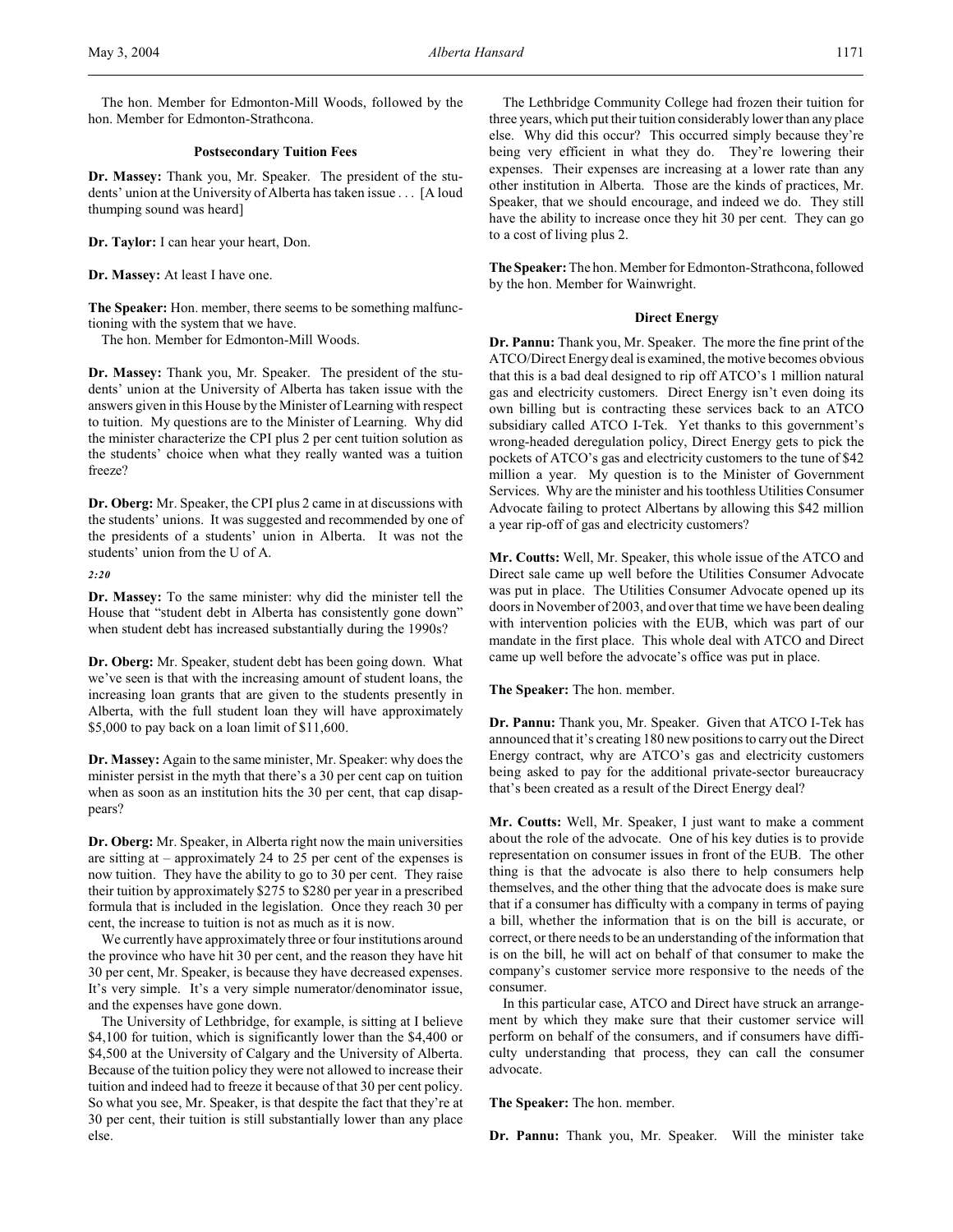advantage of the opportunity afforded by Direct Energy's appearance before a Tory standing committee meeting this afternoon to ask them some tough questions about why Albertans are \$42 million worse off as a result of this obviously flawed deal?

**Mr. Coutts:** Mr. Speaker, the consumer advocate of this province is a very hard-working, knowledgeable individual who is very dedicated to the job . . . [interjection] Yes, that's right. He is an individual with the utmost integrity, and he does not shirk any of his duties. I am quite upset by the line of questioning. This is twice in this Assembly that the hon. member has called my consumer advocate, my deputy minister, toothless. He is anything but toothless.

He is acting on behalf of consumers of this province in many, many ways, and it's a very, very effective tool for consumers in this province. He attends all of the meetings that he can possibly attend all across this province and in this building, and that deputy minister, consumer advocate, attends those kinds of meetings because those are the stakeholders that he deals with. He takes that responsibility very, very carefully, and he goes to all of the meetings that they go to and works very, very closely with Direct and ATCO as well as all other companies in the province. Our advocate is anything but toothless.

The Minister of Energy may want to add to that.

**Mr. Smith:** Mr. Speaker, it's always a pleasure to rise and correct the third party's errors, and some of those errors are important to correct.

The EUB has ruled categorically that all start-up costs must remain with the shareholder, meaning that these costs cannot be passed on to the electricity and the natural gas consumer. This member knows exactly what the EUB ruled on. He knows that the EUB has said: no recovery of the \$90 million. What they have said is that 10 cents a day is added to the natural gas bill so that other call centres' billing operations can be put in place and the way to purchase natural gas in Alberta can lead to further efficiencies and better competition. The electricity customers of ATCO do not pay a nickel more.

In conclusion, had this company not contracted with ATCO, not created these 200 new jobs, he'd have been the first guy to stand up and say: they're off-shoring; they're outsourcing; jobs are leaving Alberta. Jobs are staying in Alberta. You should support this. Come on.

**The Speaker:** The hon. Member for Wainwright.

#### **Second-language Instruction**

**Mr. Griffiths:** Thank you, Mr. Speaker. The Minister of Learning has indicated that it will become mandatory for every student in grade 4 through grade 9 in 2005 and 2006 to learn a second language. Many of my constituents have called to express appreciation for such a plan but have serious concerns about the implementation and logistics of such a policy. My first question to the Minister of Learning: where will small rural and remote schools who already have challenges finding and retaining qualified staff such as speech pathologists and math 9 teachers find the resources to set up video conferencing or hire a second-language teacher to deliver such a policy?

**Dr. Oberg:** Mr. Speaker, included in the implementation plan for second languages is the whole idea of expanding the number of teachers that have second-language skills. So, first of all, what we have done is we've put in bursaries and scholarships to the universities. I've also included second languages in what are called the KSAs, which list the knowledge, skills, and attributes that students are required to have when they graduate from the universities with a teaching degree.

## *2:30*

Directly to answer the hon. member's question, we are looking at ways to ensure that there are video conferencing suites in every school in Alberta. We are very close to putting out RFPs to that effect. We have established standards to ensure that they're there. So, Mr. Speaker, I certainly see the day very soon when there will be video conferencing suites in every school.

**The Speaker:** The hon. member.

**Mr. Griffiths:** Thank you, Mr. Speaker. My second question, my first supplemental: how will home-schooled students in rural and remote schools receive such services?

**Dr. Oberg:** Mr. Speaker, one of the ways that students have been learning second languages for a long time is over computers. If, for example, the home-schoolers choose to home-school their children, there will be courses that are available over the Internet. Of course, it is going to require that they have a computer though, and that's something that they're going to have to do.

**Mr. Griffiths:** My final supplemental, Mr. Speaker, to the same minister: what will be removed from an already full curriculum to make room for this mandatory second-language instruction?

**Dr. Oberg:** Mr. Speaker, currently there's about 15 per cent of the curriculum that is not spoken for. There is 85 per cent that has all the social studies, language, mathematics, art, and music, things like that, so there's about 15 per cent open. Our estimates are that second languages will take about 95 hours a year, or roughly 30 minutes a day, so there is the 10 per cent there. There is time available for that.

One of the other areas that we're looking at is the relationship between second languages and English language arts. Certainly, there is a very intimate relationship between learning another language and learning language arts. So we're taking a look at that.

Quite simply, Mr. Speaker, that's one of the reasons why it isn't going in this September. We have the curriculums in place, but there is going to have to be some study, and there is room in the curriculum for this. It's a matter of how we do it and how we do it in the best possible fashion.

head: **Recognitions**

**The Speaker:** Hon. members, in a few seconds from now I'll call upon the first of seven members to participate.

[The Deputy Speaker in the chair]

## **Louis and Ruth Maria Adria**

**Mr. Yankowsky:** Mr. Speaker, I rise to recognize Louis and Ruth Maria Adria, who established Elder Advocates of Alberta in the early 1990s. A scripture verse that appears on all their letters, posters, and research states: "Rise in the presence of the aged, and honour the face of the old man." Leviticus 19:32. Indeed, this is what Louis and Ruth Maria are doing as they continue to advocate for a very vulnerable segment of our society, the frail elderly.

The Adrias' mission is to bring mercy and compassion to our sick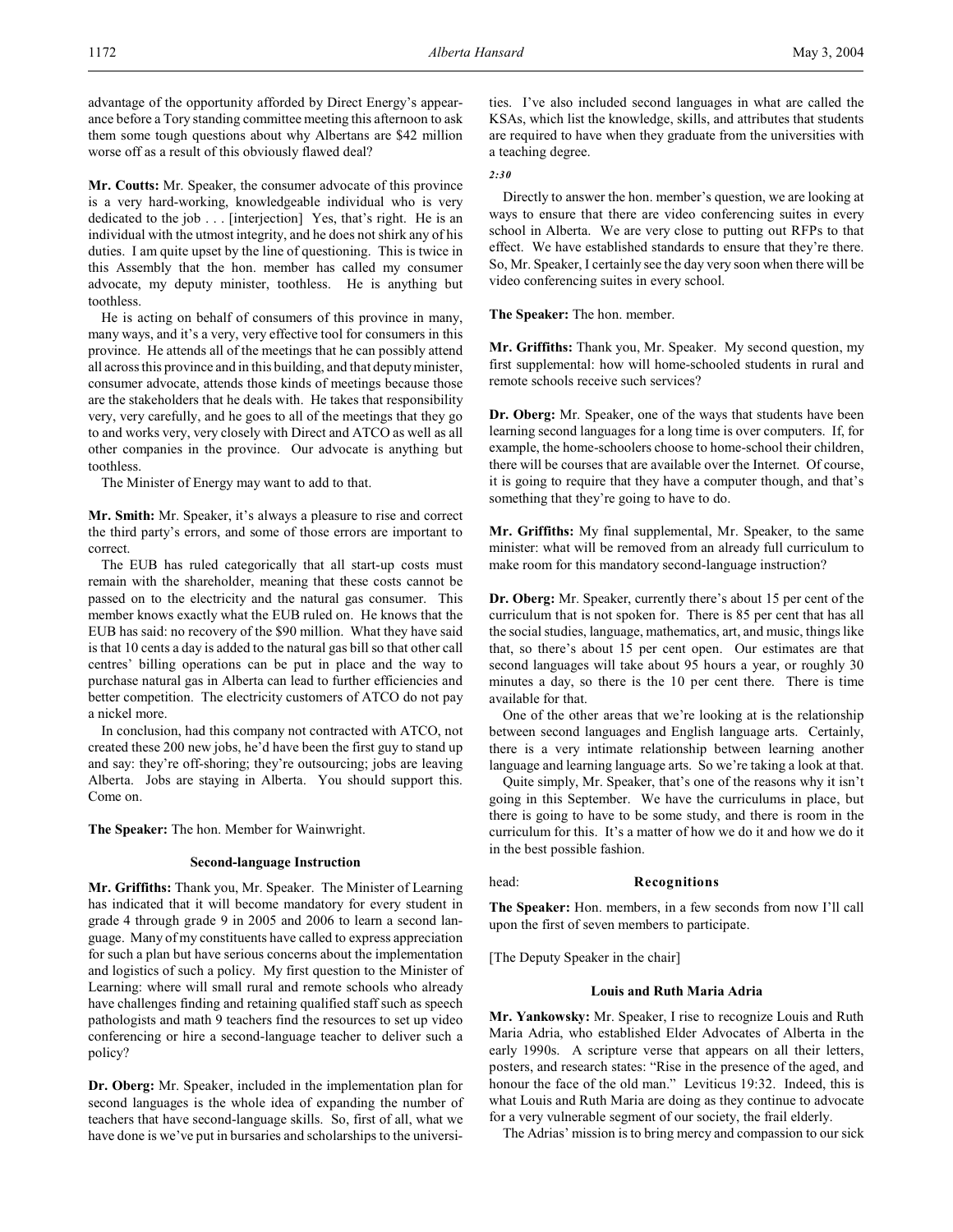and helpless elderly and bring public awareness to the situation frail elderly sometimes find themselves in. Sometimes they are criticized for the length and extent of their zeal, and sometimes they get into trouble for their tactics, but, Mr. Speaker, they cannot be criticized and indeed should be commended for their heart and their dedication to a cause which is very important. May we all rise in the presence of the aged.

God bless you.

**The Deputy Speaker:** The hon. Member for West Yellowhead.

#### **Floyd McLennan**

**Mr. Strang:** Thank you, Mr. Speaker. I rise today to recognize Mr. Floyd McLennan, who passed away on April 24, 2004. Floyd was the mayor of Grande Cache until his passing, and he was a personal friend of mine for over 20 years. Floyd, a true friend, a true champion of Grande Cache, served as councillor since 1982 and as its mayor since 1990. As mayor Floyd always put the needs of the community ahead of his own, and you could see that by the time and commitment he devoted to the community projects and programs. He was an avid supporter of the Royal Canadian Legion, the Grande Cache Golf and Country Club, and seniors organizations, and he was always willing to participate in various charity fundraisers. He was instrumental in laying the groundwork for the seniors' complex in Grande Cache, which should be starting construction this year.

The town and all who knew Floyd will miss him, his wise counsel, his keen sense of wit. The community and I offer our heartfelt condolences to Gudrun, Stuart, Shauna, Scott, and their families.

Thank you, Mr. Speaker.

#### **Edmonton Folk Music Festival**

**Mr. MacDonald:** I rise to recognize the 25th anniversary of the Edmonton Folk Music Festival. The folk festival began in 1980 in Gold Bar park as the vision of Don Whelan. With his vision and the energy of 300 volunteers this event has grown and matured into one of the world's leading folk festivals. The four-day festival now makes its home in Gallagher park. The park is a wonderful outdoor venue, offering a natural amphitheatre in pristine parkland with an outstanding view of the beautiful Edmonton skyline.

Today over 1,800 volunteers work very hard in many capacities to ensure the smooth operation of this vast undertaking. The values of the folk festival include: to provide a quality, diverse music program that is accessible to all, to develop Alberta artists, and to increase the awareness of folk music. Every year this festival showcases some of the world's best musicians, including outstanding Canadian talent. The folk festival offers a mosaic of music delivered in the finest tradition of Celtic, bluegrass, blues, gospel, roots, world beat, and country music for the enjoyment of all.

Thank you.

**The Deputy Speaker:** The hon. Member for Calgary-Fort.

#### **International Business Round-table**

**Mr. Cao:** Thank you, Mr. Speaker. Last Friday morning in Calgary the Minister of International and Intergovernmental Relations organized a session where the Alberta government briefed foreign diplomatic corps from all over the world about Alberta. These diplomats were very appreciative and pointed out that Alberta is the only jurisdiction that does such a briefing.

In the afternoon the diplomatic corps were invited to join the Alberta international business round-table discussion. This roundtable was organized by the Ministry of Economic Development, chaired by the Minister of Economic Development and co-chaired by myself and the hon. Member for Edmonton-Castle Downs. To this round-table we invited over 30 immigrants who are in business and have cultural connections in other countries. The idea is to include them and get them involved in international business development for Alberta. New Canadian citizens bring with them valuable hidden assets; that is, their personal connections in other countries. I believe that Alberta needs to capitalize on this networking asset in our global economic development and competition.

Thank you.

**The Deputy Speaker:** The hon. Member for St. Albert.

## **St. Albert Saints Hockey Team**

**Mrs. O'Neill:** Thank you, Mr. Speaker. I rise to recognize all that the St. Albert Saints hockey team did for our community of St. Albert. The owners, organizers, supporters, volunteers, and players themselves have given us entertainment for our sporting fans, economic encouragement for our businesses and service industry, joy to the families who billeted out-of-town players, and, of course, pride and provincial sporting identity for all our citizens.

As the Member of this Legislative Assembly for the constituency of St. Albert I wish to express my personal thanks to our exciting St. Albert Saints and my sorrow in seeing the club leave my community. To the Saints, formerly known as the St. Albert Saints, you have been a great and exciting organization in our community. I wish you well in your new home facility in Spruce Grove. Thanks for the memories.

**The Deputy Speaker:** The hon. Member for Edmonton-Highlands.

## **May Day**

**Mr. Mason:** Thank you very much, Mr. Speaker. May 1 commemorates the historic struggle of working people throughout the world. The holiday began in the 1880s in the United Stated with the fight for an eight-hour workday. In 1884 the Federation of Organized Trades and Labour Unions passed a resolution stating that eight hours should constitute a legal day's work from and after May 1, 1886. During a strike to achieve this goal, police attacked workers from the McCormick harvester company, killing six. We must recognize and commemorate May Day not only for its historical significance but also as a time to organize around issues of vital importance to working people today.

On May 1 working people and their families marched down Whyte Avenue to celebrate May Day and to kick off the May Week Labour Arts Festival. This festival brings together the labour movement and artists to celebrate the contribution of workers to our economy, culture, and society.

I salute the labour movement in Alberta and its continuing efforts to win a better life for working people.

#### *2:40* **Irene Besse**

**Mr. Lord:** Mr. Speaker, today I rise to recognize an outstanding Calgarian for spearheading a major fundraising drive for the Children's hospital in Calgary-Currie. It's just one of dozens of such projects for this incredible lady who has also just finished a \$4.6 million project to provide 90 new Steinway pianos to the University of Calgary.

Her name is Irene Besse. She is a household name in Calgary and even internationally, and in fact her name is in many households on pianos purchased from Irene Besse Keyboards, widely recognized as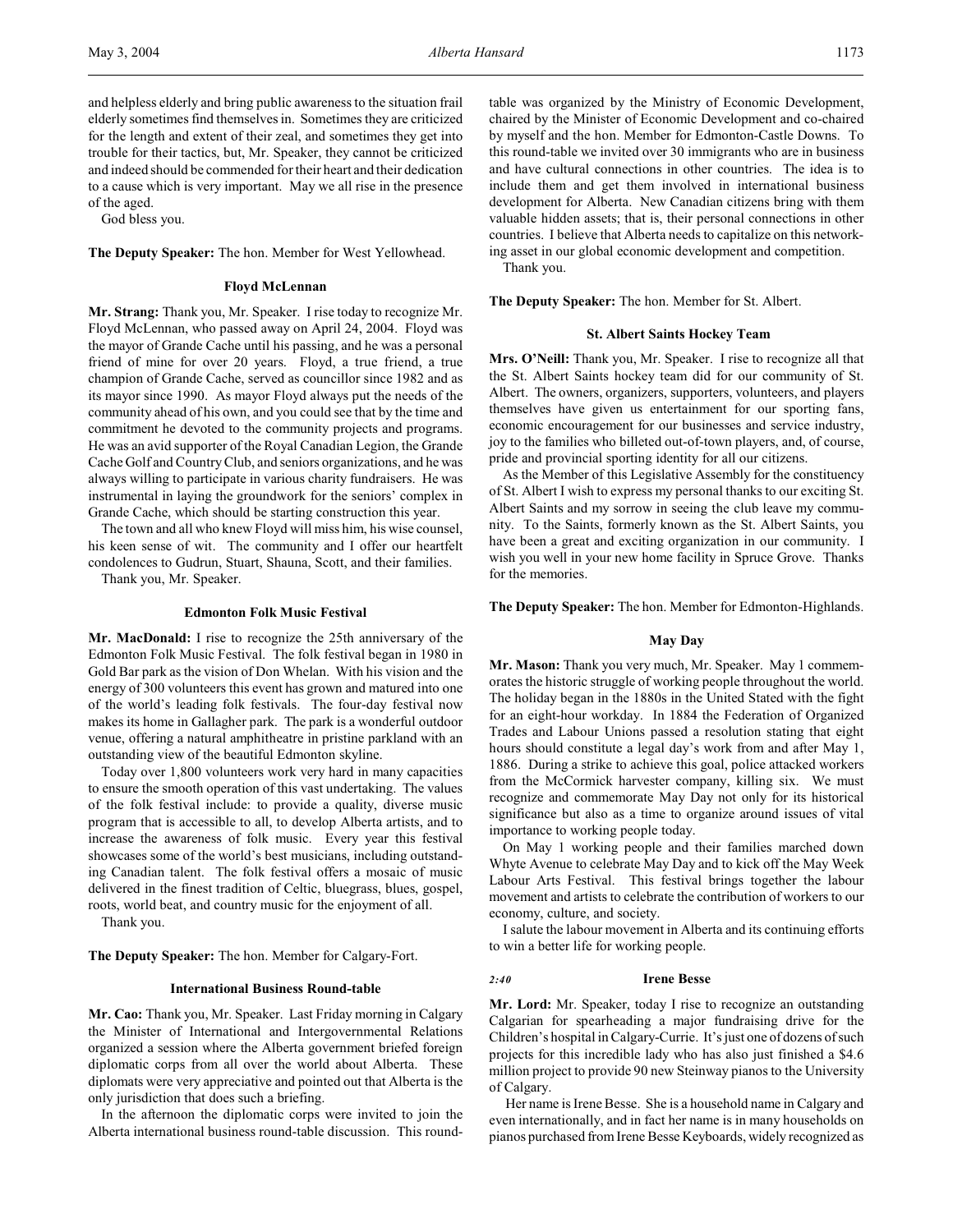the best equipped, organized, and designed business and performance facility of its kind in North America.

Winner of so many awards I can't even begin to list them all, she's an Alberta woman entrepreneur of the year lifetime achievement award winner, a Pinnacle winner, a woman of vision winner, was featured on the Women's Television Network. It just goes on and on. Sports organist for the Calgary Flames, the Cannons, the Stampeders, first organist in the world to provide live organ music at the Winter Olympics figure skating and hockey, she started the tradition which continues to this day.

I was fortunate, indeed, to work with Irene to bring back the carillon bells in downtown Calgary, Mr. Speaker, so I understand completely why she won the award for best in sheer positive energy at the SabreTEC best in business awards.

Congratulations, Irene, and keep up all that incredible work.

#### head: **Presenting Petitions**

**The Deputy Speaker:** The hon. Member for Edmonton-Highlands.

**Mr. Mason:** Thank you, Mr. Speaker. I am presenting a petition signed by 120 Albertans petitioning the Legislative Assembly to "urge the Government of Alberta to return to a regulated electricity system, reduce power bills, and develop a program to assist Albertans in improving energy efficiency."

[The Speaker in the chair]

#### head: **Tabling Returns and Reports**

**The Speaker:** The hon. Member for Airdrie-Rocky View.

**Ms Haley:** Thank you very much, Mr. Speaker. On behalf of the Deputy Premier and Minister of Agriculture, Food and Rural Development I'd like to table Alberta Beef – Focus on the Future that she referenced in her answer today.

**The Speaker:** The hon. Member for Edmonton-Strathcona.

**Dr. Pannu:** Thank you, Mr. Speaker. I've got three tablings today. The first one is an ATCO/Direct Energy joint news release dated April 29, 2004, regarding their long-term contract.

The second tabling, Mr. Speaker, is a letter dated April 29, 2004, to the government by Colleen Smith of the triparish peace and justice ministry, written on behalf of over 14,000 parishioners, asking the government of Alberta to increase the minimum wage so that people working on it can make a living wage.

The third tabling, Mr. Speaker, is another letter, dated April 27, again addressed to the government, by Aline McMillan, chair, social justice ministry of St. Agnes, St. Anthony, and St. Thomas More Roman Catholic churches. This letter is written on behalf of, again, more than 14,000 parishioners who are asking the Premier and the government to recognize the dignity of work and raise the minimum wage.

Thank you, Mr. Speaker.

**The Speaker:** The hon. Member for Edmonton-Highlands.

**Mr. Mason:** Thank you very much, Mr. Speaker. I'm rising to table a copy of the May Week Labour Arts Festival event calendar. From April 28 to May 9 Edmontonians will be taking part in film viewings, poetry readings, and other activities to celebrate the numerous contributions and sacrifices made every day by working people.

**The Speaker:** The hon. Member for Edmonton-Centre.

**Ms Blakeman:** Thank you, Mr. Speaker. I have two tablings today. The first is from constituent Colleen Babiuk-Ilkiw, outlining her mother's journey in trying to beat cancer, including her battle for a diagnosis and battle for treatment.

The second tabling is from a second constituent, Diane Oxenford, asking why the provincial government is ignoring the original historic site of Rossdale flats and asking for consideration to improve the entrance to the capital city and the front garden of the Legislature, that being Queen Elizabeth Park Road, Walterdale bridge, the Terrace Building, and the Rossdale industrial site.

Thank you.

#### head: **Tablings to the Clerk**

**The Clerk:** I wish to advise the House that the following document was deposited with the office of the Clerk on behalf of the hon. Mr. Mar, Minister of Health and Wellness: pursuant to the Public Health Act, Public Health Appeal Board annual report 2003.

head: **Statement by the Speaker**

#### **Calendar of Special Events**

**The Speaker:** Hon. members, now that we've arrived in the month of May, let me just advise of the following commemorative days and weeks that are available in the month of May. May is Cystic Fibrosis Month, Multiple Sclerosis Awareness Month, Medic-Alert Month, Huntington Disease Awareness Month, Hearing Awareness Month, Speech and Hearing Awareness Month, Motorcycle and Bicycle Safety Awareness Month, Asian Pacific Heritage Month, Red Shield Appeal Month, Child Find's Green Ribbon of Hope campaign, Light the Way Home campaign.

Now, various weeks or days within the month of May. April 1 to May 30 are Girl Guides sandwich cookie weeks. April 19 to May 19 is National Physiotherapy Month. May 1 to May 7 is National Summer Safety Week. May 2 to 8 is North American Occupational Safety and Health Week. May 2 to May 8 is Drinking Water Week. May 2 to May 8 is also National Forest Week, as it is the International Composting Awareness Week, as it is Emergency Preparedness Week. May 2 to May 11 is Information Technology Week.

Today, May 3, is World Press Freedom Day. May 3 to May 9 is Mental Health Week. May 3 to May 9 is National Hospice Palliative Care Week. May 3 to May 9 is Respect for Law Week. May 4, tomorrow, is World Asthma Day. May 7 to 9 are multiple sclerosis carnation campaign days. May 8 is the World Red Cross Day. May 8 is also the Non-Violence Optimist Day. May 8 to May 15 is Alberta Crime Prevention Week.

May 9 is Mother's Day. May 9 to May 15 is National Police Week. May 10 to May 16 is National Nursing Week, as it is also National Mining Week. May 12 is International Nurses Day. May 12 is also Canada Health Day. May 15 is International Day of Families.

May 16 to May 22 is National Immunization Week, as it is Intergenerational Week, as it is Emergency Medical Services Awareness Week, as it is National Dog Bite Prevention Week. May 17 is also World Telecommunication Day. International Museums Day is on May 18.

May 21 to May 27 is National Road Safety Week. May 22 to May 28 is Safe Boating Week. May 22 is Raise the Flag Day, as it also is International Day for Biological Diversity. May 24 is Victoria Day. May 25 is National Missing Children's Day. May 25 to May 28 is Aboriginal Awareness Week. May 25 to June 1 is Week of Solidarity with the Peoples of Non-Self-Governing Territories.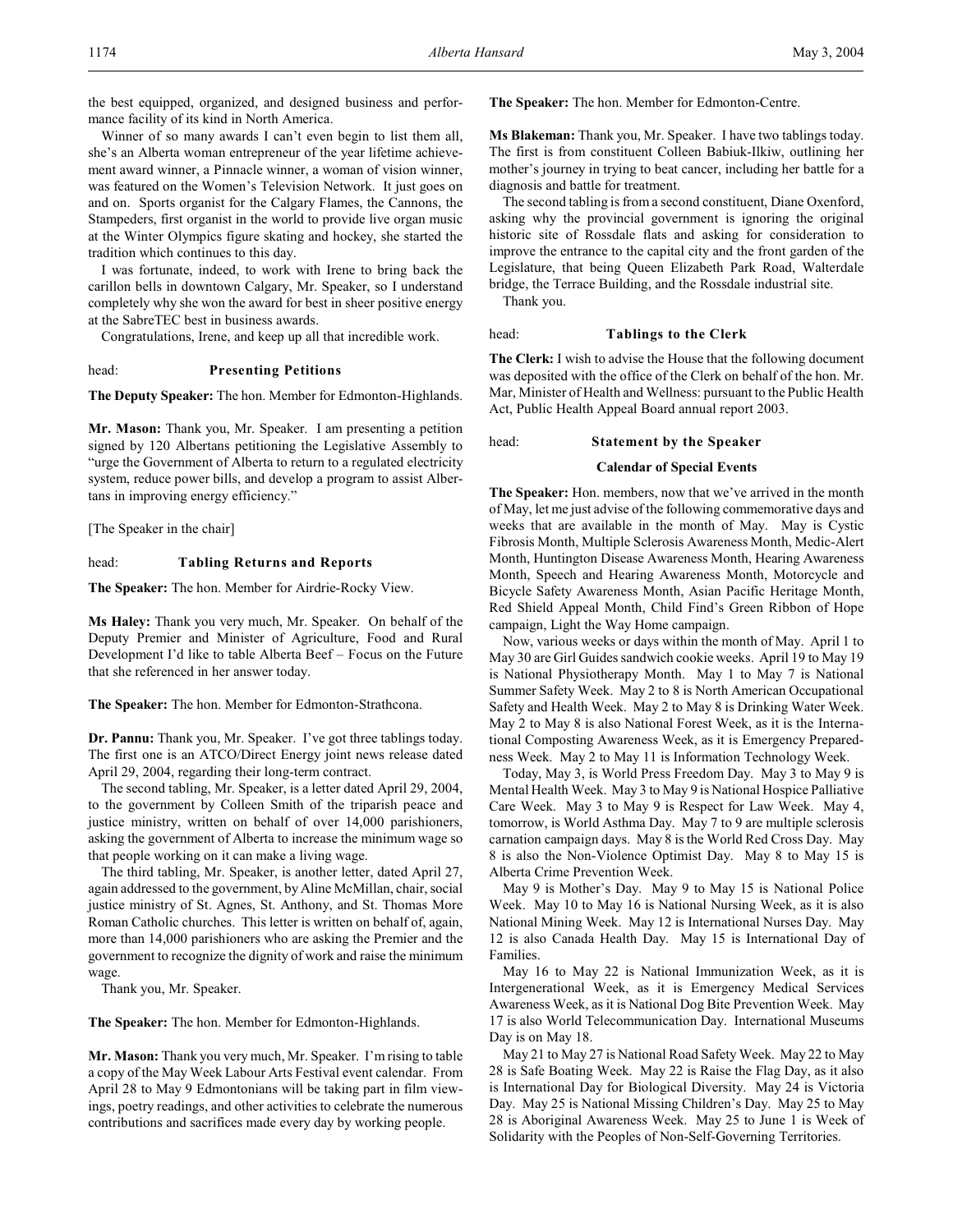May 29 is schizophrenia Walk for Hope day. May 30 is World Partnership Walk day. May 30 to June 5 is Canadian Environment Week, as it also is National Access Awareness Week, as it also is National Sun Awareness Week. May 31 is the World No-Tobacco Day.

head: **Orders of the Day**

## head: **Written Questions**

**The Speaker:** The hon. Deputy Government House Leader.

**Mr. Zwozdesky:** Thank you, Mr. Speaker. Proper notice having been given on Thursday, April 29, it's now my pleasure to move that written questions appearing on today's Order Paper do stand and retain their places.

[Motion carried]

## head: **Motions for Returns**

**The Speaker:** The hon. Deputy Government House Leader.

**Mr. Zwozdesky:** Thank you, Mr. Speaker. Proper notice having been given on Thursday, April 29, or perhaps earlier, it's my pleasure to move that motions for returns appearing on today's Order Paper do stand and retain their places with the exception of motions for returns 40, 41, 42, 44 through 49, 52, 53, 55 through 62, 64, 66, 69 through 83, 88 through 105, 108 through 123, 128, 134 through 143, 146 through 160, 162, 164 through 168, 174 through 180, 183 through 189, 197, and 200 through 205.

[Motion carried]

**The Clerk Assistant:** Motion for a Return 40, Ms Carlson.

**The Speaker:** The hon. Member for Edmonton-Ellerslie.

*2:50*

**Ms Carlson:** Thank you, Mr. Speaker.

**The Speaker:** Hon. Member for Edmonton-Ellerslie, there seems to be a malfunctioning going on at some of the desks. Would the hon. member mind moving to perhaps the place where the hon. Member for Edmonton-Glengarry is.

**Mr. Smith:** Come on over. Move to the right. One more.

**Ms Carlson:** Thank you, Mr. Speaker. No, this is far enough right for me. Thanks, fellas.

## **Business Credit Card Statements for Environment Department**

M40. Ms Carlson moved that an order of the Assembly do issue for a return showing all monthly business credit card statements for the fiscal year 2002-2003 issued to the deputy minister, all assistant deputy ministers, executive directors, directors, branch heads, managers, and unit leaders for the Department of Environment.

**The Speaker:** The hon. Deputy Government House Leader.

**Mr. Zwozdesky:** Thank you, Mr. Speaker. I've already indicated previously but I'll indicate it again that there are likely going to be a number of similarly worded motions for returns which at this stage

are not required to be accepted, so we will be rejecting them because they have in fact been, for the most part at least, covered by MR 24 as amended, which in fact opened up all of the issues of business credit card statements for the year in question that were issued to deputy ministers, assistant deputy ministers, executive directors, and so on within the government of Alberta. So that will affect all ministries, and as such MR 40 is going to be rejected on that basis since it is perfunctory in nature at this stage.

**The Speaker:** The hon. Opposition House Leader.

**Ms Blakeman:** Well, thank you, Mr. Speaker. I disagree with the Government House Leader that it is perfunctory at this point. The reason that the opposition submits the same question for a number of different ministries is that history has taught us to do this.

In the past where we asked for aggregate amounts, we would get a response that did not allow us to do accurate comparisons ministry to ministry, for example, because we just weren't given information that allowed us to do that kind of comparison. So history taught us to put in a question for each ministry.

Despite having had Motion for a Return 24 passed, we are not getting the information that we sought. We are missing a level of detail that allows the Official Opposition to be accurate in what it does with that information. I've heard the members of the government complain in the past that, you know, we were unfairly extrapolating, that we were moving the numbers around unfairly, that we weren't giving an accurate portrayal of things, and frankly – what's the computer phrase? – garbage in, garbage out. If we're not given good information to begin with, it's very difficult for us to do a good job coming back out again.

We have requested the information from the Department of Environment because we would like to see that information. There are a couple of problems that we had with Motion for a Return 24, and they carry themselves forward into Motion for a Return 40. That is, we asked for the monthly business credit card statements, actually a copy of the statement. What we're going to be given is a retyping, a statement of credit card expenses, which is a difference.

There's been no explanation that we've received for why that difference is given, why the need to retype what's on those credit card statements. Is there something being omitted there? We don't know that, and that may cause us problems in the future when people say: well, you should have known. Well, how? We weren't given the original documentation, which is what we were seeking here.

The other change that happened here is it doesn't allow us to understand where we didn't get the same information from a department. So, for example, the Department of Environment submits, and they give information into the aggregate for the deputy minister but no assistant deputy ministers. Why? Well, they didn't have credit card expenses. But we're not given that information in the aggregate, so we now will be doing inaccurate comparisons, or we could be put in that position. We're not given the detail when it comes through that tells us that we didn't get exactly the same format, a grid if you will, from all departments.

I would urge, even given Motion for a Return 24, that the members of the House understand the difference in the level of detail that the Official Opposition has asked for and what is now being given in, sort of, much vaguer terms, the information diffused out and the detail removed. I would urge all members of the House to vote in favour of Motion for a Return 40.

Thank you.

**The Speaker:** The hon. Member for Edmonton-Ellerslie to close the debate.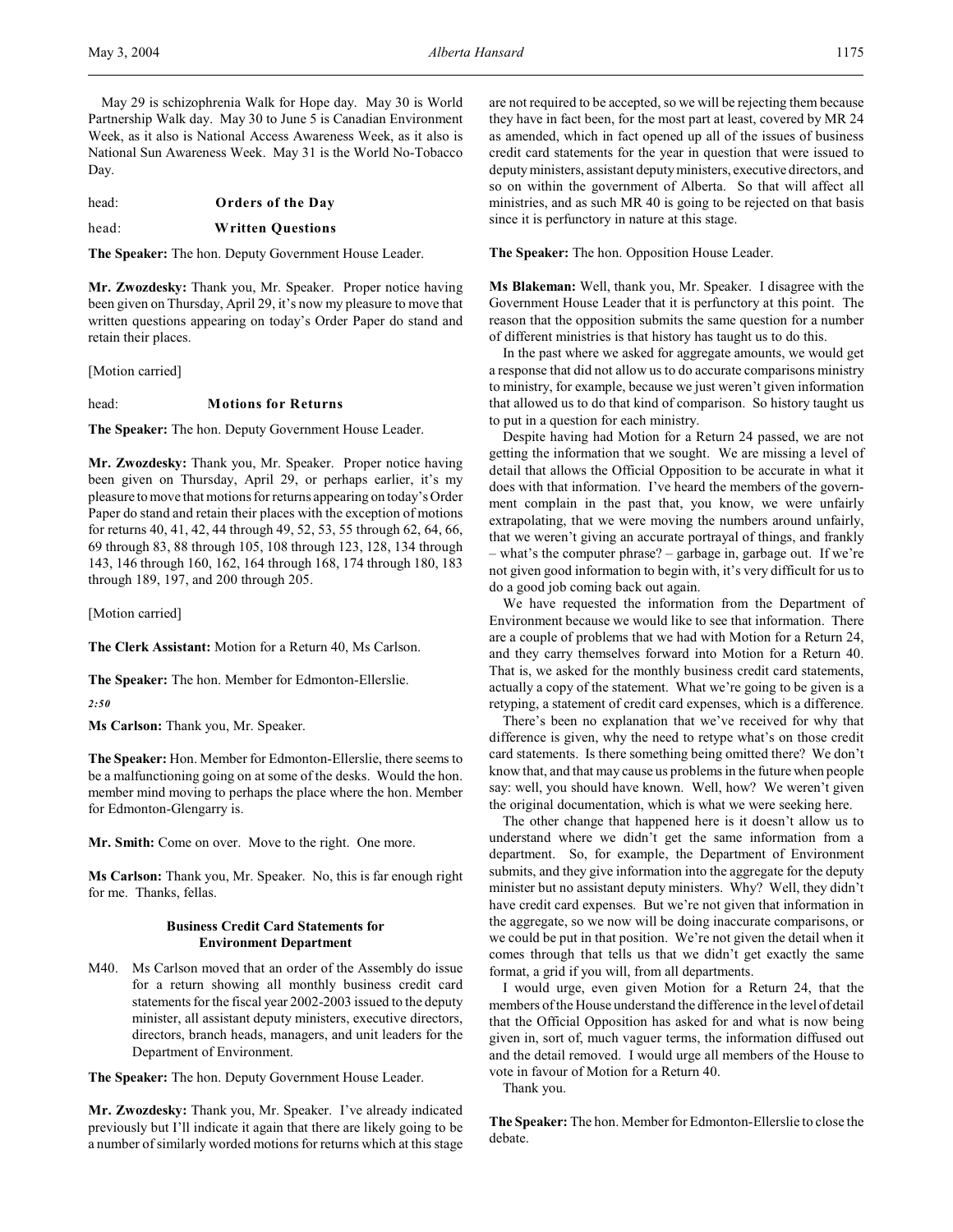**Ms Carlson:** Yes. Thank you, Mr. Speaker. I listened to what the deputy House leader had to say last week about Motion for a Return 24 and all the information that went on and then the subsequent denial of information that we had requested. I specifically wanted the information in detail from the particular departments that I'm asking for, and I am not satisfied that it has been denied.

I also would urge all members to vote for the information requested.

[Motion for a Return 40 lost]

## **Business Credit Card Statements for Economic Development Department**

M41. Ms Carlson moved that an order of the Assembly do issue for a return showing all monthly business credit card statements for the fiscal year 2002-2003 issued to the deputy minister, all assistant deputy ministers, executive directors, directors, branch heads, managers, and unit leaders for the Department of Economic Development.

**The Speaker:** The hon. Deputy Government House Leader.

**Mr. Zwozdesky:** Thank you, Mr. Speaker. With respect to Motion for a Return 41 I'm going to indicate on behalf of the Minister of Economic Development that here again, given the MR 24 amendment, MR 41 now becomes redundant, so we will be rejecting MR 41. But in doing that, as I indicated in the previous discussion on MR 40, which I did on behalf of the hon. Minister of Environment, I want to make a couple of comments just briefly, if I could, to address some of the concerns that have just been expressed.

I believe the Opposition House Leader indicated something about: all they're going to get is a retyped version or whatever. In fact, according to MR 24 as amended, they will be receiving "a statement of all credit card expenses . . . incurred by" and the amendment goes on. So that should provide the information that I hope they are looking for, and it will provide it in a consistent, similar sort of grid basis. At least that's my understanding, and that's what we've asked for to be done.

The only thing wrong with trying to provide copies of the actual credit card statements as requested in the original motions – and there are many of them here – is that, of course, you'd have to provide the credit card numbers and specific names and so on. I think what the members opposite are more interested in are probably the amounts and what the categories are, and that's what MR 24 as amended attempts to incorporate and address.

I hope that that will not lead to any inaccurate conclusions on the part of the opposition as the Opposition House Leader indicated. I hope that it in fact helps out somehow.

On that basis, again, Mr. Speaker, Motion for a Return 41 has its explanation, really, contained in the amendment for Motion for a Return 24. Therefore, I am suggesting on behalf of the Minister of Economic Development that we reject MR 41.

**The Speaker:** The hon. Member for Edmonton-Centre.

**Ms Blakeman:** Thank you. Speaking to MR 41, there are some additional points that I'd like to raise around the reference back to Motion for a Return 24.

The minister and I met and had long discussions, and the result of that was an agreement on one motion for a return, and that was 23. I gave a number of reasons and concerns in that meeting about why we wanted the level of detail that we were asking for.

*3:00*

Here's another example, Mr. Speaker. From the original motion

to the amended Motion for a Return 24, it changed "issued to" – credit card statements issued to certain individuals – to "incurred by," and there's a difference there. The difference is that they would only be providing the information from these credit card statements that was incurred by the individual whose name the card was in. So if we had expenses that were incurred by someone else but paid for on that credit card, we would not be getting the information that's there.

I believe that that was the reason for the change in the wording, to make sure that we didn't get that information or that it was excluded from what was being offered to us. That's why I objected to it at the time, and it's why I continue to object to it: because once again we will not understand, where we've been given equivalent information between departments, whether we got every deputy minister, every ADM and we can cross-reference between them. No, we are not able to do that.

In addition, we had asked for monthly credit card statements. We were looking for the tracking around the times of year: were expenditures higher in certain times, lower in certain times, connected to certain events that happened throughout the year, connected to travel, before or after? That was why we were asking for it on a monthly basis. Now, the amended motion is simply giving us a statement of all credit card expenses for the fiscal year. So we've lost that monthly breakdown. We've lost the ability to compare between times of year, between events, that sort of thing. So again there's a level of detail that we have requested that we are not getting, and we also cannot tell who contributed information in what category and who didn't.

Now, I've heard the Deputy Government House Leader say that, well, we're going to get it on a grid. If that's true, then that will be helpful. If we're able to see specifically where we did not get information in a consistent way from every department, then that's helpful to us.

I know as well that particularly on these ones where we were asking for the credit card statements themselves that are government credit card statements, we're not asking for these people's personal credit card statements. Let's be, you know, absolutely careful about that. What we're asking for are those credit cards that are issued to them to be used in the course of their duties as a government employee. So all expenses on there, one presumes, should be incurred as a result of their duties.

I know that there was some concern expressed that, well, they didn't want to be hung out to dry on the famous orange juice problem. My point is that that's the argument for detail, because the confusion around the – whatever it was – \$27 glass of orange juice was in fact \$27 for three jugs of orange juice. But the second bit of detail didn't come with the first bit of detail, and that's how mistakes are made, Mr. Speaker. That's why we're asking for the level of detail that we're asking for, so that we don't make those kinds of mistakes, so that we don't subject anyone to unnecessary embarrassment or unnecessary scrutiny. The scrutiny that resulted from that orange juice, that \$27 orange juice, has lasted for months.

If you want to avoid that kind of scrutiny, give the information, complete details, up front, and there isn't a problem. As soon as people think that there's something being hidden, they're going to start to dig. Right now there's the Sierra Madre waiting over there, and that's why there's been such interest evoked in the community and from Albertans and from the media around these expenses.

So I urge all members to vote in favour of Motion for a Return 41 for the reasons I've stated.

Thank you.

**The Speaker:** The hon. Member for Edmonton-Ellerslie to close the debate.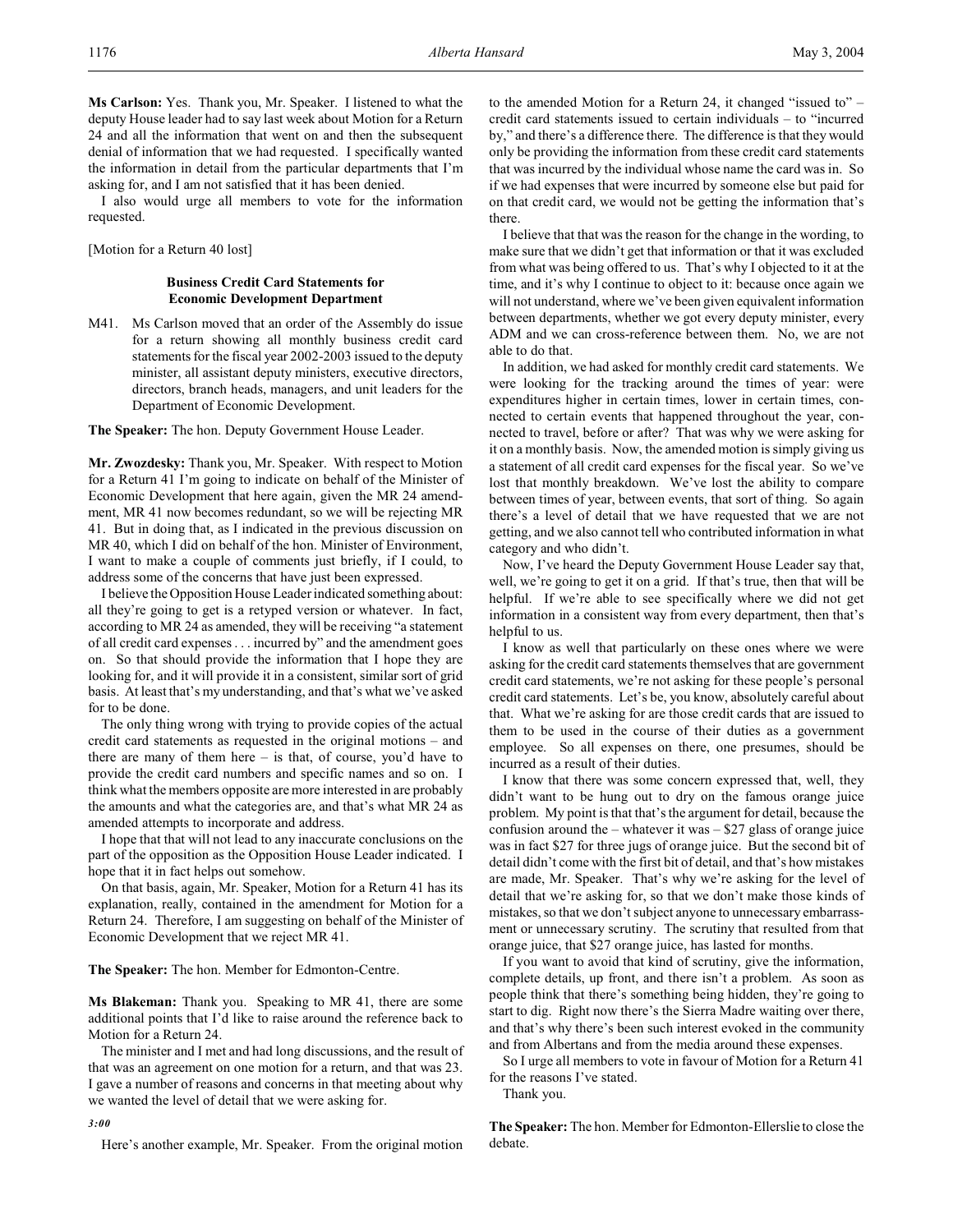**Ms Carlson:** Thank you, Mr. Speaker. I, too, would like people to vote in favour of this particular motion. It's for the Department of Economic Development, and that is somewhat distinct from other departments because this is really the marketing arm of the government. The way to benchmark and monitor their success or lack thereof is very much through this kind of expense reporting. For us to get an aggregate as is outlined in Motion for a Return 24 is not nearly as helpful as getting the detail requested in the original motion, particularly for this department.

Once again this is a case of the government having said, "Ask for it this way, and you shall receive," and then finding a way to deny access to the information.

With this particular motion, I would urge all members to vote for it.

[Motion for a Return 41 lost]

## **Business Credit Card Statements for Sustainable Resource Development Department**

M42. Ms Carlson moved that an order of the Assembly do issue for a return showing all monthly business credit card statements for the fiscal year 2002-2003 issued to the deputy minister and all assistant deputy ministers for the Department of Sustainable Resource Development.

**The Speaker:** The hon. Deputy Government House Leader.

**Mr. Zwozdesky:** Thank you, Mr. Speaker. Again, with Motion for a Return 42 this one also needs to be rejected because effectively it is covered, for the most part at least, under Motion 24 as amended.

In stating that, I just want to comment briefly with respect to some of the comments we've just heard from members opposite. It's true that the Opposition House Leader and I did meet for about an hour and a half or an hour and 40 minutes a couple of weeks back. I will be making a correction to something I indicated on page 1030 when we get to motions for returns that are affected by the amended Motion 34.

In any event, during that meeting we did have a very frank and very open discussion, and I thought that some progress had been made. I think that I had indicated and I will indicate again that all of these expenses and so on, regardless of whom they are incurred by, are very carefully and thoroughly reviewed not only by internal processes but also by the Auditor General. I always assumed that opposition members were interested in getting their hands on what the actual expenses were in the various areas, and that's what MR 24 as amended should be able to provide.

There may also be other processes and procedures that any member of the House might wish to pursue should they want additional information thereafter. Nonetheless, that is the process, and that process does respect the Freedom of Information and Protection of Privacy Act, which I know members here are very familiar with.

I should just point out, Mr. Speaker, that in fact government always has the option to accept an MR or to reject an MR or to accept it as amended. In every case those decisions, I know, are arrived at after considerable consideration to try and provide all the information as requested. It's just that from time to time when you see the constant repetition with all 23 or 24 Executive Council departments, you can amalgamate the information in a presentable way that allows whatever we're able to to flow out and save the House a considerable amount of time by not having to go through a debate such as we're going through now on each one individually.

That having been said, I'm well aware that the members opposite

are not asking for personal, residential if you will, credit cards from the deputy ministers and so on that are cited in this particular MR 42, but the fact is that personal names do appear on these statements and so do personal account numbers on behalf of government. That was the point I was trying to make earlier.

The two final comments I would make are again with respect to the jugs of orange juice. I don't know. I suppose you could be here for a whole year trying to provide all of that level of scrutiny, because you'd be getting into who drank a whole glass and who drank half a glass and how many pots of coffee were ordered. I mean, it just gets a little bit silly after a while, I think people would agree.

The point is to provide as accurate and as comprehensive information as possible, and that's what this amended Motion 24 is going to do. It applies also in this case to Motion for a Return 42. Therefore, there's no need for us to accept 42.

To the final speaker from the opposition: it doesn't matter, hon. member, you know, whether it's Economic Development or any other ministry. We try to apply the same standards right across the board.

So we'll be looking to reject MR 42.

**The Speaker:** The hon. Member for Edmonton-Centre.

**Ms Blakeman:** Thank you for the opportunity to join the debate on this. I think that it's important that it be understood that we're not questioning the integrity of employees here. We're not interested in that, and I don't think that it should be cast in that light. We actually did not ask for names. We asked for positions. Since we didn't ask for the names or the credit card numbers, I still don't see why the statements can't be taken, block out the number, block out the name, write on it "deputy minister" or "unit leader" or whatever they are, and provide it. That's what we asked for. It's giving us a level of detail that we think would have been helpful. The government has committed itself to significantly more work than it needed to had it just done what we'd asked for. They're now retyping it.

### *3:10*

Secondly, we'd asked for monthly statements; we're getting a statement by the year. Again we lose the opportunity to watch for an ebb and flow of expenses and to connect them to particular events across the year. Once again, it was changed from credit cards "issued to" certain positions to expenses "incurred by" certain positions. Very different from what we're talking about. Again, it excludes expenses that were in fact on a credit card not specifically incurred by the individual whose name it is. So there's missing information there. I think that the argument is that whenever we are spending taxpayers' money, Albertans should be able to review that expenditure of money. We very clearly were looking for personal and travel expenses.

Around what the Deputy Government House Leader calls the constant repetition, the fact of the matter is, Mr. Speaker, that those motions that were put forward were ruled out of order because the government has substantially changed the information that we were looking for. It does not expressly deal with the detail that was requested. Giving general statements in aggregate does not satisfy the intent of the original.

We would have been very happy if the government had given us exactly what we'd asked for. We would have been happy to group all ministries together at that point. But they were not willing to do that, and they altered what we were asking for – and I've given you some detail of how it was altered – and then tried to group it all together. That, in fact, was ruled out of order by Parliamentary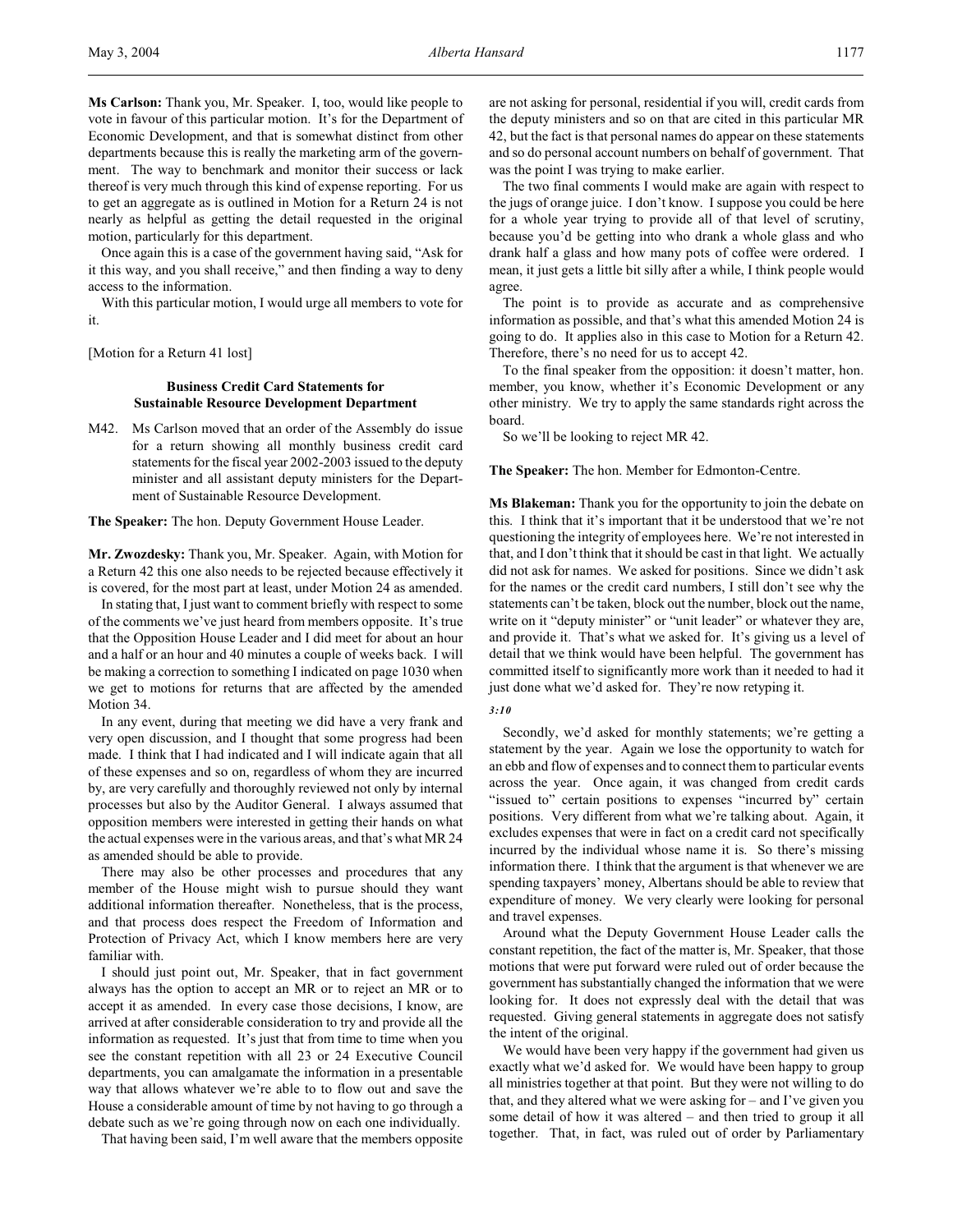Counsel. I mean, to try and put it out there that somehow the opposition was not willing to group these – in fact, we were very willing to group them if we got the information that we requested. We're not willing to wipe these off the books when we didn't get the information that we requested.

When the Deputy Government House Leader is talking about accurate and comprehensive information and isn't that what we want: yes, and we asked for a certain level of detail, and that's what we'll continue to pursue.

So for those reasons among others already stated, I would ask for support for Motion for a Return 42. Thank you.

**The Speaker:** The hon. Member for Edmonton-Ellerslie to close the debate.

**Ms Carlson:** Thank you, Mr. Speaker. The Deputy Government House Leader talked about constant repetition. Since these motions have been introduced and I've been standing up to ask for the information for the departments that I'm responsible for as the critic, what I have heard is the constant deniability of this government to be open and transparent in any remarkable sense. We have heard constantly the Deputy Government House Leader hiding behind the freedom of information act. That act was never designed to hide behind. It was designed to afford information to the people of the province in terms of how their government was being run and how they were spending their money.

When he talked about these statements coming forward with personal names and personal account numbers, well, really, Mr. Speaker, we know how well their whiteout pen works on anything else that they give us, and we would hope that the smallest amount of work involved in processing this is to white out those personal factors rather than completely aggregate and retype them. How much time is the government wasting by doing that?

I have to say that this is the end of the ministries that I'm asking for how they spent their money. I think that that's a justifiable request. I think that it's one that is laughable in the reasons that we have seen the government come forward with in terms of denying access.

I would ask all members to please support this motion for a return.

[Motion for a Return 42 lost]

#### **East Central Health Authority**

M44. Dr. Massey moved on behalf of Dr. Taft that an order of the Assembly do issue for a return showing the total dollar amount spent by the East Central health authority on contracts for information technology services broken down by company and total dollar amount for each for the 2002- 2003 fiscal year.

**The Speaker:** The hon. Minister of Health and Wellness.

**Mr. Mar:** Thank you, Mr. Speaker. I am compelled to reject Motion for a Return 44. The reason is that in the year 2002-2003 we had 17 health regions, not nine. Therefore, I cannot provide the requested information for the restructured East Central health authority for the 2002-2003 fiscal year, nor can I provide information broken down by contractor as requested. The ministry does not require information to be reported by contractor, so these data are not included in the financial statements.

However, Mr. Speaker, this fall after the financial statements for the nine health regions are audited, I will be able to provide the total dollars spent on information technology services by each of these regions.

This will be the basis for my rejection of a number of the motions for returns to follow subsequently, Mr. Speaker. Thank you.

**The Speaker:** The hon. Member for Edmonton-Mill Woods to conclude the debate?

[Motion for a Return 44 lost]

#### **Acute Care Beds**

M45. Dr. Massey moved on behalf of Dr. Taft that an order of the Assembly do issue for a return showing a breakdown of the number of acute care beds per 1,000 people for each regional health authority.

**Mr. Mar:** Mr. Speaker, the government is prepared to accept Motion for a Return 45.

**The Speaker:** The hon. Member for Edmonton-Mill Woods to conclude the debate.

**Dr. Massey:** Yes. I'd like to thank the minister for supplying that information, Mr. Speaker.

[Motion for a Return 45 carried]

#### **Public Affairs Bureau**

M46. Dr. Massey moved on behalf of Mr. MacDonald that an order of the Assembly do issue for a return showing the total number of staff in the Public Affairs Bureau broken down by job title, job description, salary, and bonus range for each position.

**The Speaker:** The hon. Deputy Government House Leader.

**Mr. Zwozdesky:** Thank you, Mr. Speaker. With respect to Motion for a Return 46 I would refer members of the House back to MR 34 as amended, wherein the original Motion for a Return 34 cited virtually the same type of information pertaining to salary and bonus ranges and so on specific to the Department of Energy. We thought it would speed the process up here in the House if we were to bring in an amendment to MR 34 and then just reference it as we go through other similarly related motions for returns, such as we're doing starting now with Motion for a Return 46.

In any case, the amended Motion 34 simply opened up the bonus question to apply to employees within the government of Alberta listed by department for the fiscal year in question, and it goes on. So in this case, Mr. Speaker, Motion for a Return 46, again, finds itself redundant in the light and background of amended Motion for a Return 34. Therefore, we can in fact reject Motion for a Return 46 because that information, by and large, will be provided for under MR 34 as amended.

That having been said, I would just like to indicate, Mr. Speaker, that the salary ranges for the Alberta public service are available on the personnel administration office web site, I'm told. The breakdown of performance bonuses, as I indicated, will be provided under the amended Motion for a Return 34 to augment that.

So, on that basis, we're able to reject MR 46, before us now.

#### *3:20*

**The Speaker:** The hon. Opposition House Leader.

**Ms Blakeman:** Thank you very much. Speaking to MR 46, I noticed that the Deputy Government House Leader referenced Motion for a Return 34, and during the discussion of Motion for a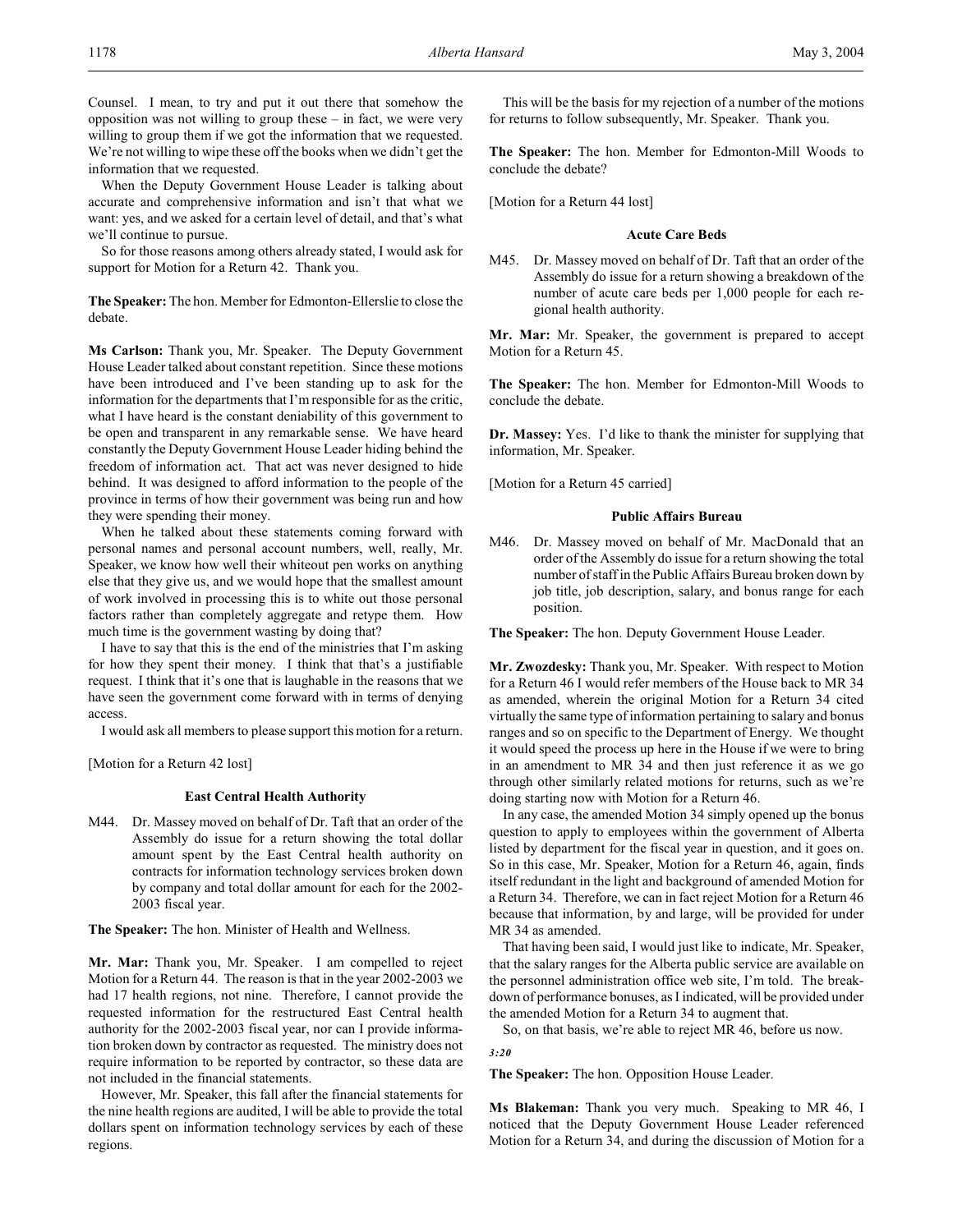Return 34 on April 26, as recorded in *Hansard* on page 1030, I think that the Deputy Government House Leader hornswoggled us, Mr. Speaker. Yes, indeed, he did. He put it out that in fact I had agreed to this amendment, and I most definitively had not.

What we have here are a number of differences in the way the amendment comes out.

Let me start out by saying that, once again, if the government wanted to speed up this process, they could have done it like the autobahn if they had been willing to provide the information that was requested without amending it and diffusing the information that was being provided and then trying to have all similar motions grouped together. If they had been willing to provide the information, we would have happily grouped things, and we would have been out of here weeks ago.

But the government's insistence on changing the information that's being given and controlling the information and, as I have shown already, Mr. Speaker, diluting the information being provided and in some cases completely cutting out information that has been requested has now resulted in the process before us. So, as usual, complete control in the hands of the government, and this is the way they have chosen to go at this.

What are the changes that are problematic in Motion for a Return 34 which end up being reflected in Motion for a Return 46? Well, first of all, we asked for the amount of each bonus, not an aggregate amount of all bonuses awarded to all employees. We asked for the amount of each bonus, and we asked for it for senior officials, for each position, not all employees in a department. Again, I'll point out that we're not asking for people's names. We don't want that. We're not interested in people's names; we're interested in the position. Staff change; people come and go. We're interested in what the position is being offered a bonus for.

Now, another thing was changed here. We were asking for the position and the amount paid to each official and the number of employees who received a bonus within that range. What we get is a range of bonus dollar amounts. Well, that's not the exact amount. That's certainly not what we asked for. So what we're likely to get from this is rather than a listing of all of the senior officials and the bonuses that were given to them in a given year is a range which says, "Well, between" – and I'm guessing here – "\$8,000 and \$15,000 in this fiscal year." And how many people got it? Three hundred. Well, that gives us very little useful information. The level of detail that we were seeking has simply been erased from our request here.

It does not clarify. It in fact creates confusion. I'm beginning to think that the government is deliberately creating this confusion. Over and over and over again the same arguments are presented which diffuse the amount of information that is being provided to the opposition and to all Albertans.

So I think that having that clarified, all members of the Assembly would want to support MR 46, particularly because it's around the Public Affairs Bureau, which is ofintense interest to many Albertans these days, and support the information requested under MR 46.

Thank you.

**The Speaker:** The hon. Member for Edmonton-Mill Woods to close the debate.

**Dr. Massey:** Yes. I think it's abundantly clear, Mr. Speaker, that what is being done is that the information that's being requested is being masked, and it really is going to be produced in a form that is of little use, and I think that that's unfortunate.

Thank you.

[Motion for a Return 46 lost]

## **Aspen Regional Health Authority**

M47. Dr. Massey moved on behalf of Dr. Taft that an order of the Assembly do issue for a return showing the total dollar amount spent by the Aspen regional health authority on contracts for information technology services broken down by company and total dollar amount for each for the 2002- 2003 fiscal year.

**The Speaker:** The hon. Minister of Health and Wellness.

**Mr. Mar:** Thank you, Mr. Speaker. I am compelled to reject this motion for a return, being Motion 47, for the same reasons outlined earlier in responding to Motion for a Return 44.

[Motion for a Return 47 lost]

#### **Capital Health Authority**

M48. Dr. Massey moved on behalf of Dr. Taft that an order of the Assembly do issue for a return showing the total dollar amount spent by theCapital health authority on contracts for information technology services broken down by company and total dollar amount for each for the 2002-2003 fiscal year.

**The Speaker:** The hon. Minister of Health and Wellness.

**Mr. Mar:** Thank you, Mr. Speaker. With respect to Motion for a Return 48 I am again forced to reject this motion for the same reasons outlined in my response to Motion for a Return 44.

**The Speaker:** The hon. Member for Edmonton-Centre.

**Ms Blakeman:** Thank you. I'd just like to argue with the minister a bit there because my understanding is that there were no changes in the Capital health authority, and the earlier reasoning that the minister gave for not providing the information was that he'd not collected it in the form in which we were asking for it. He was saying that we were now down to nine and that we were asking for the old version of 17 or whichever way round that goes. My understanding is that there were no changes to the boundaries of the Capital health authority, so that should not stand.

I would argue that this motion for a return should in fact be accepted, particularly in light of the minister's argument, which in fact supports the acceptance of this motion for a return.

Thank you.

**The Speaker:** The hon. Minister of Health and Wellness.

**Mr. Mar:** Mr. Speaker, there in fact were changes to . . .

**The Speaker:** I think, hon. Minister of Health and Wellness, that I was out of order there. I should have recognized the hon. Minister of Justice and Attorney General. Did you rise too?

**Mr. Hancock:** Not if he's going to be able to rise. I just thought that he couldn't.

**The Speaker:** No, he's unfortunately not able to rise.

**Mr. Hancock:** The only reason I was rising, Mr. Speaker, was because I thought that the hon. Minister of Health and Wellness was not able to any longer.

I was going to make the same point, that there were significant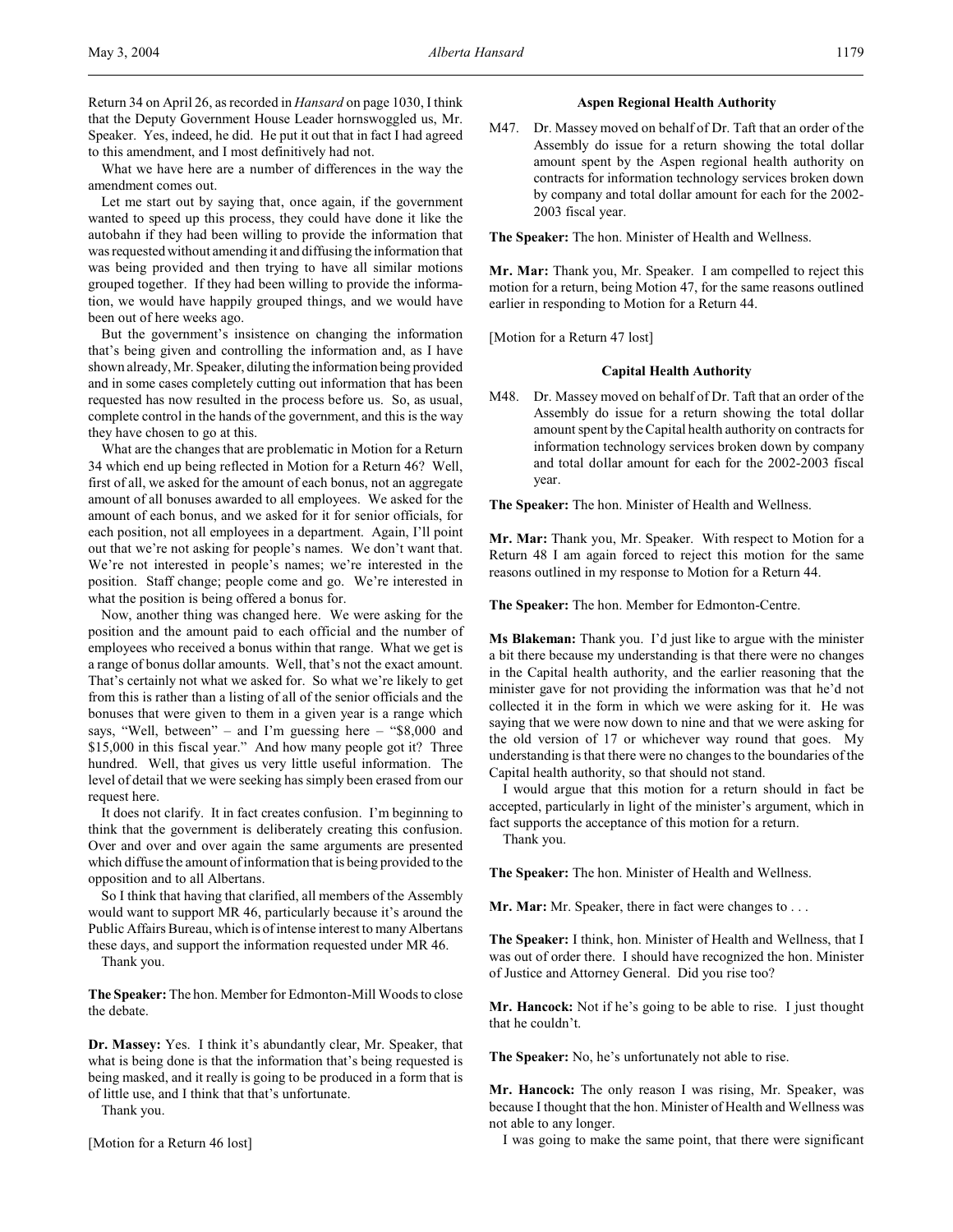changes to the boundaries of the Capital health authority, including moving all of the area west of the city including Stony Plain and other areas into the Capital health authority. So the same reasons that were given by the minister earlier are still extant with respect to this motion.

**The Speaker:** The hon. Member for Edmonton-Mill Woods? Okay.

[Motion for a Return 48 lost]

#### **Anglo-Canadian Clinics**

M49. Dr. Massey moved on behalf of Dr. Taft that an order of the Assembly do issue for a return showing any and all contracts and memoranda of understanding between the Calgary health region and Anglo-Canadian Clinics regarding the transfer of any doctors, nurses, licensed practical nurses, technicians, or any other employees of the Calgary health region to the United Kingdom.

**Mr. Mar:** The government will accept Motion for a Return 49.

**The Speaker:** The hon. Member for Edmonton-Mill Woods.

**Dr. Massey:** Just again to thank the minister for the information. Thank you, Mr. Speaker.

[Motion for a Return 49 carried]

## *3:30* **Executive Council IT Contracts**

M52. Ms Carlson moved that an order of the Assembly do issue for a return showing the current information technology services contract tendering policy and process for the Executive Council.

**The Speaker:** The hon. Deputy Government House Leader.

**Mr. Zwozdesky:** Thank you, Mr. Speaker. On Motion for a Return 52 I think we need to refer back to Motion for a Return 16 as amended. We'll probably notice there that one specific department had been cited for providing this information. I believe it was the Department of Aboriginal Affairs and Northern Development. Motion for a Return 16 was amended to withdraw specific reference to one ministry, and it was amended to open it up to all ministers and departments in the government of Alberta regarding the provision of current information technology services contract tendering policy, process, et cetera.

Motion for a Return 52 can be rejected on the basis that MR 16 as amended will provide precisely the information that's being asked for in MR 52. So MR 52 becomes totally redundant and not necessary since it's accommodated effectively under MR16 as amended.

**The Speaker:** The hon. Member for Edmonton-Centre.

**Ms Blakeman:** Thank you. I believe, Mr. Speaker, that this may be an example of where other similar ministries could have in fact been grouped in as long as the information is exactly the same. MR 52 reads: "the current information technology services contract tendering policy and process for the Executive Council." MR 16 is: "the current information technology services contract tendering policy and process for ministers and departments in the government of Alberta."

I think, in fact, that if this would have provided each and every

ministry, then we probably could've grouped all of these and gone on, in which case I wonder why the minister didn't ask for the grouping, but if it's meant to come out that we would just get one policy for everybody across, then it's not the same thing at all. Otherwise, we certainly would've been willing to consider grouping.

Thanks very much.

[Motion for a Return 52 lost]

## **Electronic Health Records**

M53. Ms Blakeman moved on behalf of Dr. Taft that an order of the Assembly do issue for a return showing the total costs associated with the establishment of electronic health records for each regional health authority broken down by costs associated with implementation, dissemination of information, equipment costs, and conversion of hard-copy records to electronic format.

**Ms Blakeman:** This is following with a particular theme brought forward by my colleague on a number of occasions. We have a concern that what's happening around access to information and electronic health information records may in fact be walking us into a huge outlay of money. We wish to start examining whether in fact that may be the case, and that's why we've asked for this particular information, and I hope that we're successful in encouraging the minister to provide it.

I encourage all members of the Assembly to vote in support of MR 53. Thank you.

**Mr. Mar:** Mr. Speaker, the government will be rejecting Motion for a Return 53. The information requested is not broken down in the manner in which it is requested.

**The Speaker:** The hon. Member for Edmonton-Centre to close the debate.

**Ms Blakeman:** Thank you. I regret that that's not available in the way that we've asked for it. If this information does come up again or even if it doesn't, perhaps the minister would be so kind as to provide us with some helpful hints on how the information is available so that we could request it in the proper format the next time out.

Thank you.

[Motion for a Return 53 lost]

#### **Palliser Regional Health Authority IT Contracts**

M55. Ms Blakeman moved on behalf of Dr. Taft that an order of the Assembly do issue for a return showing the total dollar amount spent by the Palliser health authority on contracts for information technology services broken down by company and total dollar amount for each for the 2002-2003 fiscal year.

**The Speaker:** The hon. Minister of Health and Wellness.

**Mr. Mar:** Thank you, Mr. Speaker. The government will be rejecting Motion for a Return 55 for the same reasons set out in my response to Motion for a Return 44.

[Motion for a Return 55 lost]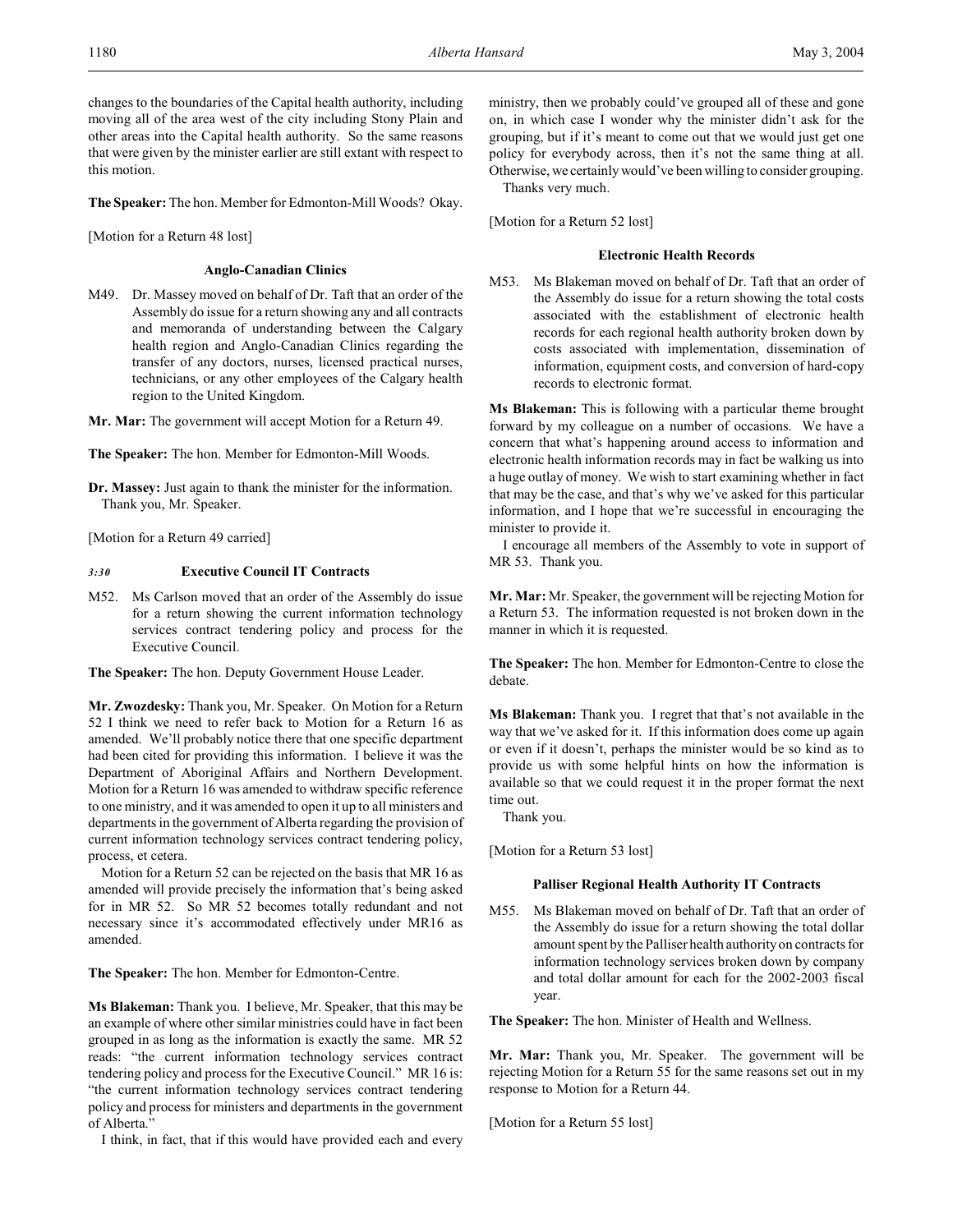## **Department of Aboriginal Affairs and Northern Development IT Contracts**

M56. Ms Blakeman moved on behalf of Dr. Taft that an order of the Assembly do issue for a return showing the total dollar amount spent by the Ministry of Aboriginal Affairs and Northern Development on contracts for information technology services broken down by company and total dollar amount for each for the 2002-2003 fiscal year.

**The Speaker:** The hon. Deputy Government House Leader.

**Mr. Zwozdesky:** Thank you, Mr. Speaker. I'm pleased to rise on behalf of the Minister of Aboriginal Affairs and Northern Development. The motion before us, MR 56, is again one where we can refer back to a previously amended motion, and that would be Motion for a Return 10, which, in fact, when it was debated – and as I recall, it was quite a lengthy debate. It was determined then that the intent of the motion here before us today was actually reflected back when Motion for a Return 10 was discussed.

Motion for a Return 10, incidentally, dealt specifically with one ministry only – as I recall, it was the Ministry of Health and Wellness – where specific information was requested regarding contracts for information technology services, and the provision of a listing of vendors was also requested for a specific fiscal year. Here before us is Motion for a Return 56, and it does exactly the same thing except that in this case it refers to the Ministry of Aboriginal Affairs and Northern Development.

#### [The Deputy Speaker in the chair]

So what we did when we accepted Motion for a Return 10 is we simply withdrew the reference to one specific ministry, and we reworded MR 10 to the following.

That an order of the Assembly do issue for a return showing the total dollar amount spent by the government of Alberta on contracts for information technology services and a listing of vendors providing these services for the 2002-2003 fiscal year.

That having been said, Mr. Speaker, Motion for a Return 56 can and should fall away because effectively it is covered by Motion for a Return 10 as amended, which will provide all the information about contracts for IT services as well as a list of the vendors who provided them for the year in question. As such, Motion for a Return 56 is redundant and not necessary, and the government is prepared to reject MR 56 on that basis.

**The Deputy Speaker:** The hon. Member for Edmonton-Centre.

**Ms Blakeman:** Thank you. I very much disagree with the Deputy Government House Leader that this motion is redundant and that the intent is reflected here. In fact, it's not reflected here at all, and this, in fact, was the motion upon which all others floundered and foundered, depending on whether you're a sailor or not, because the intent of the information was altered so dramatically from what was requested to what's being delivered. So this is not redundant, and the intent has not been addressed.

What we asked for was the total amount of contracts on information technology services broken down by company and the total dollars of the contract. What we get is the total amount spent on the contracts and a listing of vendors. Those two things are so far away from being the same thing that they might as well be summer and winter; they are so far apart.

So this motion is not redundant. Contrary to what the Deputy Government House Leader would like people to believe, it simply is not the case.

#### *3:40*

Again, the Official Opposition is seeking detail for a reason, so that we can make better decisions and do better work. When the government provides us with information that is vague, it's diffused, it's diluted, it's masked, or it's simply omitted – and we don't know that it was omitted, so we can't do a reasonable comparison – they just cause problems for themselves. They do create things like the \$27 glass of orange juice, which none of us want to see and none of us enjoyed.

So if you want to see accurate information, give accurate information, but don't try and diffuse it as in what's being done here with this referral back to Motion for a Return 10. I would urge all members to support . . .

**An Hon. Member:** What motion are we talking about?

**Ms Blakeman:** Motion for a Return 56, please. Thank you.

[Motion for a Return 56 lost]

## **Peace Country Health Authority IT Contracts**

M57. Ms Blakeman moved on behalf of Dr. Taft that an order of the Assembly do issue for a return showing the total dollar amount spent by the Peace Country health authority on contracts for information technology services broken down by company and total dollar amount for each for the 2002- 2003 fiscal year.

**The Deputy Speaker:** The hon. Minister of Health and Wellness.

**Mr. Mar:** Thank you, Mr. Speaker. The government is rejecting Motion for a Return 57 for the reasons outlined in my response to Motion for a Return 44.

[Motion for a Return 57 lost]

### **Single Trial Court**

M58. Ms Blakeman moved that an order of the Assembly do issue for a return showing all reports or documents dealing with the consultation process with Albertans over the creation of a single trial court.

**The Deputy Speaker:** The hon. Government House Leader.

**Mr. Hancock:** Thank you, Mr. Speaker. I'm proposing to move an amendment to Motion for a Return 58. I believe the amendment has been circulated. That amendment would amend Motion for a Return 58 by adding "public" before "reports" and striking out "documents" and substituting "consultation papers" so that the motion for a return would read as follows.

That an order of the Assembly do issue for a return showing all public reports and consultation papers dealing with the consultation process with Albertans over the creation of a single trial court.

Quite frankly, I anticipate the hon. member opposite saying, "By making that amendment, it means that we won't be getting the stuff we want to get" and all that sort of stuff. I don't really care whether they reject the motion or accept the amended motion. I can tell the hon. member that I'm quite happy to give her all the information that I can give her about the consultation process with the single trial court. There is nothing secret about it; it is a public consultation process. But the way the motion is worded in terms of "all reports or documents" might put me into conflict with the Freedom of Information and Protection of Privacy Act with respect to the release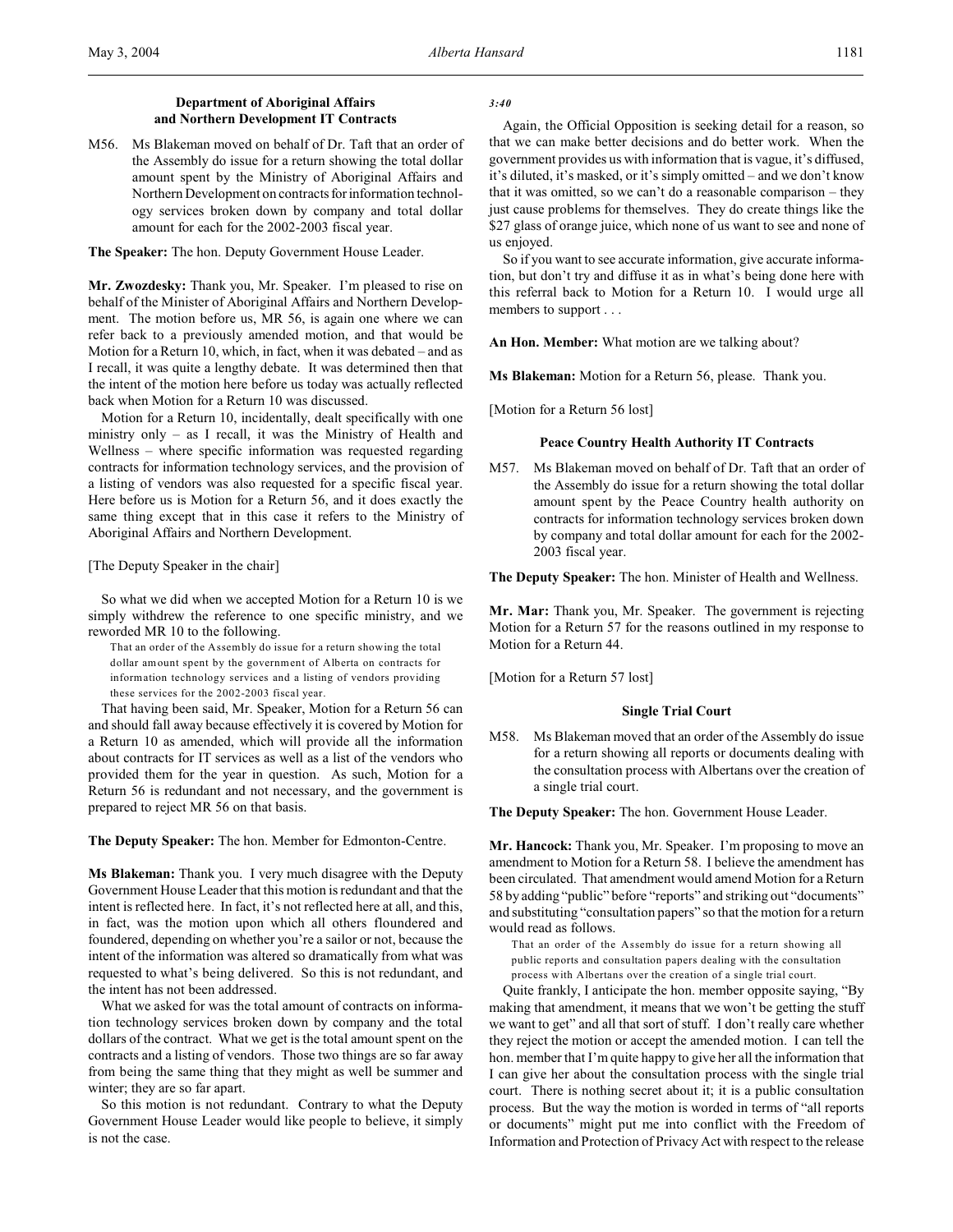of certain documents where there might be a privacy concern because it's written by a particular member of the public that hasn't given permission and all those sorts of things.

In proposing the amendment, what I'm trying to do, Mr. Speaker, is to accommodate the desire of the member opposite to have access to all the documents relative to the single trial court consultation. I'm happy to meet with her at any time to talk about one of my favourite topics, to give her whatever information I can give her. In fact, I have some information ready to send to her about the consultation documents, et cetera. It's just that the nature of the wording of the motion for a return that's on the table could put me in a position where I could get into difficulty with the law, and I wouldn't want to do that.

**Ms Blakeman:** No. I would imagine that as Attorney General you wouldn't want to put yourself in a position of conflict with the law.

It does seem a little odd to be agreeing to give me any public record. Well, yes, because they're public, I could probably get them from somewhere else. But I understand what the minister is saying, and in good faith I'm believing him when he tells me that he's going to give me everything he can possibly give me.

Given his remarks, I would add that if he feels that there's something that given the wording of this particular amendment he can't accommodate that he has available and would be willing to share with me, then would he please indicate that in some form of written communication with me? I will find a way to request it some other way.

I also understand that there is an interim report at this point, which perhaps is not public. Maybe that's one of the documents that I could get access to if it's not already a public document. I believe at this point – and I have no reason to believe otherwise – that the minister is acting in good faith in trying to give me the information that I'm seeking at a level of detail that I'm seeking.

I will support the amendment as proposed by the minister. Thank you.

[Motion for a Return 58 as amended carried]

## **David Thompson Regional Health Authority IT Contracts**

M59. Dr. Massey moved on behalf of Dr. Taft that an order of the Assembly do issue for a return showing the total dollar amount spent by the David Thompson regional health authority on contracts for information technology services broken down by company and total dollar amount for each for the 2002-2003 fiscal year.

**The Deputy Speaker:** The hon. Minister of Health and Wellness.

**Mr. Mar:** Thank you, Mr. Speaker. Speaking to Motion for a Return 59, I am forced to reject this motion for the same reasons outlined earlier in my response to Motion for a Return 44.

[Motion for a Return 59 lost]

## **Department of Human Resources and Employment IT Contracts**

M60. Dr. Massey moved on behalf of Mr. MacDonald that an order of the Assembly do issue for a return showing the total amount spent by the Ministry of Human Resources and Employment on contracts for information technology services broken down by company and total dollar amount for each for the 2002-2003 fiscal year.

**The Deputy Speaker:** The hon. Deputy Government House Leader.

**Mr. Zwozdesky:** Thank you, Mr. Speaker. This is again another case where one particular ministry is cited. In this case, it's the Ministry of Human Resources and Employment, but in fact the essence of this particular MR does go back to the very first one in the series, so to speak, which was Motion for a Return 10, and that one specifically dealt with the Ministry of Health and Wellness. When we were debating Motion for a Return 10, we did approve an amendment that simply withdrew the reference to one specific ministry and in its place substituted the entire government of Alberta.

Information regarding technology services and a listing of all the vendors and so on will be provided under Motion for a Return 10 as amended. Therefore, Motion for a Return 60 is redundant in that regard. So we are able to reject Motion for a Return 60 on that basis. Thank you.

[Motion for a Return 60 lost]

## *3:50* **Department of Government Services IT Contracts**

M61. Dr. Massey moved on behalf of Mr. MacDonald that an order of the Assembly do issue for a return showing the total dollar amount spent by the Ministry of Government Services on contracts for information technology services broken down by company and total dollar amount for each for the 2002-2003 fiscal year.

**Dr. Massey:** I think it's clear, Mr. Speaker, that the intent is to have information about each of the departments and not have it masked by being amalgamated. So I don't think we can call this redundant with the motion the government has proposed. What they had passed is something quite different from what the Official Opposition has requested.

**The Deputy Speaker:** The hon. Deputy Government House Leader.

**Mr. Zwozdesky:** Thank you, Mr. Speaker. Again, here we have one specific ministry being asked to provide information. It's the Ministry of Government Services in this case. The motion before dealt with the Ministry of Human Resources and Employment. We'll go back again to the amendment that was proposed for Motion for a Return 10, which was the Ministry of Health and Wellness, and in fact the bulk of the information, I'm sure, requested here under MR 61 will be provided for and dealt with under the amended Motion for a Return 10. So for the same reasons as I just enunciated regarding MR 60, we are able to reject MR 61 on the same basis. Thank you.

**The Deputy Speaker:** The hon. Member for Edmonton-Mill Woods to conclude debate.

**Dr. Massey:** Thank you. I think that's unfortunate. The information that we're asking for won't be provided should this motion fail, Mr. Speaker.

[Motion for a Return 61 lost]

## **Department of Energy IT Contracts**

M62. Dr. Massey moved on behalf of Mr. MacDonald that an order of the Assembly do issue for a return showing the total dollar amount spent by the Ministry of Energy on contracts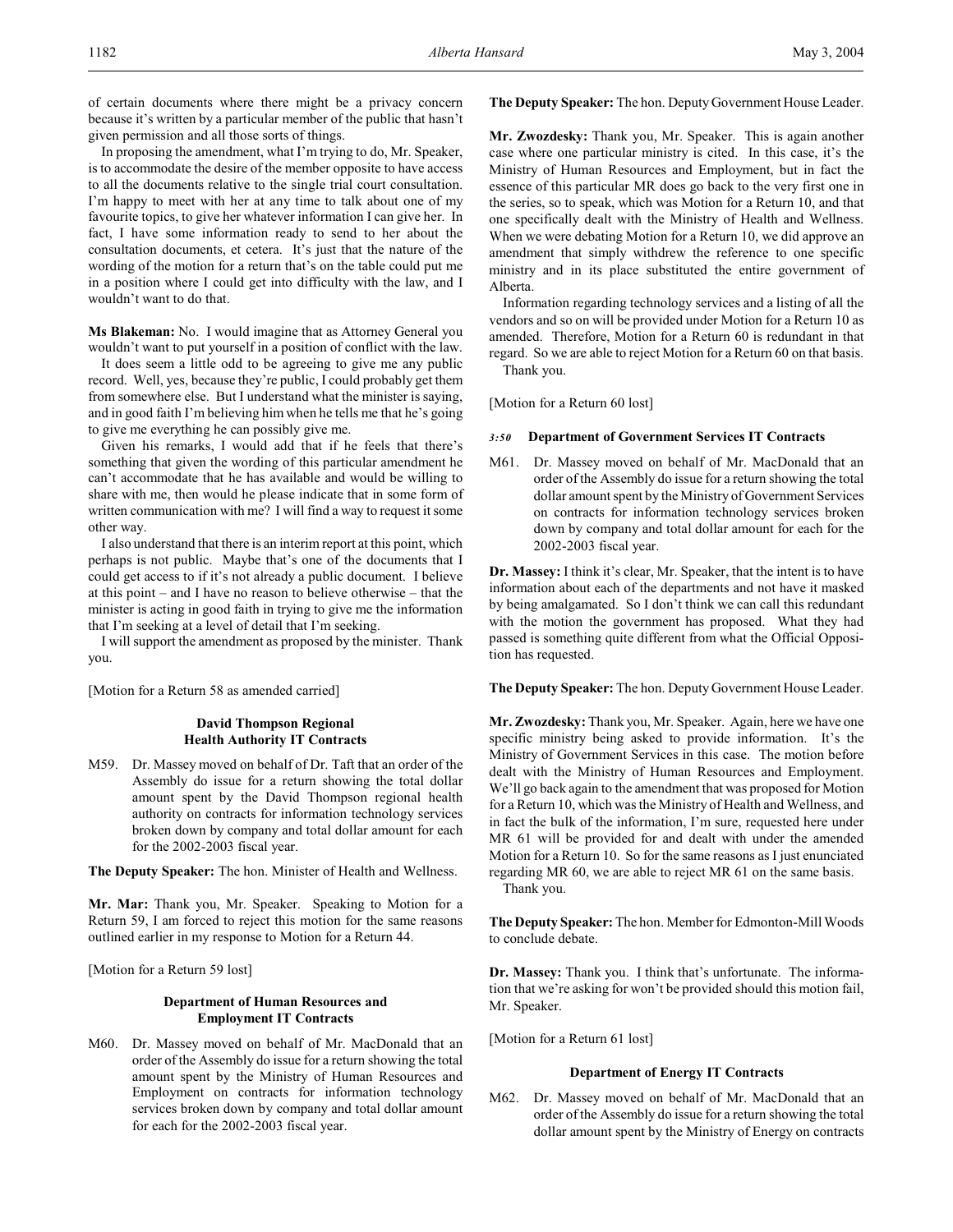for information technology services broken down by company and total dollar amount for each for the 2002-2003 fiscal year.

**The Deputy Speaker:** The hon. Deputy Government House Leader.

**Mr. Zwozdesky:** Thank you, Mr. Speaker. Once again the motion for a return that's before us now cites one particular ministry – in this case, it's the Ministry of Energy – and it ties back directly to Motion for a Return 10, which as amended will provide the information regarding contracts for information technology services, and it will provide a listing of vendors who provide those services for the year in question.

So on the basis of what I've indicated regarding MR 60 and 61 and now 62 and previously MR 10 as amended, we are able to reject MR 62.

Thank you.

**Dr. Massey:** Again, that rejection, Mr. Speaker, is denying the opposition the information that we've asked for.

[Motion for a Return 62 lost]

### **Calgary Regional Health Authority IT Contracts**

- M64. Dr. Massey moved on behalf of Dr. Taft that an order of the Assembly do issue for a return showing the total dollar amount spent by the Calgary health authority on contracts for information technology services broken down by company and total dollar amount for each for the 2002-2003 fiscal year.
- **The Deputy Speaker:** The hon. Minister of Health and Wellness.

**Mr. Mar:** Thank you very much, Mr. Speaker. I'm forced to reject Motion for a Return 64 for the reasons outlined in my earlier response to Motion for a Return 44.

**The Deputy Speaker:** The hon. Member for Edmonton-Mill Woods to conclude debate.

**Dr. Massey:** Thank you, Mr. Speaker. I can understand the reasons the minister has given, that there have been changes in the authorities and in the reporting procedure. I'm not sure that there isn't another way to get that information, but I thank him for his response.

[Motion for a Return 64 lost]

## **Department of Human Resources and Employment Bonuses**

M66. Dr. Massey moved on behalf of Mr. MacDonald that an order of the Assembly do issue for a return showing the total amount of each bonus and aggregate amount of all bonuses awarded to senior officials within the Ministry and Department of Human Resources and Employment over the 2002- 2003 fiscal year broken down by the position of and amount paid to each official.

**The Deputy Speaker:** The hon. Deputy Government House Leader.

**Mr. Zwozdesky:** Thank you, Mr. Speaker. You know, back when we were discussing Motion for a Return 46, I had intended, as I had indicated and telegraphed a little earlier, that I wanted to make a comment regarding the lead, so to speak, motion that had been

introduced back on April 26 regarding the issue of bonuses and so on because during the discussion on MR 34, which in a moment I'll tie in with MR 46, the Member for Edmonton-Mill Woods had in fact gotten up to speak right after me and had indicated that he hadn't "been in contact with the House leader for the opposition" and so on. So he was wondering essentially whether or not the Opposition House Leader had actually agreed to amendment 34. I, in the spirit of the moment, had indicated "agreed with reluctance," and of course that is not the case.

In fact, the agreement that emanated at the end of an hour and forty minute discussion between me and the hon. Member for Edmonton-Centre was really quite specific to certain motions and concerns that were expressed, something between motions 19 and 23. It was on those that she agreed with reluctance to that particular agreement.

But we did talk about a number of other things that we hoped would help speed up the process but at the same time allow for the provision of as much information as possibly could be provided regarding a number of written questions and motions for returns and at the same time would alleviate the House of burdensome paperwork regarding each one and at the same time – I'm talking about the MR amendments or the written question amendments – would also help speed things up so that we could move on to the important private member's bills, which I hope we will be able to do at some point again later today as we have done on two previous Mondays.

So I do apologize to the Member for Edmonton-Centre for that and also to the Member for Edmonton-Mill Woods. It was not my intention to – I forget the word she used: hornswoggle or something. That was certainly not the case, and I would like to correct the record in that regard.

That having been said, Mr. Speaker, Motion 34 as amended certainly does apply here to Motion for a Return 66. I think I have already indicated previously that under MR 34 as amended we will be providing a breakdown regarding bonuses awarded to government employees listed by department for the fiscal year in question and broken down by the range of bonus dollar amounts and so on.

So on that basis, MR 66 can be rejected since MR 34 as amended, I think, captures the spirit of what is being requested.

Thank you.

**The Deputy Speaker:** The hon. Member for Edmonton-Centre on Motion for a Return 66.

*4:00*

**Ms Blakeman:** We're in an interesting tug-of-war here. The government very much wants to control the information, hold back the information that they're releasing, and of course the opposition is seeking all the information that they can possibly get.

You know, I'm a fan of mysteries, Mr. Speaker, and I'm much reminded of the little Belgian detective with the impressive little grey cells. He always gently explains to people that, you know: you can't withhold the information from me; give me all the information, and I'll sort out the stuff that I don't need from it and be able to take what it is that I'm really seeking. When people try and, for whatever their personal reasons are, hold back the information and only sort of dole out a little bit at a time, that's when great confusion and terrible dramas and heaving bodices and fainting gentlemen and all kinds of things pursue from the mystery.

If I'm allowed to bring that analogy in, Mr. Speaker, I think that part of what we have going here this afternoon is the opposition's seeking of the complete details from which we can then see a story, and we will happily not use the information that is not useful for us. For example, I earlier talked about, you know, we wouldn't be interested in what the actual credit card number is – you're free to block it out or black it out or white it out or whatever colour the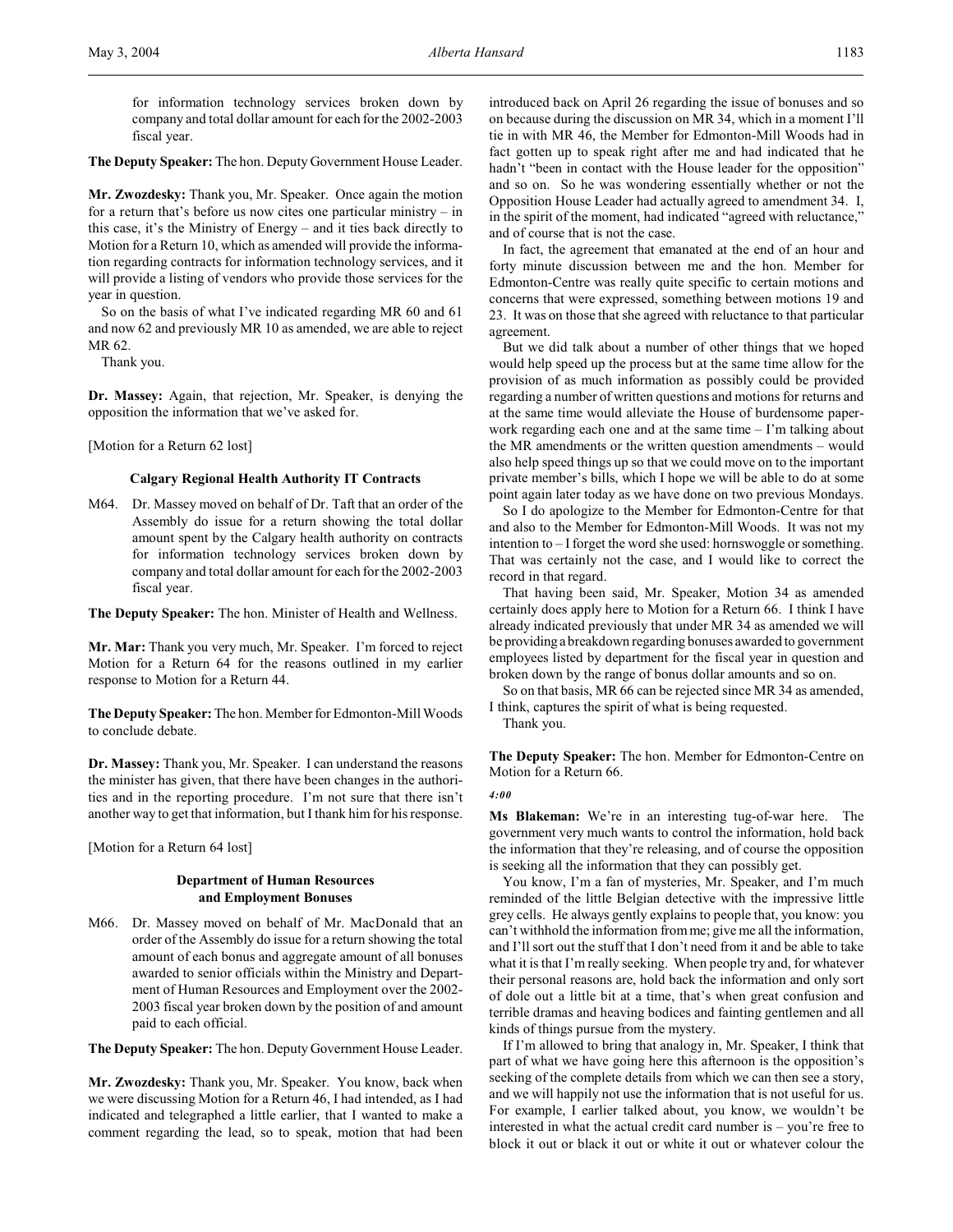government wants to use there – and the personal names. We were interested in the positions and exactly what came out on the statement at that level of detail. That's the position that we're facing again here with 66 and the reference back to the bonuses, which refers back to Motion for a Return 34.

Again, we're asking for: what bonus did each position get? What we're being offered is a range of bonuses, a total amount of bonuses granted by a department, and then the total number of employees that get it. So we're not getting the positions that are getting the bonus. We're not getting the detail of what position got what amount of money and in what department. So once again we can't compare across the board between deputy minister and deputy minister and ADM and ADM and executive director and executive director. We can't.

We've been given information in a way that is deliberately, I'm assuming, being diffused and diluted and masked so that we can't figure that out. That just causes people to go: "Well, then, why? Why are they not giving us the information?" People's minds go: what are they hiding? I encourage the government to help themselves by giving the information, and that would stop the great curiosity about: what's being held back? What's being set aside? Why aren't they willing to give this information?

So I encourage people to vote in favour of Motion for a Return 66. Thank you.

[Motion for a Return 66 lost]

#### **Department of Government Services Bonuses**

M69. Dr. Massey moved on behalf of Mr. MacDonald that an order of the Assembly do issue for a return showing the total amount of each bonus and aggregate amount of all bonuses awarded to senior officials within the Ministry and Department of Government Services over the 2002-2003 fiscal year broken down by the position of and amount paid to each official.

**The Deputy Speaker:** The hon. Deputy Government House Leader.

**Mr. Zwozdesky:** Thank you, Mr. Speaker. I rise to address Motion for a Return 69. We will be rejecting this one because the essence of it is contained in Motion for a Return 34 as amended back on April 26.

I just want to make a comment. I know there's been a lot of discussion and comments made regarding: "Why don't you just give us the actual credit card statement and so on? Just block out what you don't want us to have." We've been down this road before, Mr. Speaker. Whenever you try to provide information and you have to block certain things out, you can't win on that one. Then you get accused of blocking stuff out. Members opposite or whoever's asking for that information complain that you're blocking out information without telling them what you're blocking out, so what's the point in providing that stuff if you're going to be blocking it out anyway? It's one of those arguments that you just can't really win no matter what you try to do.

On the basis of the fact that MR 34 as amended will provide information regarding bonuses listed by department for the fiscal year in question, we are able to reject Motion for a Return 69 as being redundant in that regard. Thank you.

**The Deputy Speaker:** The hon. Member for Edmonton-Mill Woods to conclude debate.

**Dr. Massey:** Thank you, Mr. Speaker. I find that unfortunate for a

couple of reasons. One, I hear comments about: why do you want the information? That quite astounds me. We're the Official Opposition. It's our job to seek information and to monitor government spending, and that's exactly what these motions for returns are about.

As to the level of detail it's no different than what the minister asked for when he was on this side of the House. So I find the arguments that are being used quite astounding. It's unfortunate that this is rejected.

[Motion for a Return 69 lost]

#### **Department of Seniors IT Contracts**

M70. Ms Blakeman moved that an order of the Assembly do issue for a return showing the total dollar amount spent by the Ministry of Seniors on contracts for information technology services broken down by company and total dollar amount for each for the 2002-2003 fiscal year.

**Ms Blakeman:** What we're seeking here is information on a level of detail that tells us: what was the amount of money spent on information technology services? How much was allocated or how much was contracted with for each company? What was the company? How much money did they get? Next company: how much money did they get? At the bottom, the total line, how much money was spent on information technology services for the department?

We would like to be able to look at and compare all of the different ministries because we are beginning to believe that there is an extraordinary amount of money being spent here, and we want to start looking at whether there are comparisons and considerations that we should be making as the Official Opposition.

Anticipating that the minister or the Deputy Government House Leader is going to get up and refer us back to Motion for a Return 10, that in fact is not giving us the information that we're seeking. It's giving different information and, I would argue, probably not in a useful or as useful a format or level of detail, because this is providing a list of the vendor services. Well, you know, how do we tell whether ABC got as much as HYJ or whatever? We can't. We just get a listing of vendors, and then we get a total amount that's been spent on information technology services. They're not linked together in any way, and exactly what we were seeking was that linkage. I hope that the government doesn't do that, but that has been their pattern this far.

So I would encourage all members to accept MR 70 as it appears on the Order Paper. Thank you, Mr. Speaker.

### **The Deputy Speaker:** The hon. Deputy Government House Leader.

**Mr. Zwozdesky:** Thank you, Mr. Speaker. I rise here again to point out that in MR 70 we're basically citing one individual ministry, that being the Ministry of Seniors in this case. Earlier and I think earlier this afternoon as well we had indicated in the House that MR 10 as amended withdrew the name of one specific ministry, which at that time was Health and Wellness, and opened it up so that all government of Alberta departments would be covered in the provision of information about contracts on IT services and include the provision of a list of vendors who provided those services for the fiscal year in question. On the basis of previous explanations that I've made that tie back to MR 10 as amended, we are able to reject Motion for a Return 70 since it is already covered for the most part at least under MR 10 as amended. So we can reject Motion for a Return 70 on that basis.

[Motion for a Return 70 lost]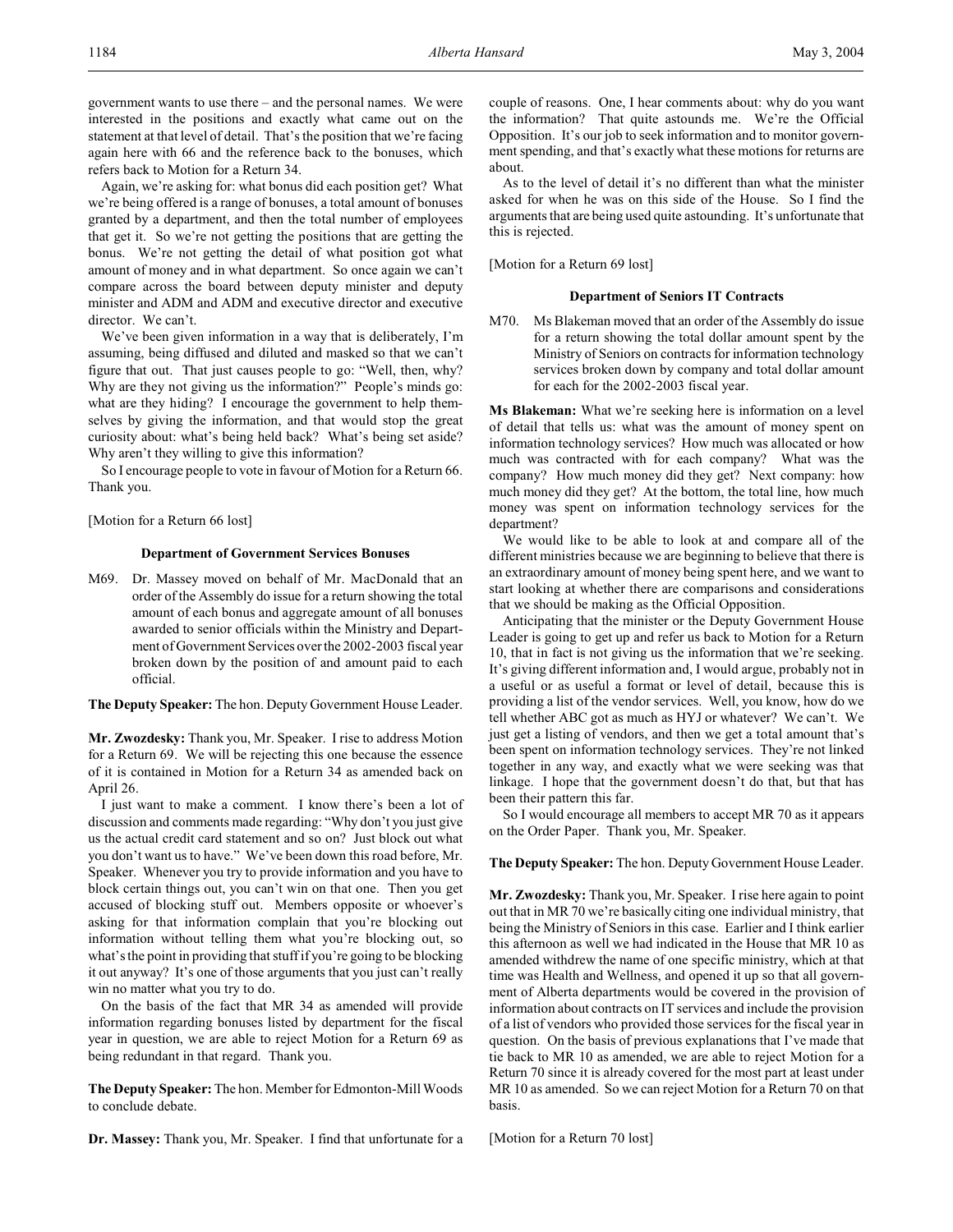## *4:10* **Department of Justice and Attorney General IT Contracts**

M71. Ms Blakeman moved that an order of the Assembly do issue for a return showing the total dollar amount spent by the Ministry of Justice and Attorney General on contracts for information technology services broken down by company and total dollar amount for each for the 2002-2003 fiscal year.

**Ms Blakeman:** Now, anticipating what the Deputy Government House Leader is going to say, he's going to be referencing back to Motion for a Return 10. You know what? In having read this again, it's worse than I thought, Mr. Speaker, because what we're getting there is the total dollar amount spent by the government of Alberta. Like, it doesn't even give us the amount by department, which is what the Deputy Government House Leader would like us all to believe, that somehow this is supplying us with the information that we've requested and giving it to us by each department. No, it isn't.

We're going to get two numbers here. One is the total amount spent by the government of Alberta, and the second is a listing of all vendors for every single department, government of Alberta, and, one is presuming, all oftheir Crown agencies. So this is deliberately giving us obfuscated material so that we can't do any of the work that we're seeking to do and we have no level of detail at all.

You know, I hope that they don't bring forward and refer to that other motion, because it really is absolutely almost the antithesis of what I'm asking for. On one hand, we've got detail; on the other hand, we've got no detail: two documents that we're going to get. I hope that the government will understand that we're seeking that level of detail and not some other totally different information, which is what they seem intent on providing.

It just makes people ask: what are you hiding? That's not a good thing, and I want to help the government out here so that they don't get accused of that. So come on; give us the information. Thanks.

**The Deputy Speaker:** The hon. Deputy Government House Leader.

**Mr. Zwozdesky:** Thank you, Mr. Speaker. Well, the information regarding contracts for information technology services and a listing of all the vendors who provide it for the year will be forthcoming pursuant to MR 10 as amended. That impacts MR 71, which is before us now, so we can obviously reject MR 71.

I should point out that there are other processes and procedures that can be followed to access information. We've talked at great length about FOIP and how it might apply, but there's also Public Accounts, and there are individual ministry debates that occur. There are various ways that this kind of information can be asked for or requested, and I don't see any reason why some members don't follow that particular route.

In any event, since the essence of MR 71 is already covered off in the amended MR 10, we are able to reject MR 71 on that basis. Thank you.

**The Deputy Speaker:** The hon. Member for Edmonton-Ellerslie.

**Ms Carlson:** Thank you, Mr. Speaker. I have to say that the Deputy Government House Leader just makes me so angry when he goes off on that kind of a rant that I have to get up and speak to it. In fact, if we can get the ministers to appear at Public Accounts – and you can only get a small number of them each year, about a third of them – they don't give you the level of detail that you're asking for. We're dealing with the prior year then, not the current year under discussion, so it's old information at that stage. I have never in all my years on Public Accounts, which were numerous, been able to get that level of information from a minister.

If we make a FOIP request, it's either outrightly denied or we get a bunch of white pages without any information on them, or the cost associated with recovering a small amount of information is outrageously expensive. Whenever possible this government has done a superb job of denying us information at every possible opportunity. Repeatedly, when we ask for the information in a FOIP request or when we ask for the information in question period or when we ask for the information in Public Accounts, this government says: "Well, why don't you ask for the information in motions for returns or written questions? That's more properly asked for in that manner."

Well, here we are, Mr. Speaker, and that's why we have literally hundreds of these questions here at this particular time. We listened to this government, and we believed that maybe just once they'd give us the information. But what do we get? The royal runaround one more time.

**The Deputy Speaker:** The hon. Member for Edmonton-Centre to conclude debate.

**Ms Blakeman:** Yes. Thank you and my thanks to my colleague from Edmonton-Ellerslie for covering off a number of points that I was going to raise. She's exactly right, and I'll just raise a couple of additional ones in reaction to remarks that the Deputy Government House Leader has made here.

In the Public Accounts Committee, as she noted, we're seeing eight or nine ministers a year, so that means that every three years we would actually see all of them. Of course, you can only question the year that's under consideration, so by the time you get three years later to the minister that you really wanted to ask, you've probably moved out of the year that had the information you wanted. So that's one way that we get stymied.

The other thing is that of course it's an all-party committee, and there's a back and forth between opposition members and government members asking questions. So these days on average there are about five questions that the opposition is getting on the record during the Public Accounts Committee. Well, we've today gone through far more than five, so actually if we were granted the information, we would be getting more information here because we would be processing through it faster. We get about five questions persession with eight or nine ministries in Public Accounts. So you can see that that's not a heck of a lot of information that we're able to get.

The Deputy Government House Leader concluded his remarks by saying: well, you know, this motion has been covered off by Motion for a Return 10. It most certainly has not. They are offering to give us two things: the total dollar amount spent by the government of Alberta, which is not the ministry. That is why we asked for each and every ministry, because in some cases in the past a minister will give us the information and the next one won't, but at least we got some information. What we're getting here is nothing.

We're going to get one aggregate number of the total amount of information technology service contracts for the entire government. It's not broken down by department. It's not giving any additional information or level of detail that we requested. One number. Plus we're getting a list of vendors. Well, those two things are most definitively not what we asked for. For the Deputy Government House Leader to say that this has been covered off is fanciful at best, and I can't think of a word to describe what it is at worst.

I urge all members to support the original motion for a return that I moved.

[Motion for a Return 71 lost]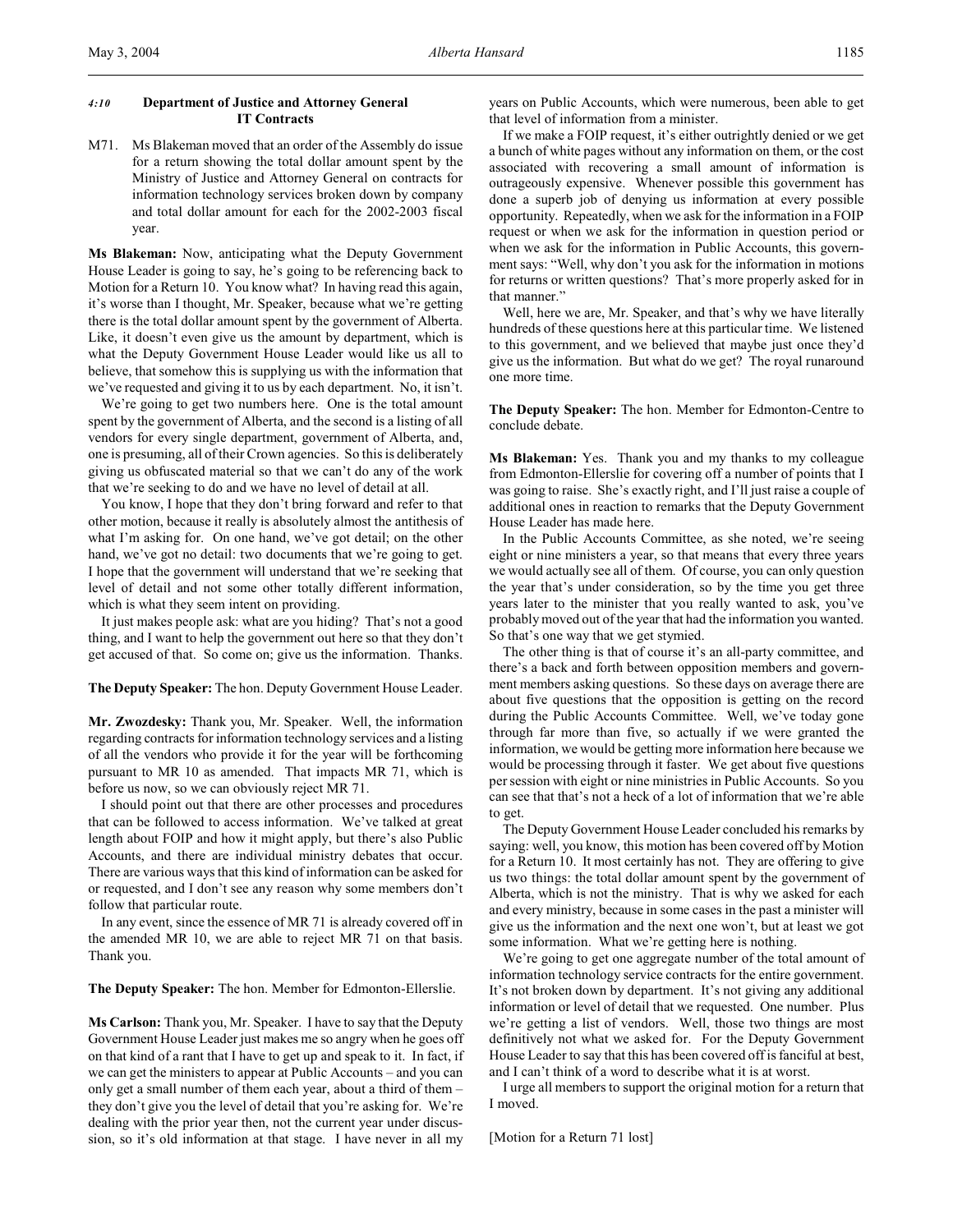## **Department of Gaming IT Contracts**

M72. Ms Blakeman moved that an order of the Assembly do issue for a return showing the total dollar amount spent by the Ministry of Gaming on contracts for information technology services broken down by company and total dollar amount for each for the 2002-2003 fiscal year.

#### **The Deputy Speaker:** The hon. Deputy Government House Leader.

**Mr. Zwozdesky:** Thank you, Mr. Speaker. You know, this is getting very interesting. Here we are as a government trying to give information, and there they are trying to reject what we're prepared to give and then criticize what might be forthcoming before you even know what you're going to get. I just don't understand that. Why don't you wait until you see what you get and then make the criticisms and observations that you might want to make? To me that would make a little more sense. However, let's wait and see what you get. Maybe some of your comments will be valid; I don't know.

What I would like to correct, though, are the comments that the Opposition House Leader made about what I said about the information that would be provided. I think that if you check *Hansard*, I never said that you would be getting exactly, word for word, what it is that the original thing had intended. I think that I probably said that you'd be getting the essence of the information or you'd be getting stuff that's covered by the spirit of the amendment or words to that effect. So please check that for yourself, hon. Opposition House Leader.

#### *4:20*

Now, with respect to Motion for a Return 72, which again can be rejected because MR 10 as amended covers the gist of what has been requested, we are going to therefore recommend that it be denied at this point, and I think the arguments have already been made on the record as to why. Again, we're trying to move this process along not only from the point of view of using the House's valuable time as efficiently as possible but also in the spirit of providing as much information as can be provided without violating some of the laws and procedures and, in particular, the FOIP Act, which was passed by this House.

So, on that basis, we're going to recommend rejecting MR 72 since the gist of it is included under MR 10 as amended. Thank you.

**The Deputy Speaker:** The hon. Member for Edmonton-Centre to conclude debate.

**Ms Blakeman:** Thanks. Well, bitter experience and long history have shown us that we should not be hopeful about waiting to see what we get. That's certainly been the experience here on the opposition side since 1993 in trying to wait for information from the government. So, you know, I take what the Deputy Government House Leader says, but history and experience show exactly the opposite.

I guess if he wanted things to move along, then perhaps if his comments weren't quite so provoking of debate, it might move along a little faster, but when he keeps saying things like "it's been covered off" when it hasn't been, he's going to get comment back. So maybe his colleagues might want to advise him to restrict his comments to things that are a little less incendiary to the members over here.

I hope that members will not take the advice of the Deputy Government House Leader and will in fact vote in support of MR 72. Thank you.

[Motion for a Return 72 lost]

#### **Department of Community Development IT Contracts**

M73. Ms Blakeman moved that an order of the Assembly do issue for a return showing the total dollar amount spent by the Ministry of Community Development on contracts for information technology services broken down by company and total dollar amount for each for the 2002-2003 fiscal year.

**The Deputy Speaker:** The hon. Deputy Government House Leader.

**Mr. Zwozdesky:** Thank you, Mr. Speaker. The Ministry of Community Development is of course part of government, so it is covered under MR 10 as amended, which talks about having the entire government of Alberta reflected in the information provided. So Community Development will be included there.

On the basis as outlined earlier in this House and earlier today in particular regarding MR 10 as amended, I can tell you that MR 73 can also be rejected since the information requested will ostensibly be provided for through MR 10 as amended.

On that basis, I would recommend that MR 73 be rejected at this time. Thank you.

[Motion for a Return 73 lost]

## **Horse Racing Industry**

M75. Ms Blakeman moved that an order of the Assembly do issue for a return showing any and all accounting statements in the possession of the government regarding the use of monies by Horse Racing Alberta collected and distributed for the racing industry renewal in Alberta.

**Ms Blakeman:** The genesis behind this question was that as we started to look at a comparison, we found that there were different ways of accounting and of explaining expenditures between the department, the horse racing initiative, ARC. In order to get clarification, we're looking for all of these accounting statements so that we can figure out what exactly is going on.

Thank you.

**The Deputy Speaker:** The hon. Minister of Gaming.

**Mr. Stevens:** Thanks, Mr. Speaker. I urge the Assembly to reject this MR. The government's role with regard to horse racing and Horse Racing Alberta is to ensure accountability in relation to the funds received by Horse Racing Alberta through the racing industry renewal initiative. It's up to Horse Racing Alberta to determine how best to spend those monies that they have earned through the initiative, the objectives being the revitalization of the horse racing industry in the province and the continued employment of thousands of Albertans in the agricultural sector.

In the past, annual reports of the Alberta Racing Corporation were tabled in the House to provide Albertans with an account of how that organization spent its funds. This practice continues under the Horse Racing Alberta Act, which requires the annual report of Horse Racing Alberta to be tabled each year.

Mr. Speaker, more detailed accounting information relating to Horse Racing Alberta is in the possession of the Alberta government. However, this information is commercial information of a third party, was provided in confidence to representatives of the government who sit as nonvoting members of the Horse Racing Alberta board of directors, and disclosure of such information could reasonably be expected to be harmful to the competitive or negotiating position of the third party and result in undue financial loss. As such, I'm not at liberty to satisfy the member's request.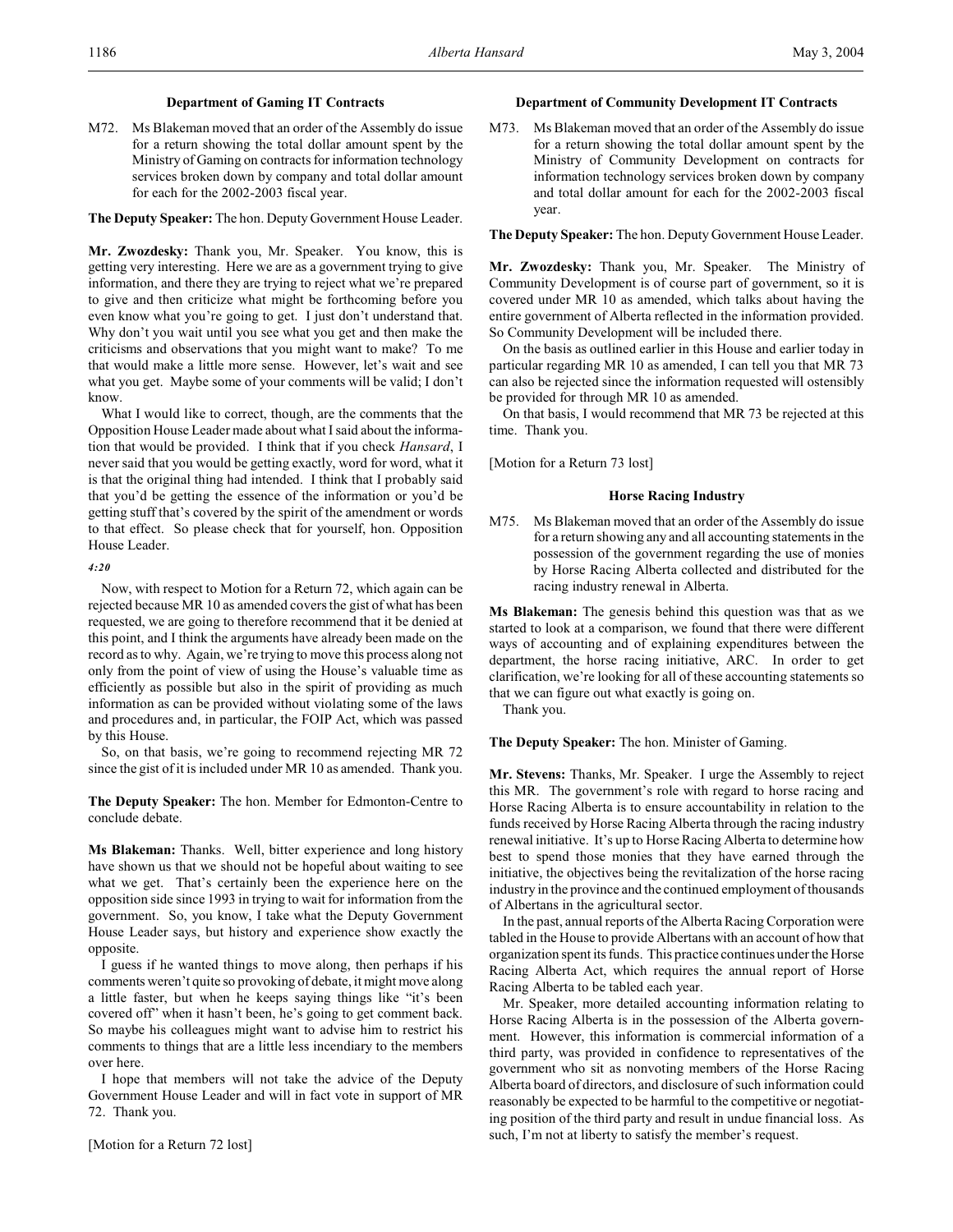If the member opposite would like access to any information that is not reflected in the Horse Racing Alberta annual report, the member may contact Horse Racing Alberta directly or follow the process contained in the Freedom of Information and Protection of Privacy Act.

[Motion for a Return 75 lost]

## **Northern Lights Regional Health Authority IT Contracts**

M78. Ms Blakeman moved on behalf of Dr. Taft that an order of the Assembly do issue for a return showing the total dollar amount spent by the Northern Lights regional health authority on contracts for information technology services broken down by company and total dollar amount for each for the 2002-2003 fiscal year.

**Mr. Mar:** Mr. Speaker, government will be rejecting Motion for a Return 78 for the same reasons given earlier for Motion for a Return 44.

[Motion for a Return 78 lost]

## **Community Development Minister's Travel to India**

M79. Ms Blakeman moved that an order of the Assembly do issue for a return showing all activities, meetings, and events the Minister of Community Development partook in during his trip to India between January 11, 2004, and January 21, 2004, inclusive broken down by his itinerary for each day.

**The Deputy Speaker:** The hon. Deputy Government House Leader.

**Mr. Zwozdesky:** Thank you, Mr. Speaker. This one refers to the ministry I'm privileged to serve. The dates are not quite correct, but I think I understand what is being requested here, and I have no problem providing that to the best of my ability. I think, in fact, that the hon. member would probably want things from the date that I actually arrived in India, which was January 9, but I won't bother amending it. I'll just provide whatever I can and include the dates that are here.

I'll accept this particular question as it is. Thank you.

[Motion for a Return 79 carried]

#### *4:30* **Assistance with Utility Bills for Seniors**

M80. Ms Carlson moved on behalf of Ms Blakeman that an order of the Assembly do issue for a return showing the total number of seniors who applied to the Ministry and Department of Seniors for financial assistance due to rising utility bills in fiscal year 2002-2003 broken down by how many were given assistance and the range of amounts each received.

**The Deputy Speaker**: The hon. Minister of Seniors.

**Mr. Woloshyn:** Yes. Mr. Speaker, I'd like to amend this motion to read:

That an order of the Assembly do issue for a return showing the total number of seniors who applied to the Ministry and Department of Seniors for financial assistance due to rising utility bills in 2003 broken down by how many were given assistance and the range of amounts each received.

The reason for the amendment, Mr. Speaker, is simply that the request as it's printed would break it up into two fiscal years, and the actual assistance was given during the calendar year. We'd like to give complete information. That's what the amendment would do.

**Ms Carlson:** Mr. Speaker, my colleague from Edmonton-Centre assures us that this is a good amendment and she's in favour of it, and we appreciate the information being provided.

[Motion for a Return 80 as amended carried]

## **Government Advertising Budget**

M81. Dr. Massey moved on behalf of Dr. Taft that an order of the Assembly do issue for a return showing the total television, radio, billboard, and print media advertising budget broken down by each advertising campaign for each ministry and the Public Affairs Bureau for fiscal years 2001-2002, 2002- 2003, and 2003-2004.

**The Deputy Speaker:** The hon. Deputy Government House Leader.

**Mr. Zwozdesky:** Thank you, Mr. Speaker. It's a pleasure for me to respond to MR 81 with an amendment on behalf of the Premier's office. In fact, the amendment I believe was circulated to the Opposition House Leader prior to 11 a.m. on I think it was Monday, April 26. I should probably be going back at least one Monday. Normally it's the day of the debate, but I think we have to go back to April 26. In any case, it's been shared in accordance with the rules.

I'd just like to move an amendment, so MR 81 would read as follows: "That an order of the Assembly do issue for a return showing the total advertising costs incurred by government departments broken down by each department for the fiscal years 2001- 2002 and 2002-2003."

Just a couple of other quick comments, Mr. Speaker. All that we've done is really just tightened up the wording here a little, but they'll get all the costs that have been incurred broken down by each department as requested. Unfortunately, 2003-2004 figures – I'm not sure, but I don't think they're available yet. I don't think they've all been compiled, which is why '03-04 has been withdrawn. So that's my understanding in any case.

With that, Mr. Speaker, I would move the acceptance of the amendment as it affects MR 81. Thank you.

**The Deputy Speaker:** The hon. Member for Edmonton-Mill Woods on the amendment.

**Dr. Massey:** Thank you, Mr. Speaker. In speaking against the amendment, I think the second provision, (b) striking out "budget, broken down by each advertising campaign for each Ministry and the Public Affairs Bureau," and substituting "costs incurred by Government Departments, broken down by each department," really emasculates the motion. I think it's unfortunate because in judging government policy and the efforts that the government is going to in terms of promoting that policy, (b) really is at the heart of the matter. I think it's very unfortunate that this kind of amendment has been brought forward.

Thank you.

[Motion on amendment carried]

**The Deputy Speaker:** The hon. Member for Edmonton-Mill Woods to conclude debate.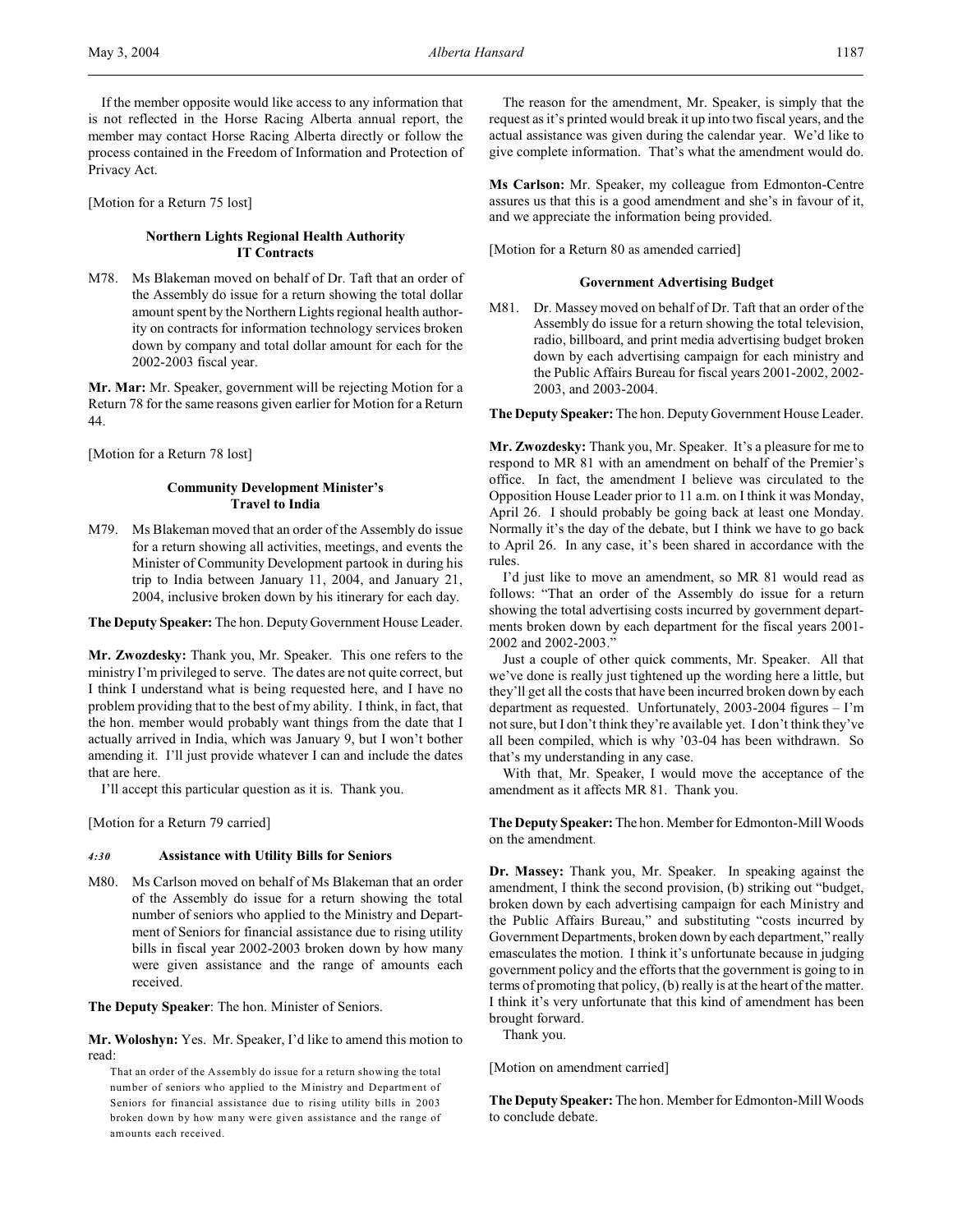**Dr. Massey:** Well, yes. The information that was asked for, Mr. Speaker, is information that Albertans should expect to have readily available. The very fact that the government spends money on advertising and promoting its policies is I think something that bears closer scrutiny.

I think that there was a time – I remember from being a municipal politician – when spending money in that manner, spending tax dollars in that manner, was certainly frowned upon. There were some huge issues that came before the school board when it would have been nice to go out and try to present one view of the issue to the public. We always resisted that because the appropriateness of spending any money in that way, I think, was questioned.

This government has gone far down the road from even questioning it, and we see a minimum of over \$4 million in the budget being spent on advertising campaigns, and that's just the tip of the iceberg. I think that it's unfortunate that the kind of transparency and clarity that the government often touts doesn't seem to extend to their advertising campaigns.

[Motion for a Return 81 as amended carried]

## **Watershed Stewardship Groups**

M82. Mr. Mason moved on behalf of Dr. Pannu that an order of the Assembly do issue for a return showing a copy of the Department of Environment's mandate for watershed stewardship groups, WSGs, and any other documents indicating the timeline for establishing WSGs, their terms of reference, criteria for membership, the process of becoming a member, what recruitment efforts will be undertaken, and on what basis funding will be provided to these WSGs.

**Mr. Mason:** If I may just speak to that, Mr. Speaker. We've asked for this information so that we can better understand the Department of Environment's water for life strategy and how it's going to be working in individual areas and with these groups. We're asking for the timeline for their establishment and terms of reference and how people become members. Who becomes members? As well, the funding. I think that these are all issues of interest to all members of the House, or should be.

I would urge hon. members to support the motion.

**The Deputy Speaker:** The hon. Deputy Government House Leader.

**Mr. Zwozdesky:** Thank you, Mr. Speaker. I think that the member is correct. It is the case that this motion for a return does provide for some questions regarding the provision of information that would be of interest to all Albertans. Unfortunately, the motion isjust slightly premature, I'm told by the Minister of Environment, hon. member. It's just a little bit premature at this time, so on behalf of the Minister of Environment I'm having to reject it because of that prematurity.

The reason that it's premature is because the Department of Environment has not yet established any of these stewardship groups, but the Minister of Environment did encourage me to indicate to you that, perhaps, if you wouldn't mind asking this question a little later – my understanding is that they won't be done within the next 30 days, so if you could come back with the question a little later or just send him a letter asking for what you're looking for, I'm sure he'll do his best to respond.

*4:40*

**The Deputy Speaker:** The hon. Member for Edmonton-Highlands to conclude debate.

**Mr. Mason:** Thank you very much. Mr. Speaker, I would be pleased to renew the question in a month or so if I had any reason to believe I would be here.

**Mrs. Nelson:** Where are you going?

**Mr. Mason:** Well, I don't think any of us will be here in a month, Madam Provincial Treasurer, because I think we've only got a couple of weeks to go. So I guess that if the work is not done, it's not done, but perhaps the motion will have the benefit of encouraging the minister in these areas to proceed expeditiously since these are important areas.

Thank you very much, Mr. Speaker.

[Motion for a Return 82 lost]

**The Deputy Speaker:** It's my understanding that another motion is coming forward at this time.

The hon. Member for Edmonton-Castle Downs.

**Mr. Lukaszuk:** Maybe, Mr. Speaker, we'll delay it by a couple more minutes.

#### **Assured Income for the Severely Handicapped**

M83. Mr. Mason moved on behalf of Dr. Pannu that an order of the Assembly do issue for a return showing copies of any documents from the Department of Human Resources and Employment for the fiscal years 2001-02, 2002-03, and April 1, 2003, to February 24, 2004, indicating the terms of reference for any review of the assured income for the severely handicapped program, the membership of the committee undertaking such a review, and a list of the groups and individuals who were consulted.

**Mr. Mason:** We are interested in the review that we understand is being undertaken by this ministry, and we are interested, of course, in the assured income support for the severely handicapped. It is a critical issue that the minister has indicated in the past needed to be reviewed.

We would be encouraging all members of the Assembly to vote for this so that we may understand what the terms of reference for this program are and just who is doing it and what the consultation is.

Thank you, Mr. Speaker.

**The Deputy Speaker:** The hon. Minister of Human Resources and Employment.

**Mr. Dunford:** Yes. Mr. Speaker, I want to notify the House that we would reject this motion for a return. The reason is that we have not commenced a formal review of the assured income for the severely handicapped program. The AISH Act requires the program to be reviewed every five years, and the next review must commence by September 30 of 2004.

**The Deputy Speaker:** The hon. Member for Edmonton-Highlands to conclude debate.

**Mr. Mason:** Thank you very much, Mr. Speaker. Well, I would think that the minister needs, I guess, to deal with these questions. I believe that the AISH program cries out for such a review and that when the minister does undertake such a review, the information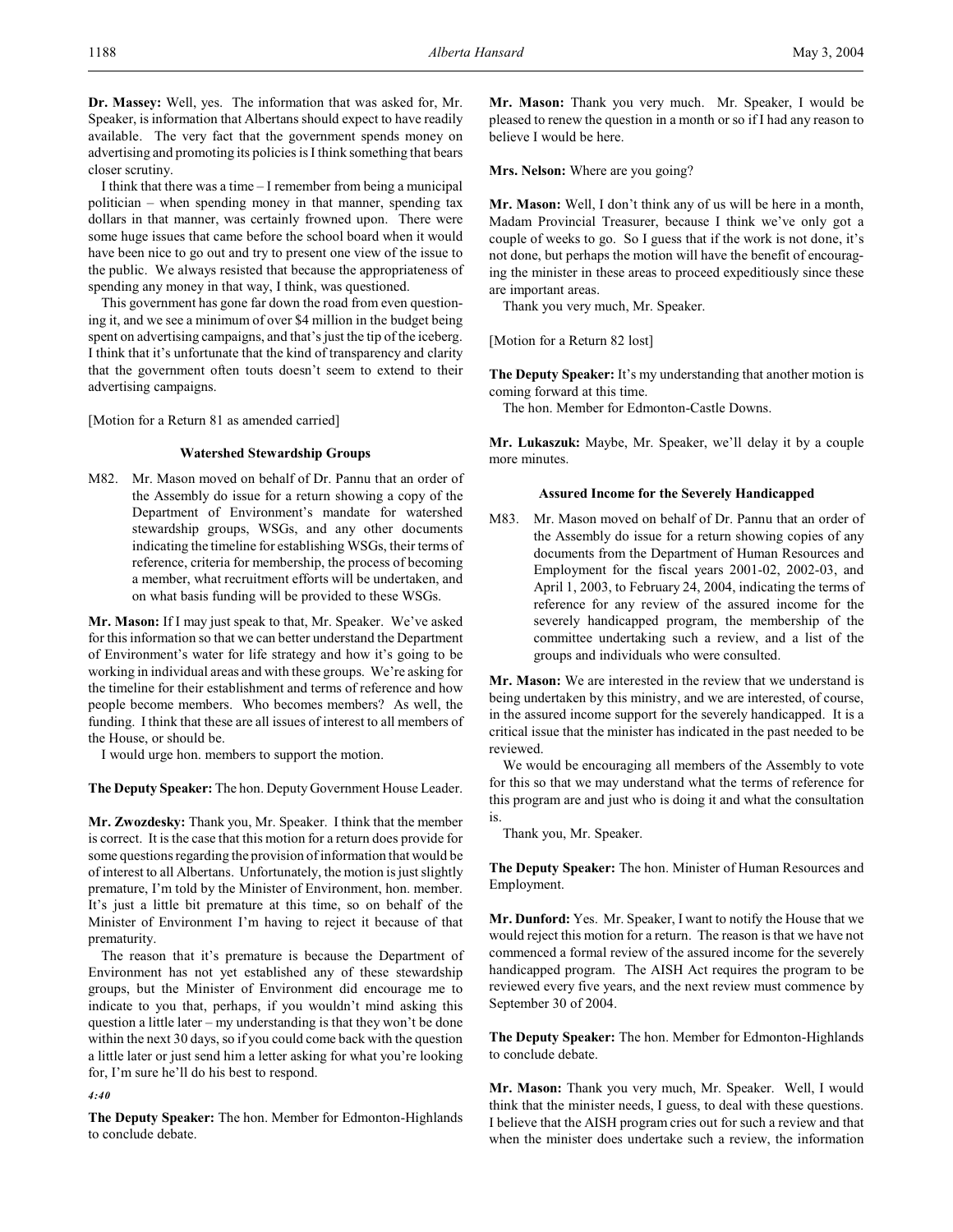which we are asking for ought to be part of the initial release of the program.

Thank you, Mr. Speaker.

[Motion for a Return 83 lost]

**The Deputy Speaker:** The hon. Member for Edmonton-Castle Downs.

**Mr. Lukaszuk:** Thank you, Mr. Speaker. I rise and request unanimous consent to revert to private member's business in the Committee of the Whole.

Thank you.

[Unanimous consent granted]

# head: **Public Bills and Orders Other than Government Bills and Orders Committee of the Whole**

[Mr. Tannas in the chair]

**The Chair:** I'll call the Committee of the Whole to order.

## **Bill 203 Canada Pension Plan Credits Statutes Amendment Act, 2004**

**The Chair:** Are there any further comments, questions, or amendments to be offered with respect to this bill? The hon. Minister of Justice and Attorney General.

**Mr. Hancock:** Thank you, Mr. Chairman. I was asked to just comment briefly in committee about some of the amendments which I understand were actually passed, so I won't speak to the amendments themselves but speak to what we now have as the bill. When Bill 203 came forward, it had in it sections relative to the Family Law Act and sections relative to the existing Domestic Relations Act. The purport of the bill is to allow the splitting of Canada pension plan credits, but when drafting the bill, the sections were included with respect to each of those two acts which purported to suggest that an agreement was binding if there was not valuable consideration and would be invalid if it was done by fraud, duress, undue influence, or if one of the parties lacked mental capacity.

Now, the problem with including those items in the bill is that those are already covered by common law. If any of those things exist, the agreement could be voided in any event, but by putting them in the bill, it then raises the question about other agreements in those particular acts. So the Department of Justice lawyers suggested that those amendments were surplusage to the actual intent of the bill and should be removed because by not removing them, we would cause problems with the remaining acts, the Domestic Relations Act and the Family Law Act. That's why I requested that those amendments be brought forward and passed, so that if this bill in fact were passed, it could be proclaimed if necessary and be effective. Otherwise, we would not be wanting to move ahead with proclamation until we changed the rest of the act so that the laws of interpretation wouldn't confuse matters further.

I wanted just to put on the record that the Department of Justice was recommending that if this private bill is passed, it be passed with amendments to take those sections out, as has now been done, and to take those sections out not to decrease the protection of the individual but rather in recognition of the fact that the individuals are already protected and that by putting these sections into the

Family Law Act and the Domestic Relations Act, we would actually be perhaps endangering other protections that people already have with respect to other agreements in the act.

I hope that that clarifies the purpose for the amendment and makes it easier for people to support the bill.

**The Chair:** The hon. Member for Calgary-West.

*4:50*

**Ms Kryczka:** Yes. My thanks to everyone for their involvement in preparation and debate on discussion of Bill 203. Mr. Chairman, I would now like to close.

**The Chair:** The hon. Member for Edmonton-Ellerslie.

**Ms Carlson:** Thank you, Mr. Chairman. I would like to speak in committee to this bill.

**The Chair:** Yes.

**Ms Carlson:** Okay. Thank you for the clarification on that amendment. That helps clarify what we had discussed and debated last week.

I have to say that I'm still not in favour of this bill as it stands for all of the reasons that I outlined last week. I still believe that these are not always fair negotiations that people are involved in when a marriage breaks up and assets are divided and that we need to ensure always that it's the protection of the weakest party in the negotiating that the law sets out, to ensure that they have every right and every facility available to them to protect themselves and their families. I don't believe that this bill does that, Mr. Chairman, so I will not be supporting it.

**Ms Kryczka:** Question, please.

[The clauses of Bill 203 as amended agreed to]

[Title and preamble agreed to]

**The Chair:** Shall the bill be reported? Are you agreed?

**Hon. Members:** Agreed.

**The Chair:** Opposed? Carried.

## **Bill 204 Blood Samples Act**

**The Chair:** Are there any comments, questions, or amendments to be offered with respect to this? The hon. Member for Edmonton-Castle Downs.

**Mr. Lukaszuk:** Thank you, Mr. Chairman. Thank you very much. It's an honour to bring into debate in Committee of the Whole Bill 204. I have been actively promoting the concepts proposed by Bill 204 for nearly a year. Since June 2003 I have had the pleasure of meeting dozens of firefighters, police officers, and health professionals to discuss the merits of this bill and areas for improvement. The support for this legislation has been tremendous and unanimous among all affected, Mr. Chairman.

As discussed in second reading, section 4 of Bill 204 creates a framework for the very rare instance when someone refuses to provide a blood sample after exchanging bodily fluids with a health or emergency worker defined in section 4(2)(a). Not providing a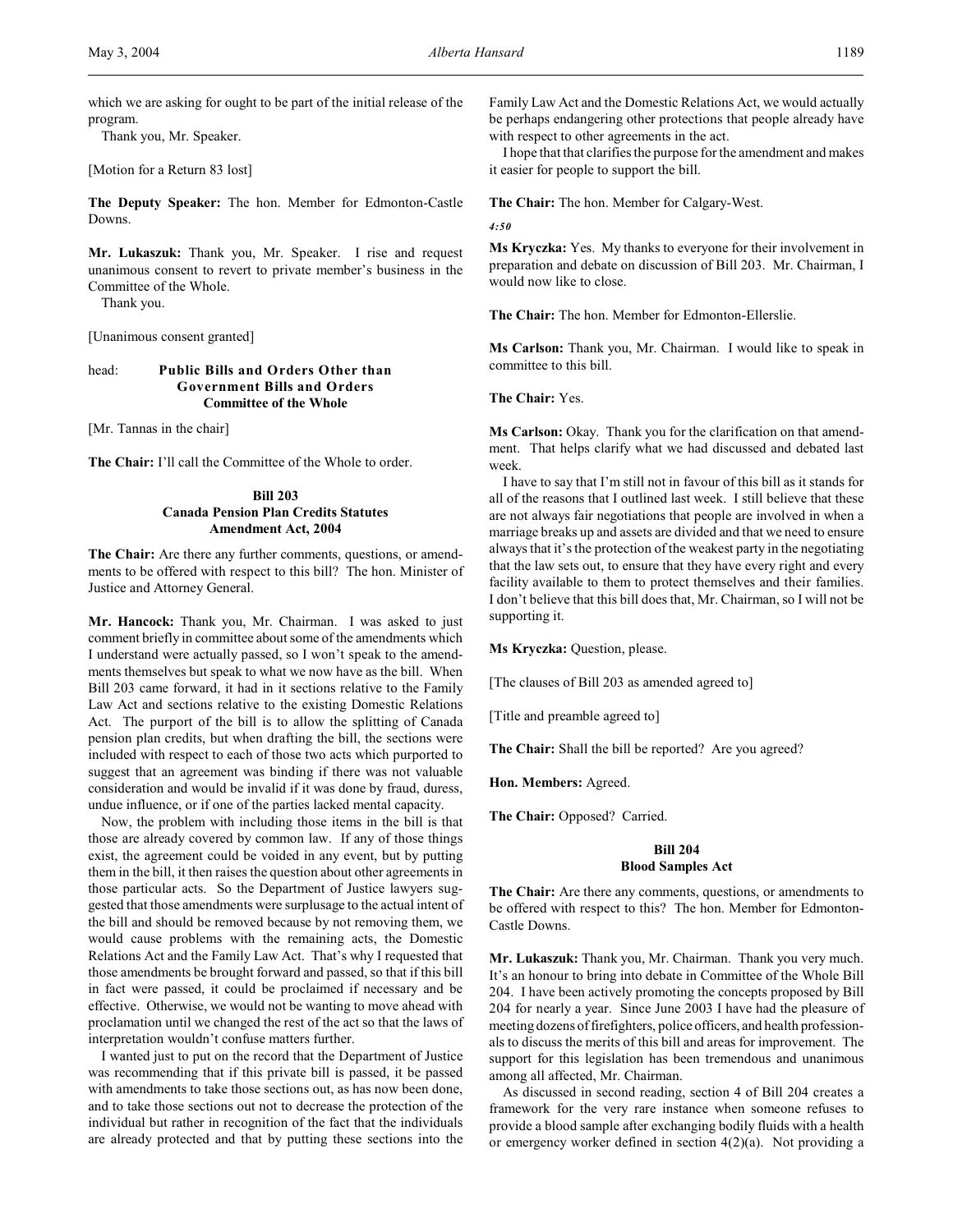blood sample causes significant mental and physical stress for the infected workers. The mental distress extends beyond the infected persons to their family, friends, and co-workers, Mr. Chairman. The physical side effects are due to the noxious drugs that the infected officer must take for months.

The current system fails workers who are exposed to someone's bodily fluids through the course of their duties. I think the vast majority of Albertans, Mr. Chairman, would agree that some mechanism should be in place forcing a person to give a blood sample. The goal of section 4 is to make sure that no one can torment people who work in professions that protect communities and save lives and that health information cannot be used for other purposes at all.

This bill also, Mr. Chairman, will cover good Samaritans who voluntarily expose themselves in saving the lives of others in whatever situation may occur.

There are a number of people who oppose issuing a court order for a blood sample as proposed in section 4(8). The goal is to help emergency workers, as you know, Mr. Chairman, and the bill is written in such a manner that the information cannot and will not be used for any other purposes than that as intended in the bill.

Mr. Chairman, the opposition to this bill has been meek at best. As you may have found through the tablings in the House, the support has been rather vast, and as such I would encourage all members of this Assembly to support this bill and pass it into third reading.

Thank you.

**The Chair:** The hon. Member for Edmonton-Highlands.

**Mr. Mason:** Thank you very much, Mr. Chairman. I'm pleased to speak to this bill at committee, and I have a number of questions. I have taken the opportunity between this time and the time of second reading on the bill, when I spoke against it, to consult with the police association of Alberta and the union representing correctional officers in provincial facilities and have had an opportunity to discuss their concerns with respect to this issue. I think that it's assisted me to have perhaps a more balanced view in connection with that bill.

It's a difficult one. It's a bit of a conundrum, actually, because we have a situation where people's civil liberties are infringed, and that can be done, I think, in a democratic society under very specific circumstances. For me this is not a clear issue. There are a number of aspects to it.

Now, someone who is in a position of believing that they may have received an infection as a result of dealing with another party during perhaps an arrest or moving people around within a correctional facility or calling at a fire or an accident, all those things – there's no doubt in my mind that this creates tremendous strain on the individuals. This is what I heard from talking to the different people while I was consulting on the bill. They told me very clearly that they were aware of concerns that have been raised by others; that is to say that someone might be infectious but not be testing positively to a test. A test might give some false relief. I'm told that these matters are explained carefully to them.

Another thing, Mr. Chairman, that I learned was that sometimes suspects in the case of an arrest will spit on an officer and then use that as a bargaining chip: "I'll give you the information about my status relative to being infected in some way if you are willing to negotiate on the charges," or something like this. This was quite a revelation to me, that this is apparently becoming a fairly common tactic among people who are arrested. That is a very serious concern.

Now, balancing that, Mr. Chairman, are concerns that have been raised with me by other organizations that there may in fact be only particular categories of people who are targeted for this mandatory testing, and those are the poorest sections of society, aboriginal people, and people who may be considered to be what the hon. Member for Edmonton-Castle Downs described as lifestyle. That is a really serious concern for many in our community, that people who might be gay, people who might be native, people who might be living on the street would be the ones that would be subjected to this kind of situation. So that is a difficulty.

I was pleased to contribute toward the unanimous consent so that this bill could be dealt with. [A cell phone rang] I'm still struggling with the bill and some of the concepts, but I do believe that it was only fair that this bill ought to receive consideration by the Assembly. I'm sure, Mr. Chairman, that by the time third reading comes around, I will have resolved all of the various issues in my own mind. I find it a very difficult bill to deal with because of the very strong conflicting and legitimate concerns on both sides.

Thank you, Mr. Chairman.

#### *5:00*

**The Chair:** Hon. members, we are not allowed – hon. minister, I think you're included in this – to take or send phone calls in the Chamber.

The hon. Member for Spruce Grove-Sturgeon-St. Albert.

**Mr. Horner:** Thank you, Mr. Chairman. It is my pleasure to rise this afternoon and continue debate on Bill 204. I think that it is a great bill, and it should be considered very seriously by all members of the Assembly.

Even though the bill is a positive step in the right direction, Mr. Chairman, it does raise a couple of questions. My questions stem from the good Samaritans and their role with confidentiality. If a good Samaritan can request a forced blood sample under section 4(2)(a), how does the rest of the act apply in the area of confidentiality? What I mean is that section 5 states:

Except as expressly authorized by this Act, no person shall disclose to any other person the name of or any other information that will or is likely to identify a person in respect of whom an application, order or physician report is made under this Act.

What I understand with this is that if a good Samaritan  $-$  for instance, a regular person who helps out someone in need – requests a blood sample of the person helped, that good Samaritan cannot share this information with anyone.

However, if he or she does, does that mean that that person is subject to the same penalties outlined in section 9 under the title Offence and Penalty? If it is the case that a good Samaritan can be penalized for disclosing information, then I think that this would solve some of the concerns that Albertans may have about giving their blood. I'm not completely sure whether or not section 9 applies to just those who refuse to give blood or if that would also apply to an individual who contravenes section 5.

As well, does section 9 also apply to emergency personnel? If an emergency worker is proven to have disclosed information as it relates to this bill, does that mean that they can be fined upwards of \$5,000? I hope, Mr. Chairman, that the answer to the question is yes, because there must be mechanisms in place to ensure that the privacy of individuals is protected as best we can. If a person is asked to give a blood sample, they need to have the peace of mind for themselves that this information will not be going public.

I think that the way we ensure this is by punishing those who do disclose that information. In fact, the argument can and should be made that we consider making the punishment for disclosing the information more severe than refusing to give a blood sample. That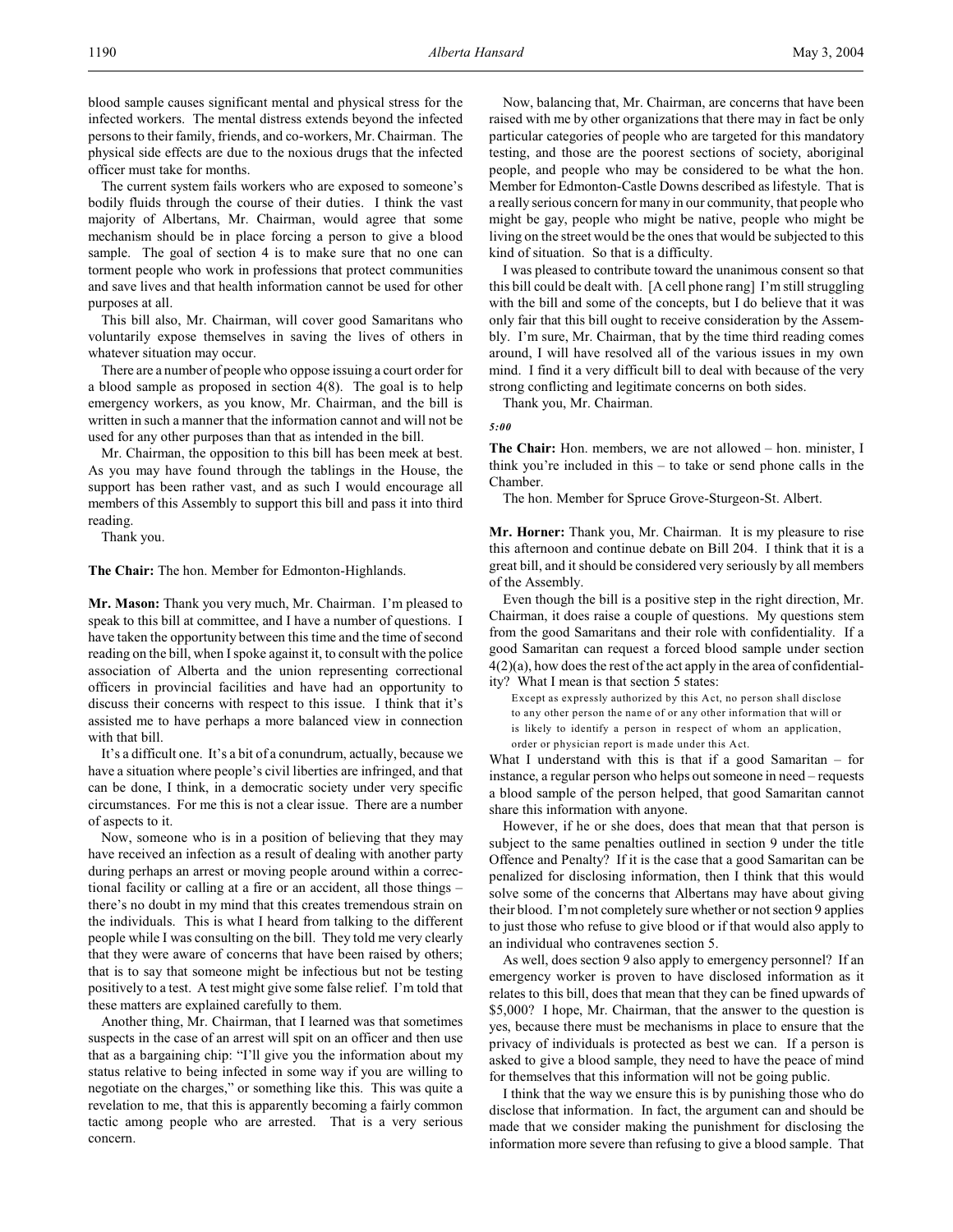might help encourage those who are asked for blood to give without opposition.

I do realize that health care workers, police officers, and other emergency personnel are governed by other legislation, but do those pieces of legislation cover this sort of situation?

Personally, I think that this bill is an extremely good idea, and we should all consider the benefits that it will have for the people of Alberta. Through a lot of the discussions that we've had in second reading, the term good Samaritan has been used a number of times, yet it seems to only be implied in section  $4(2)(a)(i)$ . Will this cause us future problems? I don't know, Mr. Chairman. It is for that reason that I raise the hypothetical situation of the good Samaritan helping a fallen soul on the street. I know that when I read the bill, I understand that it would mean those people who stop to help who aren't the trained professionals; i.e., helping a fallen soul in the street. Could the sponsor please clarify this for me and for the House?

I think that this bill has a lot of positive aspects to it, and I would encourage all the members present to consult with their constituents and to support the bill. Thank you, Mr. Chairman.

**The Chair:** The hon. Member for Edmonton-Mill Woods.

**Dr. Massey:** Thank you, Mr. Chairman. As the Member for Edmonton-Highlands indicated, it is a difficult bill not with respect to its intent, certainly. I think that all support the intent of the bill, but for the protection of those workers – peace officers and police officers and firefighters, emergency workers or good Samaritans – there can be no question about wanting to do everything we can to ensure their safety.

The problem comes, of course, with the essence of the bill, and that's the questions that are raised about individual rights and the broader rights of the greater community. I think that it's been indicated in the House that the Privacy Commissioner has indicated that any proposed measure that would infringe on privacy has to meet four tests, and the Privacy Commissioner was very critical of the federal legislation that was proposed in this same area. In his arguments against the federal statute he used the four tests, and I think they're the basis for the questioning that's gone on in the House and elsewhere with respect to Bill 204.

The first test, of course, is necessity. Is the bill really necessary? Does the bill do what it purports to do? The magnitude of the problem has been questioned. I think that the information given was that there have been two probable cases of occupational transmission of HIV in Canada and only one confirmed case and that, in fact, those cases wouldn't have been covered by the bill that's before us. So there's some question about the necessity or, in particular, the nature of the bill that's in front of us, and that's related to effectiveness.

The Privacy Commissioner's second test for a bill such as the one in front of us is: is the bill effective? Of course, the questioning of Bill 204 is the timing that it would take to get an order and carry out testing and then the fact that the results wouldn't be conclusive. The Privacy Commissioner pointed out that a negative result doesn't necessarily mean that the source person isn't infected. That's of great concern, that there is a window of incubation before the virus is detected and, particularly if the object is a knife, that there could be more than one person's blood on the weapon. So is it effective, I guess, is a critical question for the workers that are going to be affected by this legislation. They'll want legislation in place that is truly effective in dealing with the problem that they face.

The third test that the Privacy Commissioner put forward was: how much of an invasion of privacy is this? That's of course an area where the objections to the bill are most strongly voiced. According to the Privacy Commissioner, mandatory blood testing is a massive and unprecedented invasion of privacy. It's that privacy issue, Mr. Chairman, that I think those in government charged with bringing forth legislation have to be keenly aware of and very sensitive to anything that undermines or takes away a person's right to privacy. I think that it has to be embarked on with the most serious of consideration. Again, this does take away the privacy of individuals that are suspected of having contaminated blood.

#### *5:10*

The fourth test is: are there less invasive alternatives? The case has been made for voluntary consent, and I'm not sure that I agree with that. Given the kind of circumstances that would seem to surround these kinds of incidents, even though the track record has been fairly good in getting voluntary consent, that's of little comfort to those individuals who find themselves in the situations where consent isn't given. So the substitution of voluntary consent I don't believe is a solution to the problem. It has to be considered. As I said, voluntary consent is not something that I think I could endorse.

A bigger issue, of course, is that the tests may not be effective, and that would be tragic if we went to all of the effort of having legislation passed and giving those workers the assurance that somehow or other they're going to be protected, and in fact no protection was there for them. The fact of the matter is that police and emergency workers would still need to take drug cocktails following an incident, whether there was mandatory testing or not, just to prevent HIV or hepatitis because they have reason to believe that a person whose body fluids they have come in contact with is infected. If there's contact, they automatically have to go on the cocktail.

Even if there's a negative result of the test, that doesn't mean that the person that they suspect of having infected them is really free of infection because of the incubation period that those viruses require. So the concern that workers would be protected when in fact they're going to end up having to take . . .

**The Chair:** Hon. member, under Standing Order 4(2), "if at 5:15 p.m. on Monday, the Assembly is in Committee of the Whole and the business of the committee is not concluded, the committee shall rise and report immediately."

**Dr. Massey:** I had concluded my remarks, Mr. Chairman.

**The Chair:** Oh, sorry. Okay.

**Some Hon. Members:** Question.

**The Chair:** There isn't a question. We've already moved one. This one now must report progress.

Are there any further requests to speak on this? Are you ready for the question then?

All right. We have for our consideration Bill 204, Blood Samples Act, as moved . . . The hon. Member for Calgary-Bow.

**Ms DeLong:** Yeah. I was going to speak, but I guess it's 5:15 now.

**The Chair:** When the question has been called, that's the trigger for anybody to get up, but once we're into it, then it's a little late. And we're into it.

[The clauses of Bill 204 agreed to]

[Title and preamble agreed to]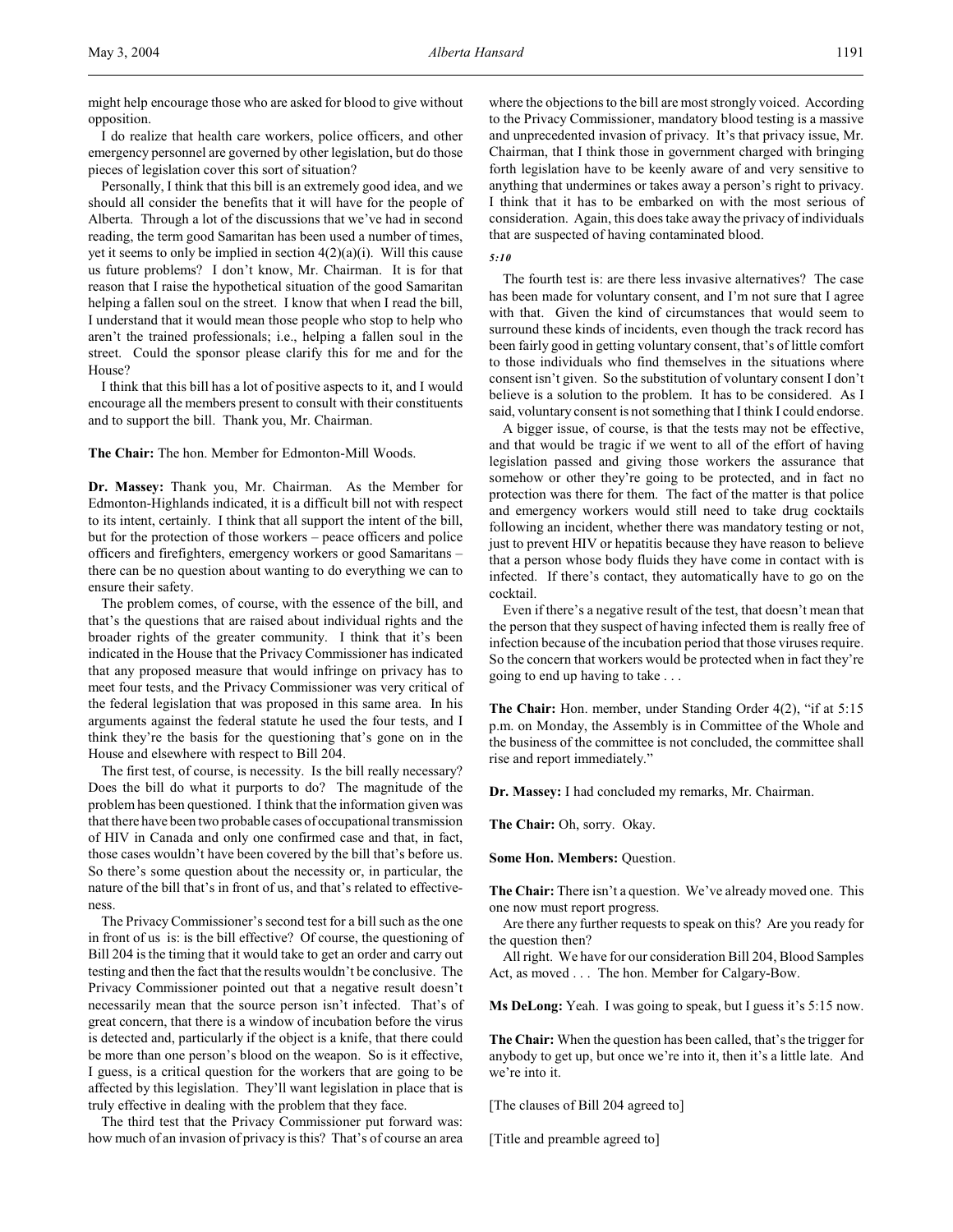**The Chair:** Shall the bill be reported? Are you agreed?

**Hon. Members:** Agreed.

**The Chair:** Opposed? Carried.

**Mr. Stevens:** Mr. Chairman, I move that we rise and report bills 203 and 204.

Thank you.

[Motion carried]

[The Deputy Speaker in the chair]

**Mr. Lougheed:** Mr. Speaker, the Committee of the Whole has had under consideration certain bills. The committee reports the following: Bill 204. The committee reports the following with some amendments: Bill 203. I wish to table copies of all amendments considered by the Committee of the Whole on this date for the official records of the Assembly.

**The Deputy Speaker:** Does the Assembly concur in this report?

**Hon. Members:** Agreed.

**The Deputy Speaker:** Opposed? So ordered.

## head: **Public Bills and Orders Other than Government Bills and Orders Second Reading**

## **Bill 206 Alberta Wheat and Barley Test Market Amendment Act, 2004**

**The Deputy Speaker:** The hon. Member for Calgary-Mountain View.

**Mr. Hlady:** Thank you, Mr. Speaker. It's truly an honour for me to be able to rise today and speak to Bill 206.

Before I begin my remarks, I'd like to once again acknowledge the Alberta . . . I'm going to move it, Mr. Speaker, I promise, as I get into it here. I would like to acknowledge the Alberta farmers. I've taken on this fight on behalf of them. This has been a burning one for them.

I would like to move second reading, Mr. Speaker, of Bill 206 to get us started.

Mr. Speaker, when you meet face to face with someone who has gone to jail over the most simple of economic rights, the right to sell the product they've created to whomever they choose, you begin to understand just what a commitment many of them have made to this cause. I would say to this province and to this country that my commitment to this cause takes great inspiration from the commitment of the farmers who've gone to jail or who've been fined. It is my hope that this entire Assembly rallies behind this bill in a show of support for our farmers and for their freedom to have a choice.

Mr. Speaker, on behalf of the farmers who have been penalized, I certainly, again, will move Bill 206 on second reading, the Alberta Wheat and Barley Test Market Amendment Act, 2004.

This act, if passed, would do the following. First, it gives our government the ability to set a date. If the federal government and the Canadian Wheat Board have not agreed to set up a 10-year trial market in Alberta for wheat and barley by this date, then our government would have the ability to set up a 10-year trial market with or without the federal government's approval.

What's more, Mr. Speaker, this bill gives our farmers the hope they deserve after carrying on this fight for as long as they have. I think it is important that we go into the history of this bill so that we might be able to get a sense of why we are taking this step today.

In 2002 this House passed Bill 207, the Alberta Wheat and Barley Test Market Act. That bill was an olive branch to our federal government. It took the dreams and aspirations of farmers and built them into a goodwill act toward the federal government and the Canadian Wheat Board. The bill was simple. It mandated and showed governmental support for the Minister of Agriculture, Food and Rural Development as she worked towards providing choice for Alberta's farmers. It did so by using the lesson that many of us learned when we were young: if you want to do something, prove that you can handle the pressure and do it well. That's all the farmers wanted. They wanted the chance to show that they could do just as well on the open market as if they had to sell their wheat and barley to the Canadian Wheat Board.

The members of this Assembly know quite well that our farmers can farm as well as anybody and can make it on their own in the free market. We have faith in them, we have faith in their abilities, and we understand that the free market is the best marketplace for any commodity.

The Canadian Wheat Board, on the other hand, wasn't so sure, so we offered a compromise: allow our farmers to market their grain privately for the next 10 years, and if they aren't succeeding, review the decision after the 10 years. If farmers are doing well, then allow them to continue to market their grain freely and get rid of the Canadian Wheat Board monopoly, but if they choose to use the Wheat Board, use it.

#### *5:20*

Mr. Speaker, it was my belief when I introduced Bill 207 and when it got passed in the Assembly that finally we were getting somewhere. Unfortunately, I think I was wrong. The federal government has not responded to anything around Bill 207. They have not respected the wishes of Alberta wheat and barley farmers.

Sixty-eight per cent of barley farmers wanted the option of selling their product on the open market. Sixty-four per cent of wheat growers in Alberta wanted the option of selling their wheat on the open market. These were studies done in '95 and '97. More recently we have 81 per cent of Alberta farmers and 75 per cent of farmers across the prairies simply wanting a choice. Didn't say: get rid of the Wheat Board. Simply want a choice. They want the option, Mr. Speaker, but apparently the Wheat Board doesn't think that they're capable of handling it.

As I said at the outset, Bill 206 gives this government the opportunity to set a date by which we will establish a wheat and barley test market on our own should the federal government refuse to negotiate in good faith. Bill 206 also gives the government the ability to make regulations for the selling of wheat to whomever a farmer chooses. Mr. Speaker, I believe having the choice of whoever they want to sell to is really what the farmers are looking for.

I know this is a controversial bill. Some are going to argue against this bill. They'll raise concerns that it is unconstitutional, which I disagree with, and that the federal government has the right to control our wheat and barley farmers. This group has the federal government on their side, and this group may be right, but it's time we took up this fight, Mr. Speaker.

We've constantly been forced to fight the federal government, and our farmers have always had to go to the courts alone only to be